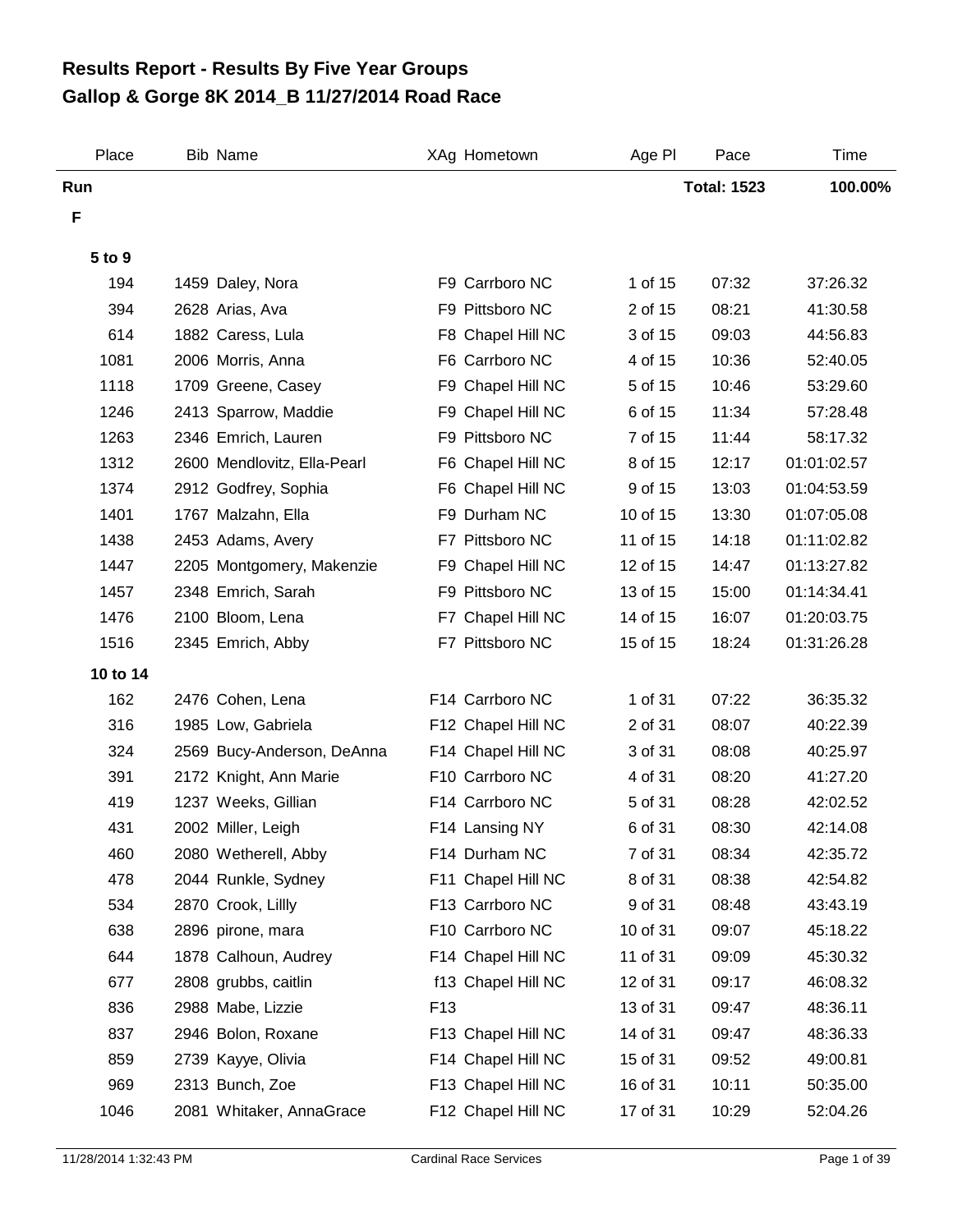| Place    | <b>Bib Name</b>              |     | XAg Hometown         | Age PI   | Pace  | Time        |
|----------|------------------------------|-----|----------------------|----------|-------|-------------|
| 1058     | 2163 Hemsey, Sophia          |     | F11 Beverly MA       | 18 of 31 | 10:30 | 52:13.55    |
| 1115     | 2743 Asaro, Sawyer           |     | F10 Chapel Hill NC   | 19 of 31 | 10:46 | 53:28.79    |
| 1153     | 2859 Simmons, Isabel         |     | F13 Chapel Hill NC   | 20 of 31 | 10:57 | 54:22.83    |
| 1154     | 2459 Arnott, Hallie          |     | F13 Chapel Hill NC   | 21 of 31 | 10:57 | 54:22.84    |
| 1183     | 2259 Usinger, Marley         |     | F11 Carrboro NC      | 22 of 31 | 11:06 | 55:08.48    |
| 1278     | 2872 Seguin, Danielle        | F14 |                      | 23 of 31 | 11:51 | 58:55.08    |
| 1352     | 2267 Warren, Phoebe          |     | F13 Chapel Hill NC   | 24 of 31 | 12:36 | 01:02:35.58 |
| 1358     | 2462 Arnott, Sydney          |     | F10 Chapel Hill NC   | 25 of 31 | 12:44 | 01:03:17.62 |
| 1449     | 1105 Pollock, Carly          |     | F14 Chapel Hill NC   | 26 of 31 | 14:47 | 01:13:29.57 |
| 1461     | 1978 Lee, Sophia             |     | F11 Chapel Hill NC   | 27 of 31 | 15:09 | 01:15:16.53 |
| 1462     | 2924 Murphy, Sophia          |     | F11 Chapel Hill NC   | 28 of 31 | 15:11 | 01:15:28.78 |
| 1467     | 2316 Cardona, Adam           |     | F11 Chapel Hill NC   | 29 of 31 | 15:30 | 01:17:02.28 |
| 1469     | 1972 kinnell, taylor         |     | F12 Cary NC          | 30 of 31 | 15:33 | 01:17:15.84 |
| 1513     | 2450 Wolf, Stephanie         |     | F13 Ellicott City MD | 31 of 31 | 17:51 | 01:28:44.50 |
| 15 to 19 |                              |     |                      |          |       |             |
| 86       | 2928 speizer, simone         |     | f16 Chapel Hill NC   | 1 of 43  | 06:56 | 34:25.82    |
| 112      | 2990 Sherman Jollis, Natalie | F16 |                      | 2 of 43  | 07:04 | 35:07.13    |
| 115      | 2999 Drysdale, Claire        |     | F18 Chapel Hill NC   | 3 of 43  | 07:05 | 35:12.33    |
| 190      | 2238 Smith, Madeline         |     | F18 Chapel Hill NC   | 4 of 43  | 07:30 | 37:17.07    |
| 226      | 1908 Dohlman, Camilla        |     | F19 Baltimore MD     | 5 of 43  | 07:42 | 38:15.36    |
| 261      | 2903 Phillips, Alexa         |     | F19 Carrboro NC      | 6 of 43  | 07:54 | 39:16.07    |
| 268      | 1997 mcleod, jill            |     | f18 Carrboro NC      | 7 of 43  | 07:55 | 39:20.28    |
| 296      | 2554 Vanderford, Maria       |     | F19 Chapel Hill NC   | 8 of 43  | 08:02 | 39:55.08    |
| 322      | 1765 Lyu, Jennifer           |     | F19 Chapel Hill NC   | 9 of 43  | 08:08 | 40:24.58    |
| 375      | 2029 perkins, julia          |     | f16 Chapel Hill NC   | 10 of 43 | 08:17 | 41:10.21    |
| 422      | 1413 Baldauf, Madeleine      |     | F15 Chapel Hill NC   | 11 of 43 | 08:29 | 42:07.33    |
| 518      | 1924 Gaylord, Alison         |     | F16 Arlington VA     | 12 of 43 | 08:45 | 43:30.34    |
| 537      | 2938 Boulton, Katherine      |     | F16 Chapel Hill NC   | 13 of 43 | 08:48 | 43:44.58    |
| 539      | 2053 Smith, Hannah           |     | F17 Chapel Hill NC   | 14 of 43 | 08:48 | 43:45.40    |
| 567      | 2721 Murphy, Caroline        |     | F15 Carrboro NC      | 15 of 43 | 08:55 | 44:16.75    |
| 588      | 2853 Shannon, Kristin        |     | F17 Chapel Hill NC   | 16 of 43 | 08:57 | 44:30.02    |
| 661      | 2037 Reuland, Frances        |     | f18 Chapel Hill NC   | 17 of 43 | 09:13 | 45:50.14    |
| 676      | 2649 Goldstein, Elianna      |     | F17 Chapel Hill NC   | 18 of 43 | 09:17 | 46:07.83    |
| 688      | 2295 Barg, Taylor            |     | F19 Dallas TX        | 19 of 43 | 09:20 | 46:23.05    |
| 750      | 2001 Miller, Kathryn         |     | F17 Lansing NY       | 20 of 43 | 09:31 | 47:19.61    |
| 772      | 1881 Cannon, Kathleen        |     | F19 Chapel Hill NC   | 21 of 43 | 09:34 | 47:34.83    |
| 779      | 2124 Cortese, Alyssa         |     | F17 Vienna VA        | 22 of 43 | 09:35 | 47:39.57    |
| 789      | 2864 Wilson, Ruth            |     | F16 Charlotte NC     | 23 of 43 | 09:36 | 47:44.33    |
| 800      | 2023 O'Kane, Brigid          |     | F17 Carrboro NC      | 24 of 43 | 09:38 | 47:54.65    |
| 828      | 2915 Hawkins, Brandon        |     | F18 Chapel Hill NC   | 25 of 43 | 09:44 | 48:24.40    |
| 873      | 1363 grinnan, lucy           | f17 |                      | 26 of 43 | 09:53 | 49:08.58    |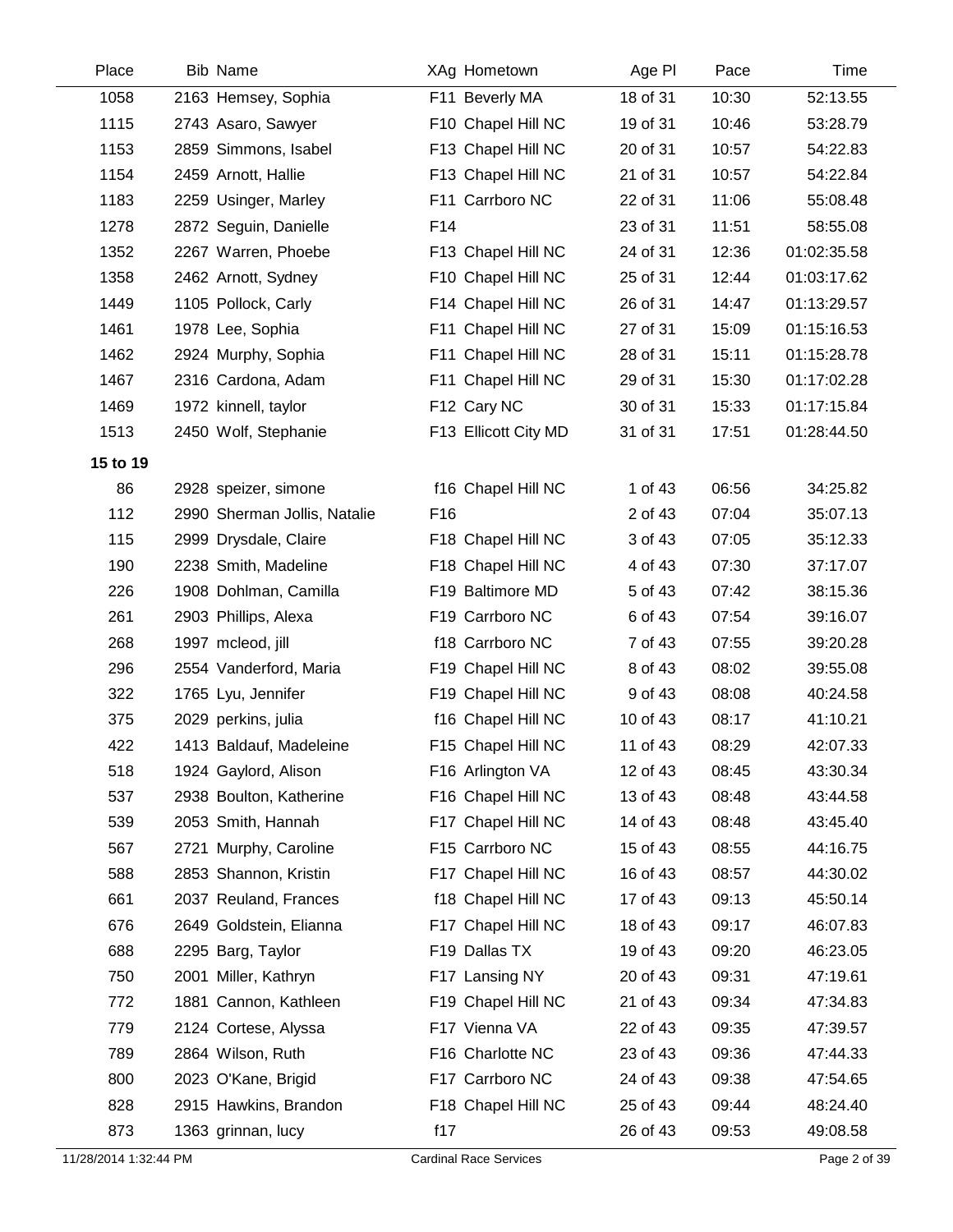| Place    | <b>Bib Name</b>            |                 | XAg Hometown         | Age PI   | Pace  | Time        |
|----------|----------------------------|-----------------|----------------------|----------|-------|-------------|
| 883      | 2449 Wolf, Emily           |                 | F19 Ellicott City MD | 27 of 43 | 09:55 | 49:17.59    |
| 899      | 2985 wolf, marin           | f15             |                      | 28 of 43 | 09:58 | 49:29.59    |
| 916      | 1889 Cocowitch, Anya       |                 | F15 Chapel Hill NC   | 29 of 43 | 10:00 | 49:43.51    |
| 917      | 1711 Grill, Chloe          |                 | F15 Chapel Hill NC   | 30 of 43 | 10:01 | 49:44.72    |
| 937      | 2977 Padden, Amanda        | F <sub>16</sub> |                      | 31 of 43 | 10:04 | 50:04.34    |
| 943      | 1990 Macleod, Kirstin      |                 | f18 Chapel Hill NC   | 32 of 43 | 10:06 | 50:09.84    |
| 1073     | 2399 Roe, Kaleigh          |                 | F18 Chapel Hill NC   | 33 of 43 | 10:33 | 52:25.73    |
| 1074     | 2031 Phillips, Natala      |                 | F18 Hurdle Mills NC  | 34 of 43 | 10:33 | 52:25.81    |
| 1090     | 1809 Rives, Allison        |                 | f18 Chapel Hill NC   | 35 of 43 | 10:38 | 52:53.09    |
| 1104     | 2849 Kern, Kayla           |                 | F15 Chapel Hill NC   | 36 of 43 | 10:42 | 53:08.34    |
| 1141     | 2535 Prinzhorn, Ashley     |                 | F19 Carrboro NC      | 37 of 43 | 10:50 | 53:50.83    |
| 1253     | 2446 Wolf, Andrea          |                 | F18 Ellicott City MD | 38 of 43 | 11:36 | 57:37.08    |
| 1266     | 2314 Calderon-Guthe, Klara |                 | F18 Chapel Hill NC   | 39 of 43 | 11:44 | 58:18.56    |
| 1282     | 2439 Whitehead, Leah       |                 | F19 Charlotte NC     | 40 of 43 | 11:55 | 59:13.33    |
| 1296     | 2671 Miranda, Holly        |                 | F16 Chapel Hill NC   | 41 of 43 | 12:05 | 01:00:01.33 |
| 1351     | 2118 Coleman, Anna         |                 | F18 Chapel Hill NC   | 42 of 43 | 12:36 | 01:02:35.13 |
| 1391     | 2890 herndon, delaney      |                 | f19 Durham NC        | 43 of 43 | 13:19 | 01:06:13.18 |
| 20 to 24 |                            |                 |                      |          |       |             |
| 64       | 2590 Keller, Linda         |                 | F24 Carrboro NC      | 1 of 77  | 06:42 | 33:18.08    |
| 66       | 2242 Stark, Maddie         |                 | F24 Chapel Hill NC   | 2 of 77  | 06:44 | 33:28.82    |
| 73       | 2706 Brown, Caroline       |                 | F24 Carrboro NC      | 3 of 77  | 06:50 | 33:57.57    |
| 101      | 2268 Weeks, Ahna           |                 | F21 Carrboro NC      | 4 of 77  | 07:00 | 34:47.82    |
| 179      | 2955 Christopher, Eleanor  | F <sub>22</sub> |                      | 5 of 77  | 07:27 | 37:00.47    |
| 210      | 1773 Marion, Sarah         |                 | F24 DURHAM NC        | 6 of 77  | 07:38 | 37:54.38    |
| 228      | 2612 Nemec, Paige          |                 | F22 Mantua OH        | 7 of 77  | 07:43 | 38:20.47    |
| 234      | 2806 Van Ord, Tristin      |                 | f20 Chapel Hill NC   | 8 of 77  | 07:44 | 38:27.33    |
| 237      | 2518 Marshall, Katherine   |                 | F20 Chapel Hill NC   | 9 of 77  | 07:45 | 38:29.12    |
| 238      | 1901 Crockett, Haley       |                 | F24 Durham NC        | 10 of 77 | 07:45 | 38:30.03    |
| 255      | 2016 Noah, Hannah          |                 | F24 Carrboro NC      | 11 of 77 | 07:51 | 38:58.99    |
| 330      | 2713 Hannapel, Nora        |                 | F24 Durham NC        | 12 of 77 | 08:09 | 40:28.83    |
| 331      | 2374 Margolis, Sara        |                 | F20 Chapel Hill NC   | 13 of 77 | 08:09 | 40:30.07    |
| 343      | 2378 Meyer, Alley          |                 | F24 Chapel Hill NC   | 14 of 77 | 08:11 | 40:40.82    |
| 434      | 1356 o'connor, erin        | f22             |                      | 15 of 77 | 08:30 | 42:16.32    |
| 458      | 1526 Lehman, Abigail       |                 | F23 Chapel Hill NC   | 16 of 77 | 08:34 | 42:34.57    |
| 469      | 2236 Simmons, Sydney       |                 | F21 Chapel Hill NC   | 17 of 77 | 08:36 | 42:42.32    |
| 480      | 2728 Slotoroff, Sarah      |                 | F22 Chapel Hill NC   | 18 of 77 | 08:38 | 42:56.84    |
| 497      | 2599 Meernik, Clare        |                 | F24 Carrboro NC      | 19 of 77 | 08:42 | 43:12.70    |
| 508      | 2185 Magee, Kate           |                 | F23 Durham NC        | 20 of 77 | 08:44 | 43:23.46    |
| 509      | 2303 Bialek, Karli         |                 | F23 Carrboro NC      | 21 of 77 | 08:44 | 43:23.58    |
| 552      | 2499 Hennen, Jessica       |                 | F20 Chapel Hill NC   | 22 of 77 | 08:51 | 43:59.34    |
| 563      | 2376 McIlwain, Katherine   |                 | F23 Chicago IL       | 23 of 77 | 08:53 | 44:11.09    |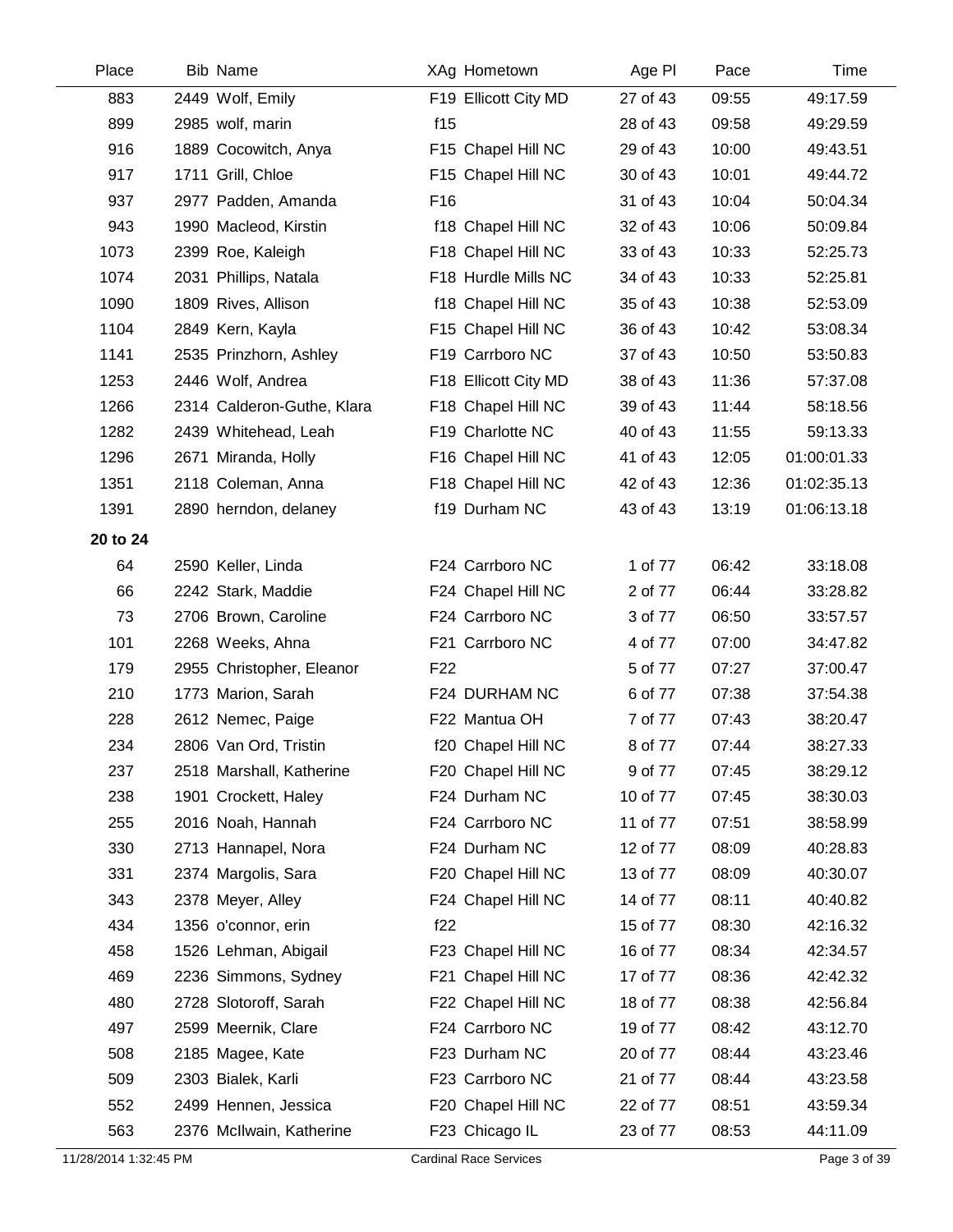| Place | <b>Bib Name</b>          | XAg Hometown       | Age PI   | Pace  | Time     |
|-------|--------------------------|--------------------|----------|-------|----------|
| 594   | 1954 Hirschfield, Ashley | F24 DURHAM NC      | 24 of 77 | 08:58 | 44:35.78 |
| 622   | 2167 Howard, Janna       | F24 Chapel Hill NC | 25 of 77 | 09:04 | 45:01.32 |
| 629   | 2949 Stocks, Katie       | F <sub>24</sub>    | 26 of 77 | 09:05 | 45:07.33 |
| 634   | 1905 Deacon, Dree        | F21 Chapel Hill NC | 27 of 77 | 09:06 | 45:13.08 |
| 658   | 2033 Pincus, Nan         | F21 Chapel Hill NC | 28 of 77 | 09:12 | 45:44.86 |
| 666   | 2471 Broscious, Rachael  | F24 Chapel Hill NC | 29 of 77 | 09:15 | 45:57.33 |
| 691   | 2116 Carstens, Claire    | F24 Chicago IL     | 30 of 77 | 09:21 | 46:26.57 |
| 697   | 2967 Mendes, Lexi        | F20 Chapel Hill NC | 31 of 77 | 09:23 | 46:37.26 |
| 705   | 2666 Lemanski, Julie     | F24 Durham NC      | 32 of 77 | 09:23 | 46:39.48 |
| 709   | 1996 McCluskey, Megan    | F23 Chapel Hill NC | 33 of 77 | 09:24 | 46:42.88 |
| 746   | 1637 Agusta, Anna        | F20 Chapel Hill NC | 34 of 77 | 09:31 | 47:16.85 |
| 759   | 2804 Ludlow, Caitlin     | F23 Chapel Hill NC | 35 of 77 | 09:33 | 47:26.79 |
| 761   | 1406 Allen, Lauren       | F24 Chapel Hill NC | 36 of 77 | 09:33 | 47:28.57 |
| 794   | 2583 Humphries, Erin     | F22 Alexandria VA  | 37 of 77 | 09:37 | 47:45.57 |
| 846   | 2024 Olsen, Sabrina      | F24 Durham NC      | 38 of 77 | 09:49 | 48:45.74 |
| 854   | 2201 McLean, Rosy        | F23 Richmond VA    | 39 of 77 | 09:50 | 48:50.48 |
| 855   | 2183 Lillie, Margaret    | F23 Carrboro NC    | 40 of 77 | 09:50 | 48:51.09 |
| 856   | 2136 dehart, sarah       | f23 Richmond VA    | 41 of 77 | 09:50 | 48:51.09 |
| 857   | 2731 Tisch, Jocelyn      | F21 Chapel Hill NC | 42 of 77 | 09:51 | 48:56.83 |
| 897   | 2716 Horwitz, Talia      | F23 Chapel Hill NC | 43 of 77 | 09:57 | 49:27.34 |
| 911   | 1697 frantz, caroline    | f24 Chapel Hill NC | 44 of 77 | 09:59 | 49:39.49 |
| 953   | 1643 Anscher, Samantha   | F22 Chapel Hill NC | 45 of 77 | 10:08 | 50:21.18 |
| 955   | 2711 hannapel, claire    | f20 Durham NC      | 46 of 77 | 10:08 | 50:22.46 |
| 991   | 1916 Flynn, Tegan        | F22 Chapel Hill NC | 47 of 77 | 10:16 | 51:03.34 |
| 1001  | 2233 Rosen, Millie       | F23 Durham NC      | 48 of 77 | 10:19 | 51:17.07 |
| 1016  | 2498 Hannapel, Brenna    | F22 Durham NC      | 49 of 77 | 10:24 | 51:41.82 |
| 1079  | 2139 Ervin, Lindsey      | F22 DURHAM NC      | 50 of 77 | 10:34 | 52:29.33 |
| 1085  | 2026 Onstott, Megan      | F24 DURHAM NC      | 51 of 77 | 10:36 | 52:41.08 |
| 1105  | 2105 Branton, Margaret   | F21 Durham NC      | 52 of 77 | 10:42 | 53:09.62 |
| 1122  | 2588 Kamai, Elizabeth    | F24 Chapel Hill NC | 53 of 77 | 10:46 | 53:30.83 |
| 1149  | 2320 Castellino, Zoe     | F21 Chapel Hill NC | 54 of 77 | 10:55 | 54:13.08 |
| 1164  | 2714 Horwitz, Elana      | F21 Chapel Hill NC | 55 of 77 | 11:02 | 54:50.11 |
| 1174  | 2288 Arizmendi, Cara     | F23 Carrboro NC    | 56 of 77 | 11:04 | 54:57.60 |
| 1185  | 1869 Blackburn, Jennifer | F23 Chapel Hill NC | 57 of 77 | 11:06 | 55:09.84 |
| 1197  | 2537 randolph, charli    | F22 Chapel Hill NC | 58 of 77 | 11:11 | 55:36.83 |
| 1226  | 2845 butler, Ammabel     | F20 Raleigh NC     | 59 of 77 | 11:26 | 56:49.82 |
| 1228  | 2281 Young, Jessica      | F20 Asheville NC   | 60 of 77 | 11:27 | 56:54.73 |
| 1230  | 2559 WHALEN, carolyn     | F21 Durham NC      | 61 of 77 | 11:29 | 57:02.48 |
| 1265  | 2661 Judd, Emily         | F20 Wilmington NC  | 62 of 77 | 11:44 | 58:18.37 |
| 1269  | 1818 Salvo-Lewis, Camila | F24 Carrboro NC    | 63 of 77 | 11:47 | 58:33.58 |
| 1293  | 1700 Frieda, Briana      | F24 Chapel Hill NC | 64 of 77 | 12:03 | 59:51.18 |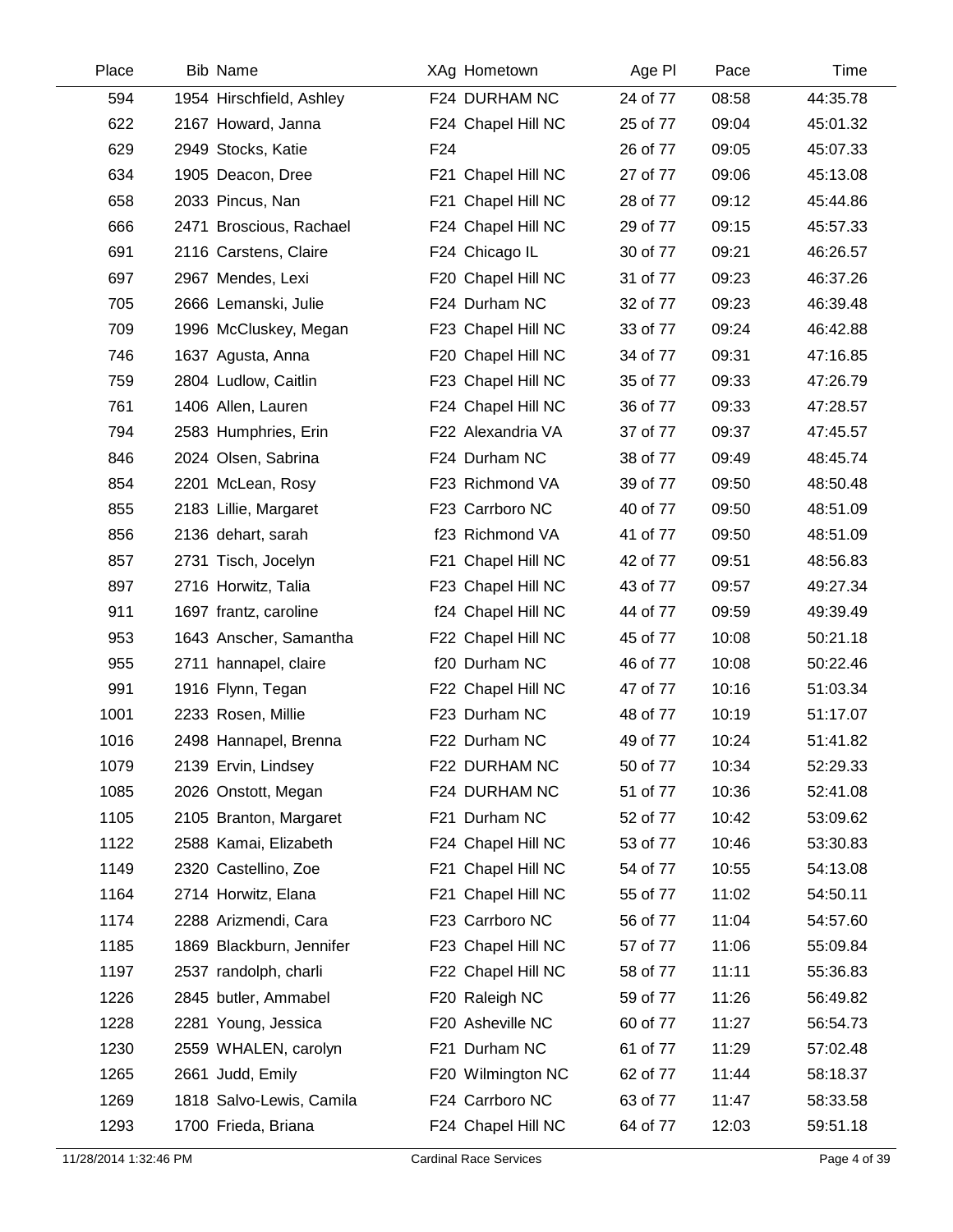| Place    | <b>Bib Name</b>               | XAg Hometown        | Age PI    | Pace  | Time        |
|----------|-------------------------------|---------------------|-----------|-------|-------------|
| 1302     | 1681 Czaus, Elizabeth         | F24 Savannah GA     | 65 of 77  | 12:09 | 01:00:23.59 |
| 1303     | 2669 McMahon, Theresa         | F23 Charleston SC   | 66 of 77  | 12:09 | 01:00:23.73 |
| 1320     | 2198 McKenna, Meaghan         | F23 Chapel Hill NC  | 67 of 77  | 12:21 | 01:01:21.58 |
| 1338     | 1906 Deacon, Lane             | F20 Chapel Hill NC  | 68 of 77  | 12:30 | 01:02:07.46 |
| 1346     | 2445 Willingham, Megan        | F24 Washington DC   | 69 of 77  | 12:32 | 01:02:19.84 |
| 1362     | 1348 ayers, taylor            | f20                 | 70 of 77  | 12:51 | 01:03:52.50 |
| 1393     | 1625 Wice, Kelly              | F24 Durham NC       | 71 of 77  | 13:21 | 01:06:22.91 |
| 1395     | 2103 Branton, Caroline        | F23 Durham NC       | 72 of 77  | 13:23 | 01:06:32.71 |
| 1398     | 2055 Sorgi, Jessica           | F23 Durham NC       | 73 of 77  | 13:29 | 01:06:59.72 |
| 1458     | 2292 Barg, Kristen            | F22 Dallas TX       | 74 of 77  | 15:00 | 01:14:35.09 |
| 1504     | 2289 Atkinson, Kelsey         | F24 Washington DC   | 75 of 77  | 17:17 | 01:25:55.45 |
| 1509     | 2334 Davis, Skyla             | F21 Chapel Hill NC  | 76 of 77  | 17:40 | 01:27:45.82 |
| 1510     | 2328 Davis, Clara             | F23 Chapel Hill NC  | 77 of 77  | 17:40 | 01:27:46.57 |
| 25 to 29 |                               |                     |           |       |             |
| 69       | 1634 Ziemba, Natalie          | F26 Chapel Hill NC  | 1 of 102  | 06:48 | 33:47.07    |
| 75       | 2918 Mandeville, Courtney     | F26 Carrboro NC     | 2 of 102  | 06:52 | 34:07.11    |
| 80       | 2934 lafrati, Laura           | F27 Chapel Hill NC  | 3 of 102  | 06:53 | 34:13.82    |
| 155      | 1668 Chu, Danielle            | F27 Philadelphia PA | 4 of 102  | 07:20 | 36:28.73    |
| 174      | 2357 Ho, Jennifer             | F27 Houston TX      | 5 of 102  | 07:25 | 36:50.22    |
| 183      | 2117 Catlin, Natasha          | F28 Durham NC       | 6 of 102  | 07:28 | 37:04.47    |
| 214      | 2734 White, Hayley            | F28 Carrboro NC     | 7 of 102  | 07:38 | 37:58.07    |
| 222      | 2923 Hefferon, Meg            | F28 Carrboro NC     | 8 of 102  | 07:41 | 38:11.33    |
| 251      | 2137 Denniston, Charliss      | F27 Medford MA      | 9 of 102  | 07:49 | 38:52.40    |
| 252      | 2695 Weissler, Kate           | F27 Washington DC   | 10 of 102 | 07:49 | 38:53.33    |
| 286      | 2736 Wilusz, Rebecca          | F29 DURHAM NC       | 11 of 102 | 07:59 | 39:41.06    |
| 294      | 2084 Will, Anna               | F25 Mebane NC       | 12 of 102 | 08:02 | 39:54.33    |
| 300      | 2306 Brown, Katie             | F27 Durham NC       | 13 of 102 | 08:05 | 40:08.95    |
| 308      | 2831 Ruedig, Nellie           | F25 Ann Arbor MI    | 14 of 102 | 08:06 | 40:16.33    |
| 314      | 1926 Ghio, Kathleen           | F25 Chapel Hill NC  | 15 of 102 | 08:07 | 40:21.72    |
| 347      | 2035 Potter, Courtney         | F27 Durham NC       | 16 of 102 | 08:12 | 40:43.69    |
| 356      | 2385 Nogo, Jasmina            | F28 Durham NC       | 17 of 102 | 08:13 | 40:48.34    |
| 357      | 1655 Bryant-Comstock, Katelyn | F27 Washington DC   | 18 of 102 | 08:13 | 40:48.73    |
| 387      | 2632 Babwah, Lorelle          | F28 Chapel Hill NC  | 19 of 102 | 08:20 | 41:24.83    |
| 407      | 1825 Settlemires, Ivy         | F29 DURHAM NC       | 20 of 102 | 08:25 | 41:50.69    |
| 408      | 2200 McKenna, Tannis          | F28 Chapel Hill NC  | 21 of 102 | 08:26 | 41:53.19    |
| 415      | 2104 Branton, Elizabeth       | F25 Durham NC       | 22 of 102 | 08:27 | 42:00.77    |
| 452      | 1739 Kariisa, Ankunda         | F28 Raleigh NC      | 23 of 102 | 08:34 | 42:32.57    |
| 490      | 2496 Griffin, Risa            | F27 Durham NC       | 24 of 102 | 08:40 | 43:06.83    |
| 501      | 1143 Settimi, Jessica         | F28 Clayton NC      | 25 of 102 | 08:43 | 43:16.83    |
| 510      | 2186 Margolis, Jessica        | F26 Boston MA       | 26 of 102 | 08:44 | 43:24.07    |
| 516      | 1545 McMahon, Katharine       | F27 Chapel Hill NC  | 27 of 102 | 08:45 | 43:29.58    |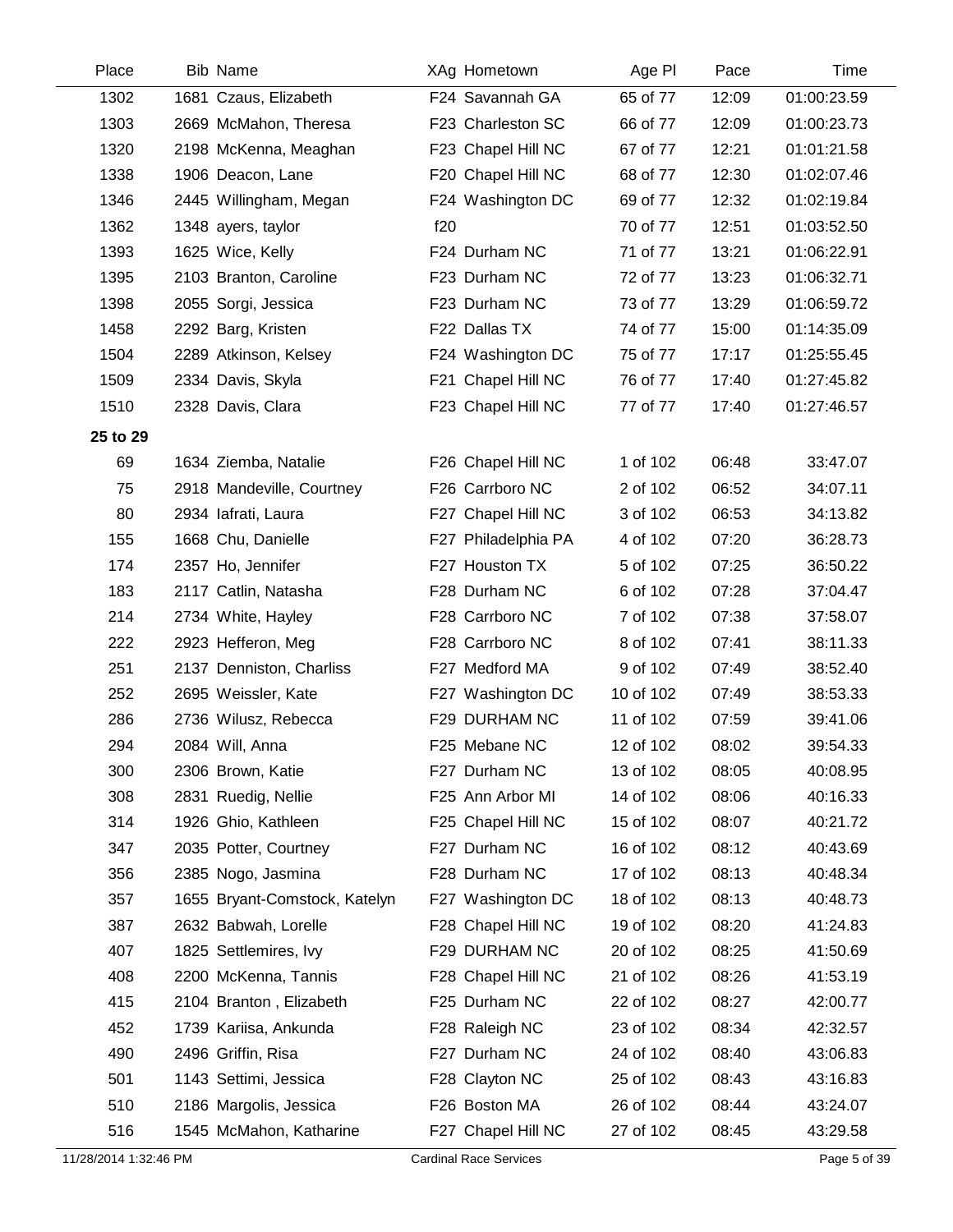| Place | <b>Bib Name</b>                 |     | XAg Hometown           | Age PI    | Pace  | Time     |
|-------|---------------------------------|-----|------------------------|-----------|-------|----------|
| 520   | 233 Cheves, Avery               |     | F25 Carrboro NC        | 28 of 102 | 08:46 | 43:32.23 |
| 524   | 2196 McGeehan, Anna             |     | F29 Carrboro NC        | 29 of 102 | 08:46 | 43:34.33 |
| 547   | 2486 Fisher, Stephanie          |     | F25 Washington DC      | 30 of 102 | 08:51 | 43:58.17 |
| 555   | 2836 van der Horst, Sarah       |     | F26 Chapel Hill NC     | 31 of 102 | 08:51 | 44:00.08 |
| 568   | 2178 Lane, Stephanie            |     | F26 Marblehead MA      | 32 of 102 | 08:55 | 44:17.00 |
| 574   | 2642 Ferron, Emily              |     | F28 Asheville NC       | 33 of 102 | 08:56 | 44:21.96 |
| 575   | 2976 Hatkevich-O'Donnell, Talia |     | F29 Chapel Hill NC     | 34 of 102 | 08:56 | 44:22.11 |
| 583   | 1960 Hoerner, Erin              |     | F25 Chapel Hill NC     | 35 of 102 | 08:56 | 44:25.82 |
| 619   | 2634 Barron, Johanna            |     | F27 Charlottesville VA | 36 of 102 | 09:03 | 44:59.57 |
| 628   | 1360 phillips, brianna          | f25 |                        | 37 of 102 | 09:05 | 45:07.33 |
| 651   | 2694 Voshell, Erica             |     | F27 Durham NC          | 38 of 102 | 09:11 | 45:36.23 |
| 656   | 1636 Adelman, Kristen           |     | F29 DURHAM NC          | 39 of 102 | 09:12 | 45:43.84 |
| 701   | 1919 Frantz, Rachel             |     | F29 Carrboro NC        | 40 of 102 | 09:23 | 46:38.71 |
| 703   | 2046 Sayre, Kathryn             |     | F27 Chapel Hill NC     | 41 of 102 | 09:23 | 46:39.40 |
| 711   | 2421 Tauchen, Christine         |     | F27 Richmond VA        | 42 of 102 | 09:24 | 46:45.14 |
| 724   | 2322 Colaianni, Catherine       |     | F29 Baltimore MD       | 43 of 102 | 09:27 | 46:58.76 |
| 730   | 2168 Howard, Julia              |     | F26 Chapel Hill NC     | 44 of 102 | 09:28 | 47:01.32 |
| 734   | 1776 Matsushima, Danielle       |     | F27 Durham NC          | 45 of 102 | 09:28 | 47:05.41 |
| 741   | 1794 Passannante, Elizabeth     |     | F25 Chapel Hill NC     | 46 of 102 | 09:31 | 47:15.52 |
| 751   | 2566 Ashton, Rebecca            |     | F29 Durham NC          | 47 of 102 | 09:32 | 47:21.08 |
| 758   | 2740 Davies-Ludlow, Rachael     |     | F28 Chapel Hill NC     | 48 of 102 | 09:33 | 47:26.46 |
| 763   | 1597 Spencer, Rachel            |     | F29 Durham NC          | 49 of 102 | 09:33 | 47:29.20 |
| 775   | 1465 Derbakova, Anna            |     | F27 Durham NC          | 50 of 102 | 09:35 | 47:38.07 |
| 784   | 2323 Colaianni, Christine       |     | F27 Durham NC          | 51 of 102 | 09:36 | 47:42.17 |
| 822   | 1663 Caves, Eleanor             |     | F25 DURHAM NC          | 52 of 102 | 09:42 | 48:13.86 |
| 839   | 1797 Pendergraft, Emily         |     | F27 Burlington VT      | 53 of 102 | 09:47 | 48:36.58 |
| 841   | 2060 Stirland, Kirby            |     | F28 Rowayton CT        | 54 of 102 | 09:47 | 48:38.58 |
| 845   | 2310 Brydon-Corton, Marissa     |     | F26 Chapel Hill NC     | 55 of 102 | 09:48 | 48:40.24 |
| 864   | 2475 Caves, Josie               |     | F29 DURHAM NC          | 56 of 102 | 09:52 | 49:03.33 |
| 869   | 1793 Nackman, Rachel            |     | F29 Brooklyn NY        | 57 of 102 | 09:53 | 49:06.76 |
| 878   | 1661 Casale, Lindsay            |     | F27 Brooklyn NY        | 58 of 102 | 09:55 | 49:14.97 |
| 902   | 1588 Sellers, Amanda            |     | F28 RALEIGH NC         | 59 of 102 | 09:58 | 49:31.82 |
| 906   | 1780 McGaha, Lauren             |     | F26 Chapel Hill NC     | 60 of 102 | 09:59 | 49:35.98 |
| 908   | 1460 Davenport, Melissa         |     | F29 Raleigh NC         | 61 of 102 | 09:59 | 49:36.33 |
| 922   | 1492 Haynes, Elizabeth          |     | F26 Chapel Hill NC     | 62 of 102 | 10:02 | 49:50.33 |
| 931   | 2561 WHALEN, krista             |     | F25 Durham NC          | 63 of 102 | 10:03 | 49:59.32 |
| 934   | 2401 Romeyn, Leslie             |     | F26 Chapel Hill NC     | 64 of 102 | 10:04 | 50:03.04 |
| 941   | 2507 Kelly, Abby                |     | F29 Carrboro NC        | 65 of 102 | 10:05 | 50:06.68 |
| 945   | 1843 Taylor-Penn, Lee           |     | F27 Chapel Hill NC     | 66 of 102 | 10:06 | 50:10.32 |
| 947   | 2556 vaught, Audessa            |     | F25 Laurel MD          | 67 of 102 | 10:07 | 50:14.66 |
| 948   | 1833 Smith, Samantha            |     | F26 Roslyn VA          | 68 of 102 | 10:07 | 50:17.84 |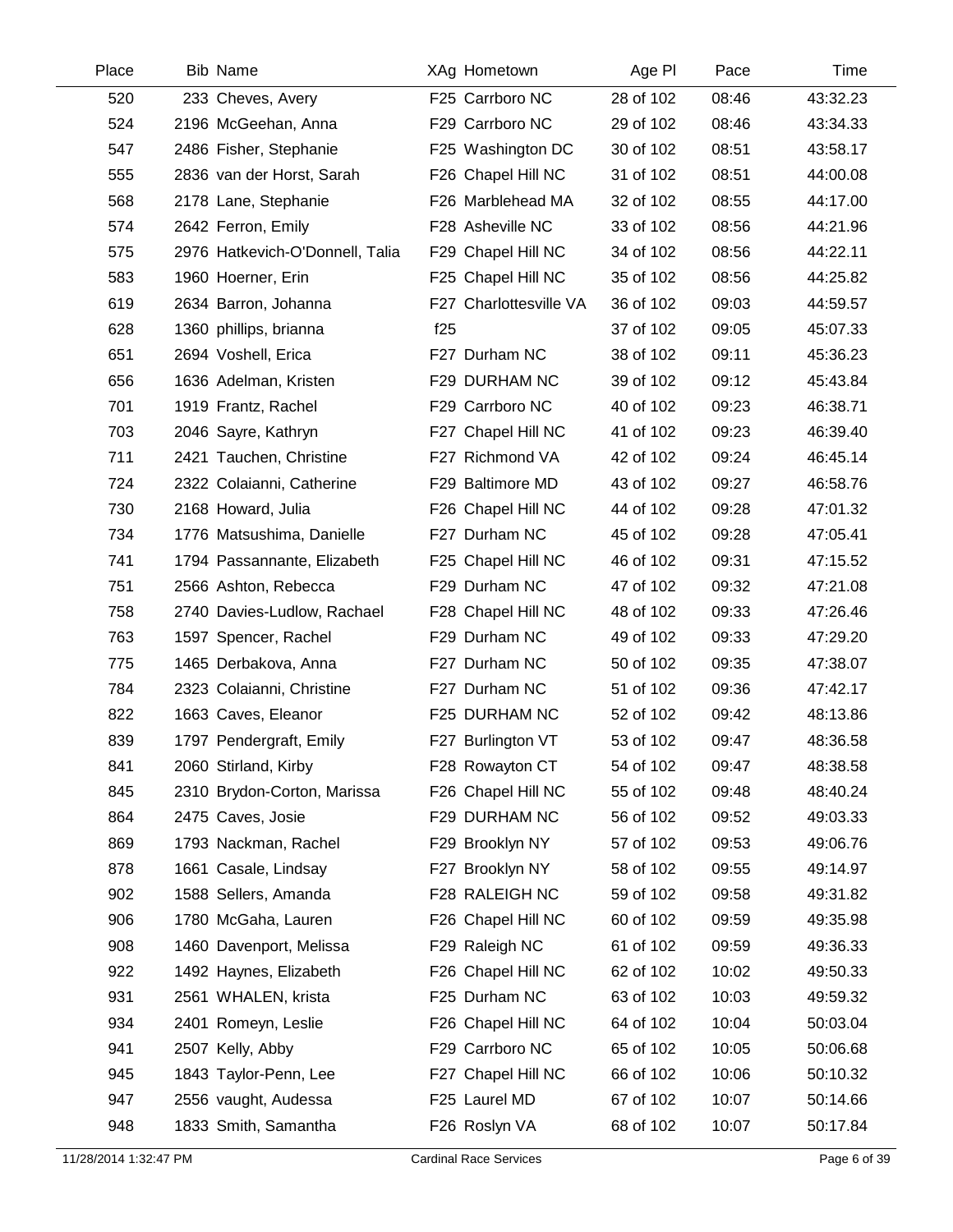| Place                 | <b>Bib Name</b>             | XAg Hometown                  | Age PI     | Pace  | Time         |
|-----------------------|-----------------------------|-------------------------------|------------|-------|--------------|
| 952                   | 2067 Swartz, Kaela          | F27 Atlanta GA                | 69 of 102  | 10:08 | 50:20.57     |
| 954                   | 1654 Borders, Rosalind      | F29 New Orleans LA            | 70 of 102  | 10:08 | 50:21.34     |
| 973                   | 2693 Turner, Sara           | F25 Carrboro NC               | 71 of 102  | 10:12 | 50:42.49     |
| 981                   | 1694 Ellermann, Melissa     | F28 Chapel Hill NC            | 72 of 102  | 10:14 | 50:50.59     |
| 996                   | 2982 Smith, Capri           | F <sub>29</sub>               | 73 of 102  | 10:18 | 51:10.86     |
| 1010                  | 1635 Adelman, Erica         | F27 Sandy UT                  | 74 of 102  | 10:22 | 51:33.20     |
| 1012                  | 2636 Bomarito, Patty        | F27 Newport News VA           | 75 of 102  | 10:23 | 51:34.35     |
| 1023                  | 2547 Salvo-Lewis, Carla     | F26 Carrboro NC               | 76 of 102  | 10:25 | 51:44.85     |
| 1025                  | 1931 Goyeneche, Amanda      | F28 Hartsville SC             | 77 of 102  | 10:25 | 51:46.07     |
| 1037                  | 1719 Hawker, Jessica        | F28 Durham NC                 | 78 of 102  | 10:27 | 51:55.42     |
| 1048                  | 1838 Stewart, Sarah         | F29 Seattle WA                | 79 of 102  | 10:29 | 52:04.81     |
| 1062                  | 1730 Holloman, Keuren       | F26 Chapel Hill NC            | 80 of 102  | 10:32 | 52:19.57     |
| 1148                  | 1886 Castellino, Alta       | F27 Chapel Hill NC            | 81 of 102  | 10:54 | 54:12.33     |
| 1152                  | 2997 Cash, Makenna          | F28 DURHAM NC                 | 82 of 102  | 10:56 | 54:20.33     |
| 1157                  | 2620 Stebbins, Rebecca      | F25 Carrboro NC               | 83 of 102  | 10:57 | 54:26.48     |
| 1160                  | 1806 Reed, Megan            | F26 Chapel Hill NC            | 84 of 102  | 10:59 | 54:34.09     |
| 1182                  | 2416 Stanford, Crystal      | F29 Chapel Hill NC            | 85 of 102  | 11:06 | 55:08.10     |
| 1239                  | 2564 Ambrose, Ellen         | F26 Baltimore MD              | 86 of 102  | 11:32 | 57:17.57     |
| 1245                  | 1884 Carmen, Natalie        | F27 Raleigh NC                | 87 of 102  | 11:34 | 57:27.33     |
| 1251                  | 1470 Edwards, Jessica       | F29 Carrboro NC               | 88 of 102  | 11:35 | 57:34.07     |
| 1255                  | 2406 Scott, Hillary         | F25 New York NY               | 89 of 102  | 11:37 | 57:42.82     |
| 1258                  | 1611 Turner, Sarah          | F29 Chapel Hill NC            | 90 of 102  | 11:39 | 57:55.83     |
| 1264                  | 2101 Bloom, Rachael         | F27 Chapel Hill NC            | 91 of 102  | 11:44 | 58:18.35     |
| 1274                  | 1644 Anscher, Sarah         | F25 Washington DC             | 92 of 102  | 11:50 | 58:47.08     |
| 1331                  | 1774 Marion, Summer         | F28 Somerville MA             | 93 of 102  | 12:27 | 01:01:52.40  |
| 1334                  | 2219 Peacock, Allison       | F29 Carrboro NC               | 94 of 102  | 12:29 | 01:02:00.83  |
| 1349                  | 2327 Dagit, Jessica         | F27 Chapel Hill NC            | 95 of 102  | 12:34 | 01:02:28.58  |
| 1366                  | 1640 andruejol, eva marie   | F25 Carrboro NC               | 96 of 102  | 12:58 | 01:04:28.57  |
| 1377                  | 1989 Lynch, Grace           | F27 Carrboro NC               | 97 of 102  | 13:04 | 01:04:57.58  |
| 1378                  | 1649 Barton, Merrilee       | F29 Huntington NY             | 98 of 102  | 13:10 | 01:05:24.30  |
| 1387                  | 2360 Jafari, Mia            | F28 Chapel Hill NC            | 99 of 102  | 13:13 | 01:05:41.08  |
| 1431                  | 1516 Klaver, BethAnne       | F27 King George VA            | 100 of 102 | 14:04 | 01:09:55.00  |
| 1455                  | 2464 Blackmon, Allie        | F27 Kitty Hawk NC             | 101 of 102 | 15:00 | 01:14:33.08  |
| 1479                  | 2248 Swanstrom, Adrienne    | F27 Chapel Hill NC            | 102 of 102 | 16:10 | 01:20:19.59  |
| 30 to 34              |                             |                               |            |       |              |
| 105                   | 236 chu, jennifer           | f30 Chapel Hill NC            | 1 of 107   | 07:01 | 34:53.92     |
| 141                   | 1738 Johnson-Broache, Britt | F32 New York NY               | 2 of 107   | 07:16 | 36:05.08     |
| 146                   | 2974 Starr, Kathryn         | F30                           | 3 of 107   | 07:17 | 36:10.82     |
| 151                   | 1826 Shi, Yundi             | F30 Carrboro NC               | 4 of 107   | 07:18 | 36:16.82     |
| 163                   | 1579 Roberts, Sarah         | F33 Chapel Hill NC            | 5 of 107   | 07:22 | 36:35.82     |
| 216                   | 1898 Costa, Meredith        | F32 Baltimore MD              | 6 of 107   | 07:39 | 38:00.08     |
| 11/28/2014 1:32:48 PM |                             | <b>Cardinal Race Services</b> |            |       | Page 7 of 39 |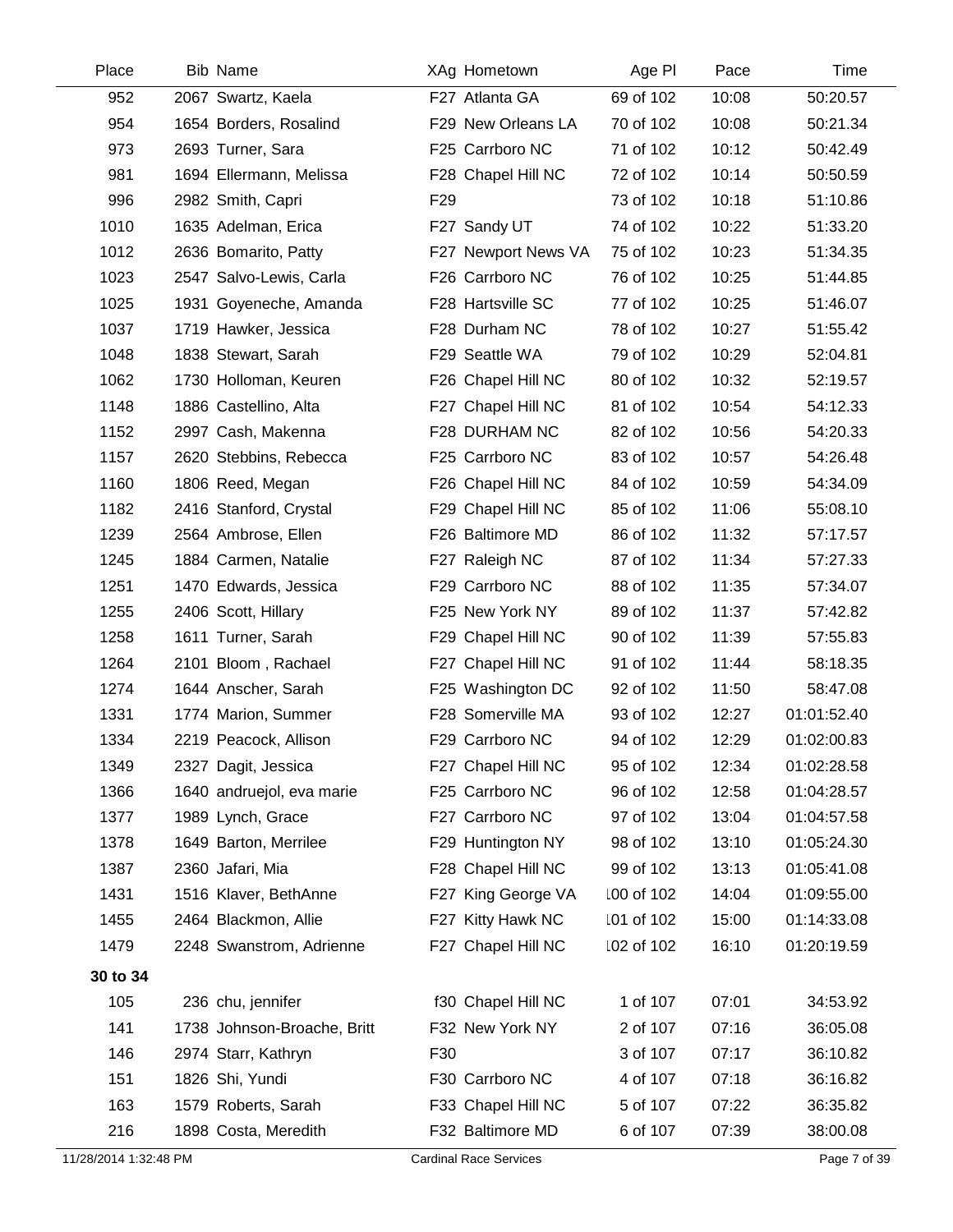| Place | <b>Bib Name</b>          | XAg Hometown          | Age PI    | Pace  | Time     |
|-------|--------------------------|-----------------------|-----------|-------|----------|
| 229   | 981 Horton, Christine    | F34 Carrboro NC       | 7 of 107  | 07:43 | 38:22.21 |
| 246   | 1240 Welterlin, Aurelie  | F34 Durham NC         | 8 of 107  | 07:49 | 38:49.58 |
| 273   | 2699 Zander, Elizabeth   | F30 Chapel Hill NC    | 9 of 107  | 07:56 | 39:24.08 |
| 289   | 1418 bauer, tanja        | f31 Chapel Hill NC    | 10 of 107 | 08:00 | 39:44.58 |
| 344   | 2109 BUcklew, Katie      | F31 Washington DC     | 11 of 107 | 08:11 | 40:41.10 |
| 345   | 2110 Bucklew, Kim        | F31 Atlanta GA        | 12 of 107 | 08:11 | 40:42.59 |
| 363   | 2392 Pleil, Maureen      | F34 Durham NC         | 13 of 107 | 08:14 | 40:56.11 |
| 405   | 1942 Hartblay, Cassandra | F30 Carrboro NC       | 14 of 107 | 08:25 | 41:49.82 |
| 411   | 2842 Stopck, Brittain    | F33 Chapel Hill NC    | 15 of 107 | 08:26 | 41:54.82 |
| 413   | 2339 Dempsey, Jillian    | F31 Chapel Hill NC    | 16 of 107 | 08:27 | 41:59.58 |
| 418   | 1752 Knechtel, Virginia  | F32 Washington DC     | 17 of 107 | 08:27 | 42:01.26 |
| 427   | 2516 Lopez, Sara         | F34 Washington DC     | 18 of 107 | 08:29 | 42:10.77 |
| 428   | 2497 Hammond, Tara       | F34 Hendersonville NC | 19 of 107 | 08:30 | 42:12.57 |
| 440   | 2544 Robinson, Sarah     | F30 Durham NC         | 20 of 107 | 08:31 | 42:19.33 |
| 443   | 2398 Robinson, Rachel    | F31 Durham NC         | 21 of 107 | 08:31 | 42:20.10 |
| 454   | 2920 Nieman, Stephanie   | F30 Hillsborough NC   | 22 of 107 | 08:34 | 42:33.06 |
| 474   | 1666 Christman, Helene   | F34 Baltimore MD      | 23 of 107 | 08:36 | 42:46.56 |
| 476   | 1962 Hsieh, Tiffany      | F30 San Francisco CA  | 24 of 107 | 08:37 | 42:51.32 |
| 498   | 2880 Dinola, Brittany    | F32 Charlotte NC      | 25 of 107 | 08:42 | 43:13.46 |
| 522   | 2540 roberts, jennifer   | f34 Chapel Hill NC    | 26 of 107 | 08:46 | 43:32.33 |
| 527   | 1205 Teer, Amanda        | F32 Durham NC         | 27 of 107 | 08:47 | 43:37.65 |
| 544   | 2579 Hall, Michelle      | F31 Chapel Hill NC    | 28 of 107 | 08:49 | 43:51.57 |
| 550   | 1851 van der Horst, Anna | F30 Chapel Hill NC    | 29 of 107 | 08:51 | 43:59.29 |
| 559   | 1816 Runfola, Cristin    | F30 Chapel Hill NC    | 30 of 107 | 08:52 | 44:02.59 |
| 560   | 1827 Simmons, Erin       | F30 DURHAM NC         | 31 of 107 | 08:52 | 44:03.00 |
| 566   | 2361 Jewitt, Caitlin     | F30 Christiansburg VA | 32 of 107 | 08:55 | 44:16.70 |
| 573   | 2626 Villalta, Elizabeth | F33 Chapel Hill NC    | 33 of 107 | 08:56 | 44:21.62 |
| 584   | 2423 Teleki, Lili        | F33 Chapel Hill NC    | 34 of 107 | 08:56 | 44:26.31 |
| 590   | 1787 Molnar, Jessica     | F34 Pittsboro NC      | 35 of 107 | 08:57 | 44:30.10 |
| 606   | 2132 Cummings, Courtney  | F30 Marblehead MA     | 36 of 107 | 09:01 | 44:48.57 |
| 612   | 2022 Obermeyer, Kari     | F32 Durham NC         | 37 of 107 | 09:02 | 44:53.57 |
| 630   | 2822 Hart, Lauren        | F30 Carrboro NC       | 38 of 107 | 09:05 | 45:07.82 |
| 648   | 2278 Woodruff, Courtney  | F33 Wichita KS        | 39 of 107 | 09:10 | 45:34.31 |
| 664   | 2910 Stolkla, Kristen    | F34 Carrboro NC       | 40 of 107 | 09:15 | 45:56.10 |
| 674   | 2940 El-Shaarawi, Nadia  | F33 Carrboro NC       | 41 of 107 | 09:17 | 46:06.73 |
| 696   | 1938 Hadler, Jessica     | F32 New York NY       | 42 of 107 | 09:23 | 46:36.33 |
| 722   | 2943 Brennen, Andrea     | F31 Medford MA        | 43 of 107 | 09:26 | 46:54.56 |
| 732   | 1359 Akwari, Christiana  | F32 Durham NC         | 44 of 107 | 09:28 | 47:02.19 |
| 755   | 2678 Peterson, Stephanie | F33 Pittsboro NC      | 45 of 107 | 09:32 | 47:24.07 |
| 762   | 2816 tawil, laura        | f32 Chapel Hill NC    | 46 of 107 | 09:33 | 47:28.82 |
| 777   | 2048 Schoenherr, Sarah   | F31 Carrboro NC       | 47 of 107 | 09:35 | 47:38.68 |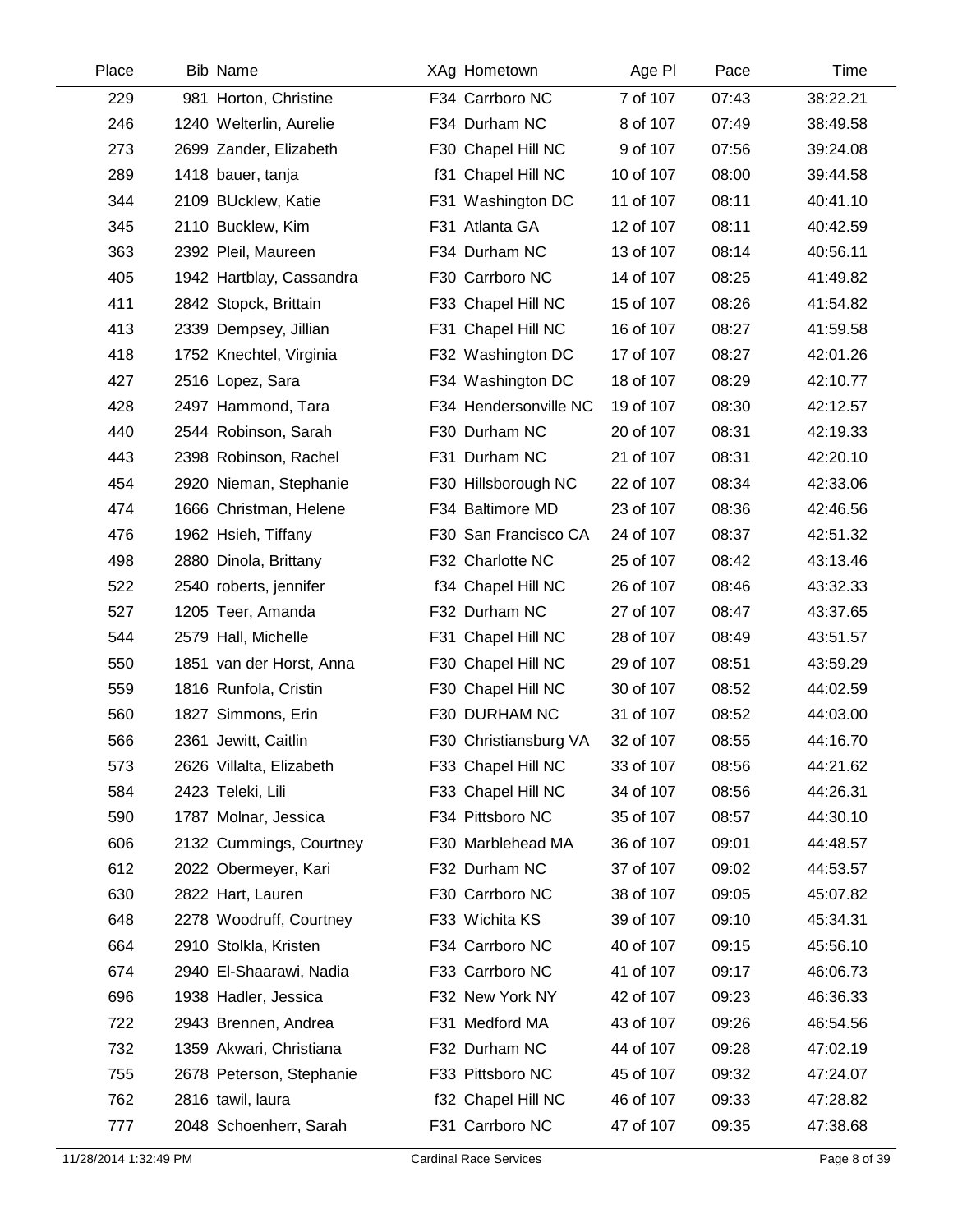| Place | <b>Bib Name</b>             |     | XAg Hometown           | Age PI    | Pace  | Time     |
|-------|-----------------------------|-----|------------------------|-----------|-------|----------|
| 780   | 2056 Spagnardi, Colleen     |     | F33 DURHAM NC          | 48 of 107 | 09:36 | 47:40.82 |
| 781   | 2703 Bickers Bock, Lindsey  |     | F33 Durham NC          | 49 of 107 | 09:36 | 47:41.07 |
| 788   | 1530 Li, Bo                 |     | F32 Chapel Hill NC     | 50 of 107 | 09:36 | 47:44.07 |
| 804   | 2171 Kelley, Wisp           |     | F34 Chapel Hill NC     | 51 of 107 | 09:39 | 47:59.75 |
| 816   | 2954 Weinberger, Michelle   | F32 |                        | 52 of 107 | 09:41 | 48:09.09 |
| 819   | 2681 Robinson, Meghan       |     | F30 Winston Salem NC   | 53 of 107 | 09:42 | 48:12.34 |
| 823   | 1761 Ley, Alicia            |     | F30 Akron OH           | 54 of 107 | 09:42 | 48:14.33 |
| 842   | 2435 Watkins, Rebecca       |     | F30 Chapel Hill NC     | 55 of 107 | 09:47 | 48:39.32 |
| 847   | 2574 Ewen, Carlie           |     | F30 Durham NC          | 56 of 107 | 09:49 | 48:46.99 |
| 851   | 2623 Vaughan, Emily         |     | F33 Durham NC          | 57 of 107 | 09:49 | 48:47.98 |
| 858   | 2625 Vigil, Ariana          |     | F34 Carrboro NC        | 58 of 107 | 09:51 | 48:59.31 |
| 868   | 1835 Spotts, Kathryn        |     | F33 Minneapolis MN     | 59 of 107 | 09:53 | 49:05.57 |
| 876   | 1568 Pontious, Emily        |     | F32 Hillsborough NC    | 60 of 107 | 09:54 | 49:13.83 |
| 890   | 360 Duffy Coyle, Courtney   |     | F34 Durham NC          | 61 of 107 | 09:56 | 49:24.36 |
| 900   | 937 harman, kristin         |     | f34 RALEIGH NC         | 62 of 107 | 09:58 | 49:30.24 |
| 907   | 1842 Swinney, Felicia       |     | F34 Chapel Hill NC     | 63 of 107 | 09:59 | 49:36.33 |
| 913   | 2083 Wilkerson, Lauren      |     | F32 Hillsborough NC    | 64 of 107 | 10:00 | 49:41.08 |
| 920   | 2606 Mitchell, Megan        |     | F30 South Easton MA    | 65 of 107 | 10:01 | 49:46.59 |
| 921   | 1735 Jacobs, Anna           |     | F34 Brooklyn NY        | 66 of 107 | 10:01 | 49:48.72 |
| 961   | 2341 Dirito, Rachel         |     | F34 Chapel Hill NC     | 67 of 107 | 10:10 | 50:30.82 |
| 997   | 2978 Mistler, Allison       | F30 |                        | 68 of 107 | 10:18 | 51:11.10 |
| 1004  | 2353 Gilbert, Sarah         |     | F30 Wilmington NC      | 69 of 107 | 10:20 | 51:19.90 |
| 1019  | 2708 Florer-Bixler, Melissa |     | F34 Durham NC          | 70 of 107 | 10:24 | 51:43.07 |
| 1031  | 1607 Torrice, Lindsay       |     | F34 Chapel Hill NC     | 71 of 107 | 10:25 | 51:48.57 |
| 1052  | 1784 McLaurin, Jennifer     |     | F34 Pittsboro NC       | 72 of 107 | 10:30 | 52:09.09 |
| 1063  | 2676 Pearl, bellison        |     | F31 Chapel Hill NC     | 73 of 107 | 10:32 | 52:20.57 |
| 1067  | 1849 tzioumis, emma         |     | f32 Carrboro NC        | 74 of 107 | 10:33 | 52:23.60 |
| 1068  | 2093 Avery, Carolyn         |     | F33 DURHAM NC          | 75 of 107 | 10:33 | 52:23.75 |
| 1124  | 2298 Bast, Emily            |     | F31 Winston-Salem NC   | 76 of 107 | 10:46 | 53:31.32 |
| 1127  | 2019 Norwood, Clare         |     | F32 Covington KY       | 77 of 107 | 10:47 | 53:35.48 |
| 1132  | 1940 Hagen, Noelle          |     | F32 RALEIGH NC         | 78 of 107 | 10:47 | 53:37.84 |
| 1136  | 2691 Telka, Questian        |     | F32 Chapel Hill NC     | 79 of 107 | 10:49 | 53:44.33 |
| 1138  | 2963 Filer, Cari            | F30 |                        | 80 of 107 | 10:50 | 53:48.10 |
| 1146  | 2882 blue, johanna          |     | f30 Durham NC          | 81 of 107 | 10:53 | 54:07.35 |
| 1158  | 2111 Bucklew, Stephanie     |     | F34 Pittsboro NC       | 82 of 107 | 10:58 | 54:28.59 |
| 1165  | 2049 Sears, Emily           |     | F30 Arlington VA       | 83 of 107 | 11:02 | 54:50.35 |
| 1181  | 2355 Guiteras, Mary         |     | F33 Brooklyn NY        | 84 of 107 | 11:06 | 55:07.60 |
| 1201  | 1536 Lujan, Nan             |     | F34 Chapel Hill NC     | 85 of 107 | 11:14 | 55:47.84 |
| 1202  | 2876 Hastings, Nikki        |     | F32 Charlottesville VA | 86 of 107 | 11:15 | 55:55.09 |
| 1217  | 2390 Paradise, Renee        |     | F34 Cary NC            | 87 of 107 | 11:23 | 56:33.98 |
| 1248  | 1840 Strachan, Elizabeth    |     | F30 DURHAM NC          | 88 of 107 | 11:34 | 57:29.59 |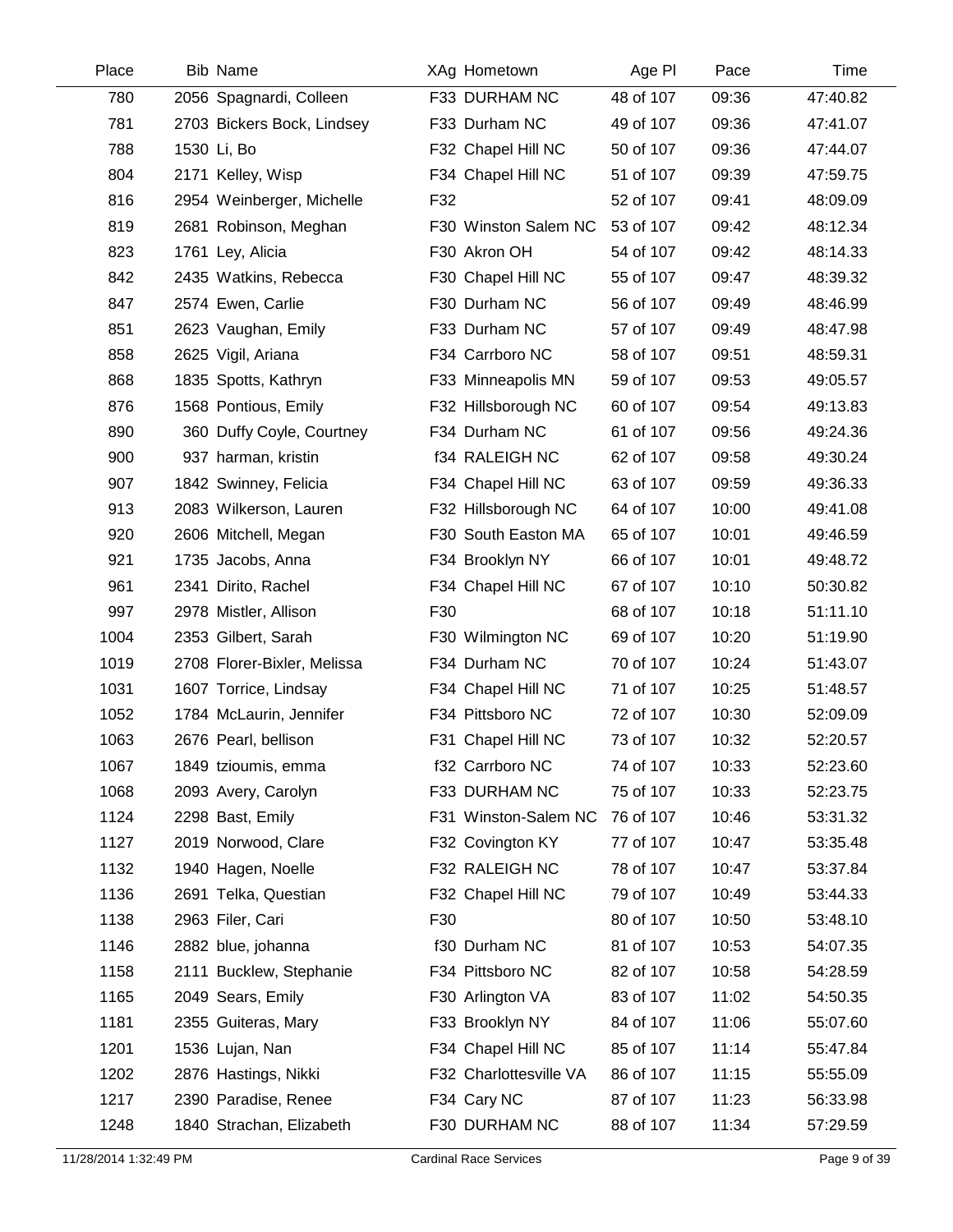| Place    | <b>Bib Name</b>          |     | XAg Hometown         | Age PI     | Pace  | Time        |
|----------|--------------------------|-----|----------------------|------------|-------|-------------|
| 1280     | 1562 Parsons, Christina  |     | F33 Hillsborough NC  | 89 of 107  | 11:53 | 59:05.23    |
| 1292     | 2250 Sylvia, Dorothy     |     | F34 Durham NC        | 90 of 107  | 12:02 | 59:47.68    |
| 1294     | 1682 Dall, Corey         |     | F32 Durham NC        | 91 of 107  | 12:03 | 59:53.81    |
| 1310     | 2664 Koenig, Tanya       |     | F30 Arlington VA     | 92 of 107  | 12:15 | 01:00:50.58 |
| 1314     | 217 Bono, Lisa           |     | F33 Chapel Hill NC   | 93 of 107  | 12:17 | 01:01:03.33 |
| 1364     | 1710 Gregory, Natalie    |     | F33 Cypress CA       | 94 of 107  | 12:53 | 01:04:00.83 |
| 1382     | 1484 Gunter, Julie       |     | F32 BURLINGTON NC    | 95 of 107  | 13:11 | 01:05:33.59 |
| 1418     | 2704 BIXLER, HEATHER     |     | F30 GRAHAM NC        | 96 of 107  | 13:49 | 01:08:40.08 |
| 1426     | 1736 Jobe, Courtney      |     | F30 Chapel Hill NC   | 97 of 107  | 14:01 | 01:09:41.04 |
| 1428     | 1550 Morgan, Jennifer    |     | F31 Chapel Hill NC   | 98 of 107  | 14:02 | 01:09:44.57 |
| 1440     | 1808 Riley, Abigail      |     | F31 Asheville NC     | 99 of 107  | 14:26 | 01:11:44.07 |
| 1441     | 1786 Midkiff, Brooke     |     | F33 Chapel Hill NC   | 100 of 107 | 14:29 | 01:11:57.17 |
| 1442     | 2143 Etten, Yelena       |     | F32 Chapel Hill NC   | 101 of 107 | 14:38 | 01:12:42.07 |
| 1443     | 2942 Hensley, Susie      |     | F32 Chapel Hill NC   | 102 of 107 | 14:38 | 01:12:43.08 |
| 1454     | 2089 Woodbeck, Stephanie |     | F31 Hillsborough NC  | 103 of 107 | 15:00 | 01:14:31.91 |
| 1474     | 1932 Goyeneche, Cat      |     | F31 Chapel Hill NC   | 104 of 107 | 15:54 | 01:19:02.82 |
| 1486     | 1140 selinger, rachel    |     | F33 Chapel Hill NC   | 105 of 107 | 16:11 | 01:20:26.82 |
| 1500     | 1268 Wilson, Kristin     |     | F34 Chapel Hill NC   | 106 of 107 | 17:15 | 01:25:42.92 |
| 1523     | 888 Frick, Amber         |     | F31 Carrboro NC      | 107 of 107 | 20:12 | 01:40:22.35 |
| 35 to 39 |                          |     |                      |            |       |             |
| 51       | 2834 bazemore, meredith  |     | f39 Chapel Hill NC   | 1 of 102   | 06:33 | 32:30.82    |
| 68       | 2888 Bishop, Jessica     |     | f39 Chapel Hill NC   | 2 of 102   | 06:47 | 33:44.56    |
| 83       | 1781 McGeary, Andrea     |     | F36 Durham NC        | 3 of 102   | 06:54 | 34:18.77    |
| 92       | 1968 Kay, Melissa        |     | F35 Carrboro NC      | 4 of 102   | 06:57 | 34:33.18    |
| 116      | 1847 TINDALL, ANNE       |     | F38 Silver Spring MD | 5 of 102   | 07:06 | 35:15.33    |
| 117      | 2170 Jones, Sarah        |     | F36 Apex NC          | 6 of 102   | 07:06 | 35:17.07    |
| 118      | 2825 Harris, Tracy       |     | F36 Chapel Hill NC   | 7 of 102   | 07:06 | 35:18.58    |
| 126      | 1593 Singer, Amy         |     | F37 Hillsborough NC  | 8 of 102   | 07:10 | 35:37.67    |
| 133      | 1944 Hecker, Lisa        |     | F39 Mebane NC        | 9 of 102   | 07:13 | 35:53.83    |
| 137      | 2868 Pointer, Ivy        |     | F36 Chapel Hill NC   | 10 of 102  | 07:15 | 36:00.33    |
| 160      | 2981 Ducker, Katherine   | F35 |                      | 11 of 102  | 07:21 | 36:34.09    |
| 173      | 2218 Pate, Scottie       |     | F37 Chapel Hill NC   | 12 of 102  | 07:25 | 36:49.58    |
| 199      | 1408 Amsbary, Jessica    |     | F36 Chapel Hill NC   | 13 of 102  | 07:33 | 37:30.23    |
| 212      | 1557 Nicholson, Sara     |     | F39 Chapel Hill NC   | 14 of 102  | 07:38 | 37:56.37    |
| 215      | 2040 Robinson, Elisabeth |     | F36 Worcester MA     | 15 of 102  | 07:39 | 37:59.54    |
| 256      | 2925 Naftel, Katie       |     | F35 Chapel Hill NC   | 16 of 102  | 07:51 | 39:00.57    |
| 271      | 2396 Richards, Jennifer  |     | F36 Chapel Hill NC   | 17 of 102  | 07:55 | 39:22.57    |
| 295      | 2956 Kobsik, Becky       | F35 |                      | 18 of 102  | 08:02 | 39:54.33    |
| 348      | 1850 Unger, Fabiula      |     | F37 Chapel Hill NC   | 19 of 102  | 08:12 | 40:44.08    |
| 358      | 2244 Steffens, Elizabeth |     | F37 DURHAM NC        | 20 of 102  | 08:13 | 40:50.18    |
| 361      | 2558 Ward, Taryn         |     | F38 Chapel Hill NC   | 21 of 102  | 08:14 | 40:55.86    |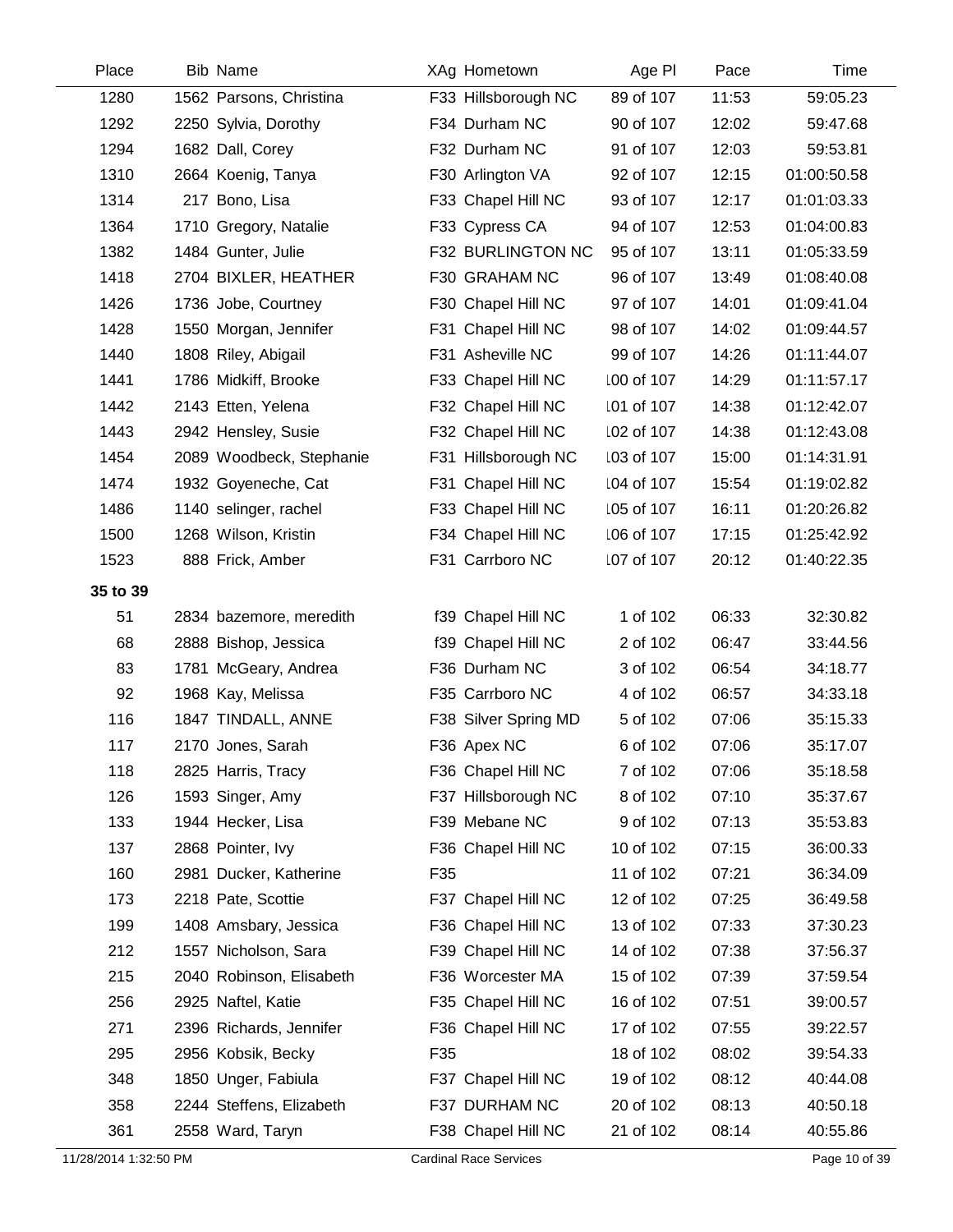| Place | <b>Bib Name</b>                 | XAg Hometown           | Age PI    | Pace  | Time     |
|-------|---------------------------------|------------------------|-----------|-------|----------|
| 367   | 2265 Walsh, Braden              | F38 Pittsboro NC       | 22 of 102 | 08:15 | 40:58.92 |
| 395   | 2407 Sedory, Anna               | F35 Fredericksburg VA  | 23 of 102 | 08:21 | 41:31.83 |
| 401   | 2515 Lopez, Destiny             | F39 Carrboro NC        | 24 of 102 | 08:23 | 41:40.84 |
| 425   | 2899 Halstead, Elizabeth        | F36 Apex NC            | 25 of 102 | 08:29 | 42:08.57 |
| 462   | 1624 White, Amy                 | F38 Durham NC          | 26 of 102 | 08:35 | 42:38.08 |
| 506   | 2852 Anderson, Lilith           | F38 Chapel Hill NC     | 27 of 102 | 08:43 | 43:21.68 |
| 511   | 2455 Adams, Jennifer            | F38 Pittsboro NC       | 28 of 102 | 08:44 | 43:24.61 |
| 530   | 229 Chase, Rhea                 | F35 DURHAM NC          | 29 of 102 | 08:47 | 43:39.82 |
| 570   | 2684 Rychel, Brianne            | F35 Pittsboro NC       | 30 of 102 | 08:55 | 44:20.46 |
| 587   | 1845 Thompson, Jennifer         | F38 Chapel Hill NC     | 31 of 102 | 08:57 | 44:28.85 |
| 598   | 2342 Dougan, Kathryn            | F38 jacksonville FL    | 32 of 102 | 08:59 | 44:40.23 |
| 613   | 1420 bennett, lisa              | F36 Carrboro NC        | 33 of 102 | 09:02 | 44:55.82 |
| 632   | 2077 Vidugiryte-Hartblay, Migle | F39 Leverett MA        | 34 of 102 | 09:05 | 45:10.33 |
| 652   | 1790 Monahan, Rose              | F38 Chapel Hill NC     | 35 of 102 | 09:11 | 45:37.33 |
| 683   | 2487 Fowler, Kelli              | F35 Charlotte NC       | 36 of 102 | 09:19 | 46:16.57 |
| 700   | 1349 romero, viana              | f38                    | 37 of 102 | 09:23 | 46:38.57 |
| 712   | 2404 Salerno, Jessica           | F38 Chapel Hill NC     | 38 of 102 | 09:25 | 46:46.60 |
| 719   | 2862 Calle, Patricia            | F38 Chapel Hill NC     | 39 of 102 | 09:26 | 46:53.58 |
| 739   | 2617 Poitras, Taylor            | F39 Pittsboro NC       | 40 of 102 | 09:30 | 47:14.23 |
| 757   | 2813 blackburn, jennifer        | F37 Durham NC          | 41 of 102 | 09:33 | 47:25.57 |
| 767   | 2488 Freeman, Dana              | F39 Charlotte NC       | 42 of 102 | 09:33 | 47:30.28 |
| 791   | 2036 Pugh, Joy                  | F36 Charlottesville VA | 43 of 102 | 09:36 | 47:45.10 |
| 792   | 2350 freeman, connie            | f38 Austin TX          | 44 of 102 | 09:36 | 47:45.10 |
| 813   | 2541 Robinson, Elizabeth        | F37 Durham NC          | 45 of 102 | 09:41 | 48:07.82 |
| 825   | 2009 Morris, Ingrid             | F38 Carrboro NC        | 46 of 102 | 09:43 | 48:16.57 |
| 834   | 2473 Brouwer, Emily             | F38 Lexington KY       | 47 of 102 | 09:46 | 48:32.33 |
| 881   | 2643 Field, Estela              | F39 Chapel Hill NC     | 48 of 102 | 09:55 | 49:16.59 |
| 889   | 1670 Claffey, Mary              | F37 Wilmington DE      | 49 of 102 | 09:56 | 49:23.58 |
| 901   | 2375 Mayfield, Jennifer         | F39 Holly Springs NC   | 50 of 102 | 09:58 | 49:30.53 |
| 915   | 2577 Green, Jennifer            | F35 Chapel Hill NC     | 51 of 102 | 10:00 | 49:42.88 |
| 923   | 1352 Nussbaumer, Amy            | F39 Chapel Hill NC     | 52 of 102 | 10:02 | 49:50.34 |
| 926   | 2188 Massai, Rachel             | F38 Mebane NC          | 53 of 102 | 10:02 | 49:51.56 |
| 946   | 1702 Gauger, Sarah              | F38 Durham NC          | 54 of 102 | 10:06 | 50:11.29 |
| 958   | 2682 Robinson, Melissa          | F35 Durham NC          | 55 of 102 | 10:09 | 50:28.32 |
| 983   | 2826 McKay, Amanda              | F37 Carrboro NC        | 56 of 102 | 10:15 | 50:54.61 |
| 984   | 2180 larson, anna               | F36 DURHAM NC          | 57 of 102 | 10:15 | 50:55.32 |
| 990   | 1822 Scales, Melissa            | F37 DURHAM NC          | 58 of 102 | 10:16 | 51:03.08 |
| 1006  | 2417 Stouder, April             | F38 Chapel Hill NC     | 59 of 102 | 10:20 | 51:23.85 |
| 1013  | 2426 Tysinger, Courtney         | F35 Durham NC          | 60 of 102 | 10:23 | 51:38.58 |
| 1015  | 1951 hinson, jennifer           | F38 Clayton NC         | 61 of 102 | 10:24 | 51:39.84 |
| 1020  | 2866 Burns, Alisa               | F36 Chapel Hill NC     | 62 of 102 | 10:25 | 51:43.84 |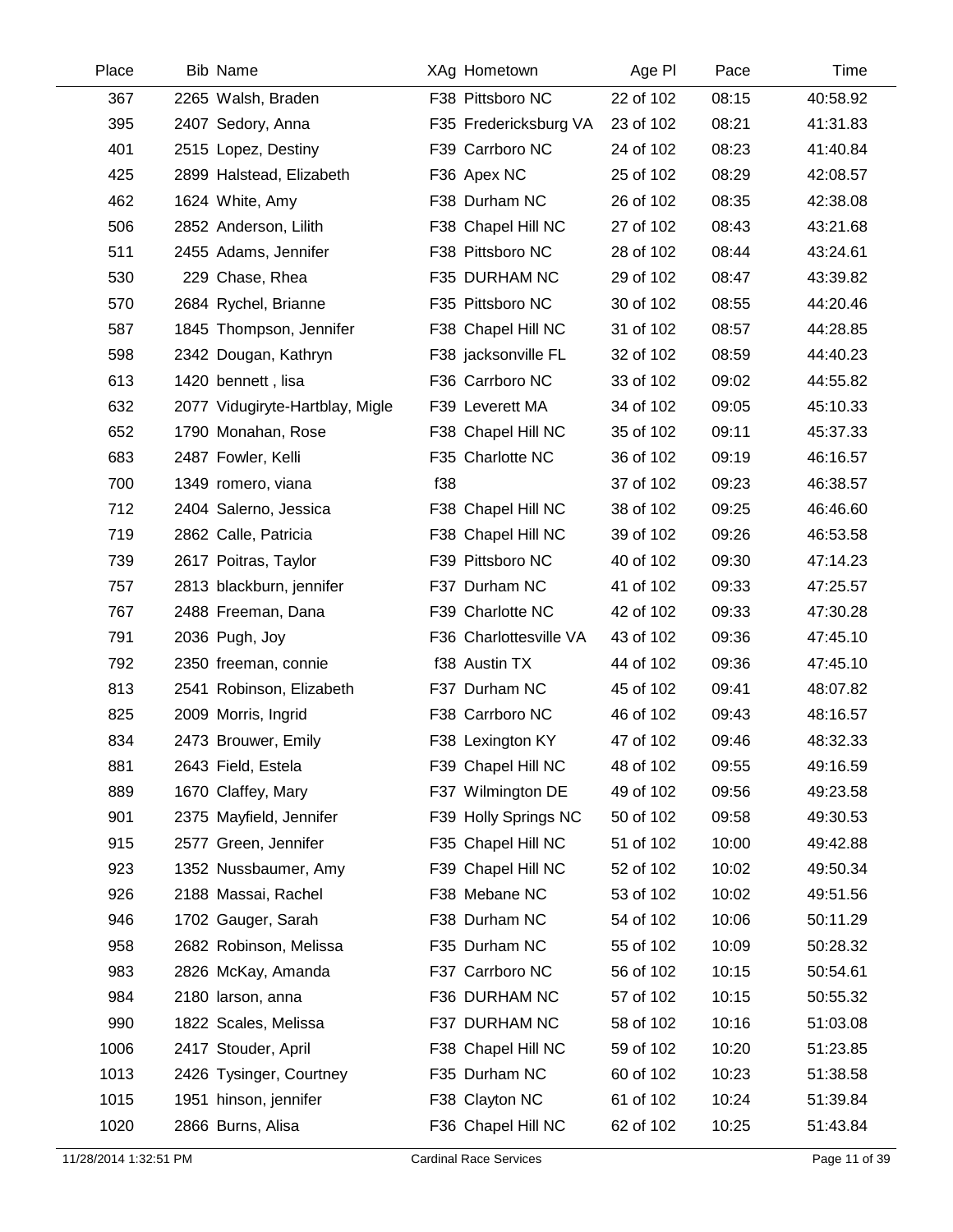| Place | <b>Bib Name</b>             |     | XAg Hometown        | Age PI     | Pace  | Time        |
|-------|-----------------------------|-----|---------------------|------------|-------|-------------|
| 1032  | 1417 Bargiacchi, Francesca  |     | F39 Carrboro NC     | 63 of 102  | 10:26 | 51:49.98    |
| 1070  | 1867 Bettger, Janet         |     | F39 Hillsborough NC | 64 of 102  | 10:33 | 52:24.33    |
| 1093  | 1604 TAYLOR, LISA           |     | F39 Efland NC       | 65 of 102  | 10:39 | 52:55.82    |
| 1110  | 1411 Bailey, Lara           |     | F36 Chapel Hill NC  | 66 of 102  | 10:43 | 53:14.58    |
| 1111  | 2908 Robertson, Ashley      |     | F37 Chapel Hill NC  | 67 of 102  | 10:43 | 53:15.07    |
| 1120  | 1538 Mangum, Heidi          |     | F37 Durham NC       | 68 of 102  | 10:46 | 53:30.47    |
| 1126  | 1521 Lee, Becky             |     | F36 Chapel Hill NC  | 69 of 102  | 10:47 | 53:33.33    |
| 1133  | 1590 Shotwell, Jeanette     |     | F39 Hillsborough NC | 70 of 102  | 10:48 | 53:41.57    |
| 1145  | 2463 Bigler, Rebecca        |     | F37 Siler City NC   | 71 of 102  | 10:53 | 54:06.72    |
| 1150  | 2962 Komelasky, Krish       | F35 |                     | 72 of 102  | 10:55 | 54:17.73    |
| 1151  | 2653 Gray, Kate             |     | F36 Durham NC       | 73 of 102  | 10:56 | 54:18.84    |
| 1168  | 2854 Greenberg, Katie       |     | F37 Winterville NC  | 74 of 102  | 11:03 | 54:52.97    |
| 1169  | 1982 Linnander, Erika       |     | F35 Chapel Hill NC  | 75 of 102  | 11:03 | 54:53.58    |
| 1171  | 1219 Watkins, Lisa          |     | F36 Apex NC         | 76 of 102  | 11:03 | 54:55.08    |
| 1173  | 926 Guerrero, Misty         |     | F35 Creedmoor NC    | 77 of 102  | 11:03 | 54:56.98    |
| 1175  | 2220 Pesetski, Christine    |     | F39 Durham NC       | 78 of 102  | 11:04 | 54:58.10    |
| 1193  | 2839 Stone, Kate            |     | F37 Carrboro NC     | 79 of 102  | 11:09 | 55:27.08    |
| 1200  | 1063 Martinson, Christina   |     | F35 Durham NC       | 80 of 102  | 11:14 | 55:47.57    |
| 1214  | 2532 Owens, Ilona           |     | F39 BURLINGTON NC   | 81 of 102  | 11:21 | 56:24.78    |
| 1220  | 2389 Paradise, Kate         |     | F35 Cary NC         | 82 of 102  | 11:23 | 56:35.07    |
| 1235  | 2061 Stone, Amy             |     | F38 Carrboro NC     | 83 of 102  | 11:31 | 57:14.33    |
| 1237  | 2372 Malterer, Melanie      |     | F37 Chapel Hill NC  | 84 of 102  | 11:31 | 57:16.33    |
| 1272  | 1498 Hitchcock, Mandy       |     | F38 Chapel Hill NC  | 85 of 102  | 11:49 | 58:44.09    |
| 1284  | 1626 Wilde, Natalie         |     | F36 Chapel Hill NC  | 86 of 102  | 11:56 | 59:20.26    |
| 1287  | 1875 Bruce, Katherine       |     | F35 Chapel Hill NC  | 87 of 102  | 11:57 | 59:25.83    |
| 1323  | 2611 Mullins, Janelle       |     | F38 Pittsboro NC    | 88 of 102  | 12:24 | 01:01:37.28 |
| 1333  | 1657 Buckingham, Jennifer   |     | F37 Eaton Rapids MI | 89 of 102  | 12:28 | 01:01:59.53 |
| 1336  | 1585 Schliebe, Mary         |     | F38 Pittsboro NC    | 90 of 102  | 12:30 | 01:02:05.75 |
| 1340  | 1631 Woolson, Sandra        |     | F39 Chapel Hill NC  | 91 of 102  | 12:31 | 01:02:11.26 |
| 1343  | 2157 Hemsey, Cheryl         |     | F39 Beverly MA      | 92 of 102  | 12:31 | 01:02:13.55 |
| 1350  | 2939 Smith, Kristen         |     | F35 Chapel Hill NC  | 93 of 102  | 12:35 | 01:02:30.82 |
| 1379  | 1821 Santoro-Williams, Lily |     | F35 Dexter MO       | 94 of 102  | 13:10 | 01:05:25.82 |
| 1383  | 1416 Barber, Jennifer       |     | F38 BURLINGTON NC   | 95 of 102  | 13:12 | 01:05:34.08 |
| 1409  | 2087 Winslow, Sarah         |     | F36 CARY NC         | 96 of 102  | 13:33 | 01:07:22.64 |
| 1425  | 1678 Coyle, Lauren          |     | F36 Chapel Hill NC  | 97 of 102  | 14:01 | 01:09:40.57 |
| 1427  | 1507 Jaromin, Christina     |     | F35 Chapel Hill NC  | 98 of 102  | 14:01 | 01:09:41.78 |
| 1435  | 1565 Pearson, Amy           |     | F35 Chapel Hill NC  | 99 of 102  | 14:11 | 01:10:30.78 |
| 1439  | 1814 Rosenberg, Jessica     |     | F38 Washington DC   | 100 of 102 | 14:25 | 01:11:39.08 |
| 1497  | 1921 Frazier, Karen         |     | F36 Ann Arbor MI    | 101 of 102 | 17:09 | 01:25:16.08 |
| 1501  | 2668 McGee, Sarah           |     | F35 Snow Camp NC    | 102 of 102 | 17:16 | 01:25:47.03 |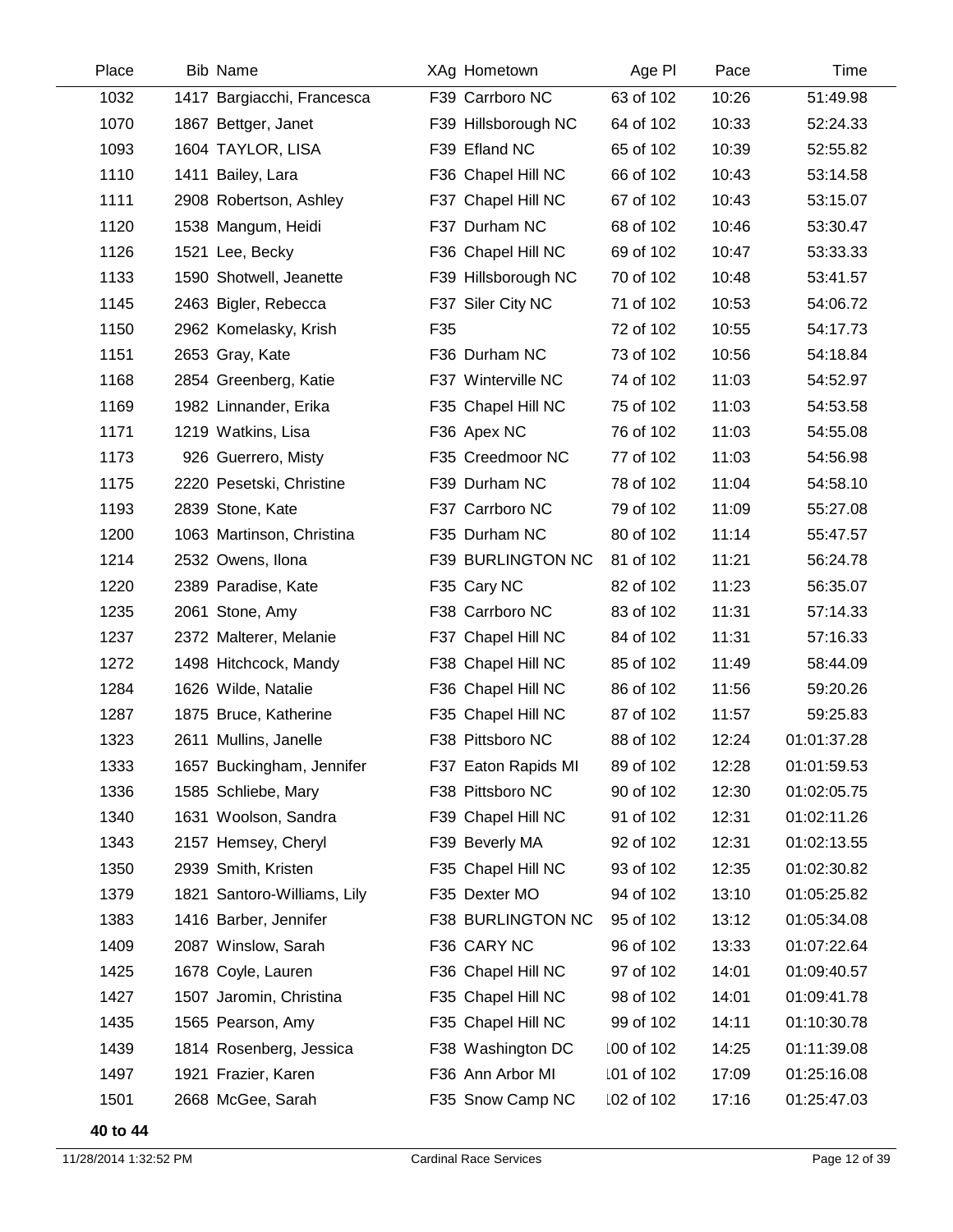| Place | <b>Bib Name</b>              | XAg Hometown           | Age PI   | Pace  | Time     |
|-------|------------------------------|------------------------|----------|-------|----------|
| 95    | 2227 Richardson, Stacey      | F42 Durham NC          | 1 of 90  | 06:58 | 34:36.57 |
| 114   | 2467 brandon, julia          | F42 Durham NC          | 2 of 90  | 07:05 | 35:11.76 |
| 127   | 1782 McKeever, Rebecca       | F44 Davidson NC        | 3 of 90  | 07:10 | 35:38.58 |
| 231   | 1596 Song, Paula             | F40 Chapel Hill NC     | 4 of 90  | 07:44 | 38:26.16 |
| 250   | 2994 Duch, Anne              | F43                    | 5 of 90  | 07:49 | 38:52.07 |
| 304   | 2688 simmons, lisa           | F43 Chapel Hill NC     | 6 of 90  | 08:05 | 40:11.78 |
| 323   | 1533 Lloyd, Aline            | F43 Chapel Hill NC     | 7 of 90  | 08:08 | 40:25.96 |
| 326   | 1964 Jones, Martina          | F44 San Francisco CA   | 8 of 90  | 08:08 | 40:26.33 |
| 327   | 1592 Shubert, Tiffany        | F44 Chapel Hill NC     | 9 of 90  | 08:08 | 40:26.33 |
| 332   | 2266 wares, amy              | f41 Carrboro NC        | 10 of 90 | 08:09 | 40:30.84 |
| 338   | 1448 Clossick, Tina          | F43 Chapel Hill NC     | 11 of 90 | 08:10 | 40:35.58 |
| 346   | 1355 vanderloop, maria       | f41                    | 12 of 90 | 08:12 | 40:42.76 |
| 350   | 1955 Hirschman, Caitlin      | f42 Chapel Hill NC     | 13 of 90 | 08:12 | 40:45.59 |
| 393   | 2629 Arias, Elizabeth        | F40 Pittsboro NC       | 14 of 90 | 08:21 | 41:29.33 |
| 399   | 1798 Pendergraft, Trudy      | F41 Chapel Hill NC     | 15 of 90 | 08:23 | 41:39.93 |
| 445   | 1546 Millard, Krista         | F41 Pittsboro NC       | 16 of 90 | 08:32 | 42:23.38 |
| 451   | 2300 Bearman, Rachel         | F44 Chapel Hill NC     | 17 of 90 | 08:33 | 42:31.33 |
| 456   | 2959 Bainter, Shelly         | F42 Siler City NC      | 18 of 90 | 08:34 | 42:33.72 |
| 489   | 2519 Mastbrook, Julie        | F40 charlotte NC       | 19 of 90 | 08:40 | 43:05.83 |
| 502   | 1472 Gayton, Susan           | F44 Chapel Hill NC     | 20 of 90 | 08:43 | 43:17.08 |
| 517   | 2637 Boswell, Ingrid         | F42 Mebane NC          | 21 of 90 | 08:45 | 43:29.82 |
| 600   | 1935 Gray, Lindsay           | F41 Durham NC          | 22 of 90 | 09:00 | 44:44.40 |
| 636   | 2895 Troester, Melissa       | F42 Carrboro NC        | 23 of 90 | 09:07 | 45:17.48 |
| 639   | 1574 Rath, Martha            | f44 Chapel Hill NC     | 24 of 90 | 09:07 | 45:18.33 |
| 647   | 2344 Eldred, Tracy           | F44 Carrboro NC        | 25 of 90 | 09:10 | 45:33.57 |
| 682   | 2902 reebye, laura           | F41 Chapel Hill NC     | 26 of 90 | 09:18 | 46:13.89 |
| 689   | 2645 Galloway, Beth          | F40 Chapel Hill NC     | 27 of 90 | 09:20 | 46:24.86 |
| 706   | 2905 McDonald, Noreen        | F41 Chapel Hill NC     | 28 of 90 | 09:24 | 46:41.08 |
| 715   | 2618 Singh, Tina             | F44 Chapel Hill NC     | 29 of 90 | 09:25 | 46:48.63 |
| 720   | 2652 Gowan, Frith            | F40 Carrboro NC        | 30 of 90 | 09:26 | 46:54.46 |
| 736   | 2058 Stephens, Anne          | F44 Chapel Hill NC     | 31 of 90 | 09:30 | 47:10.83 |
| 740   | 2735 Wiggins, Jennifer       | F40 Chapel Hill NC     | 32 of 90 | 09:30 | 47:14.58 |
| 769   | 2622 Sullivan, Erin          | F44 Chapel Hill NC     | 33 of 90 | 09:34 | 47:33.19 |
| 793   | 2095 Barden-O'Fallon, Janine | F43 Durham NC          | 34 of 90 | 09:37 | 47:45.22 |
| 796   | 2503 Holsten, Audrey         | F40 Wrightsville Beach | 35 of 90 | 09:37 | 47:46.82 |
| 818   | 2548 Schaal, Ann             | F44 Durham NC          | 36 of 90 | 09:42 | 48:10.41 |
| 844   | 1676 Cook, Michelle          | F43 Chapel Hill NC     | 37 of 90 | 09:47 | 48:39.75 |
| 852   | 1984 Lissy, Karen            | F42 Chapel Hill NC     | 38 of 90 | 09:49 | 48:48.09 |
| 861   | 2272 White, Renee            | F44 Chapel Hill NC     | 39 of 90 | 09:52 | 49:02.24 |
| 904   | 1260 Willis, Tina            | F43 Chapel Hill NC     | 40 of 90 | 09:58 | 49:34.09 |
| 914   | 1692 Ehlers, Sarah           | F44 ATHENS GA          | 41 of 90 | 10:00 | 49:41.09 |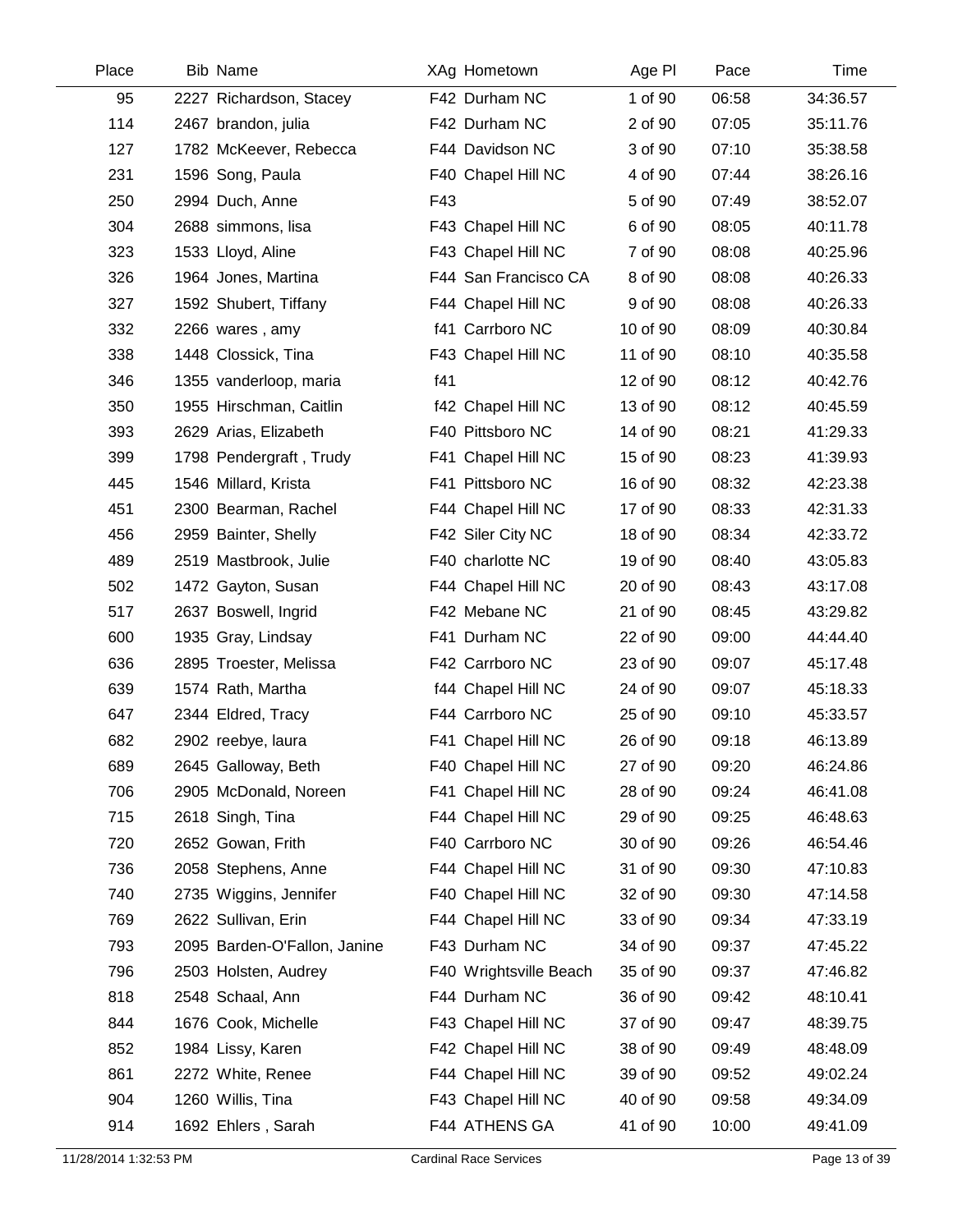| Place | <b>Bib Name</b>              | XAg Hometown          | Age PI   | Pace  | Time        |
|-------|------------------------------|-----------------------|----------|-------|-------------|
| 928   | 1819 Sanoff, Hanna           | F40 Chapel Hill NC    | 42 of 90 | 10:02 | 49:54.10    |
| 932   | 1121 Rogers, Kim             | F43 Carrboro NC       | 43 of 90 | 10:04 | 50:01.11    |
| 964   | 1595 Song, Julie             | F44 Raleigh NC        | 44 of 90 | 10:10 | 50:31.57    |
| 987   | 1487 Hanson, Margaret        | F41 Carrboro NC       | 45 of 90 | 10:15 | 50:58.20    |
| 1022  | 1977 Lee, Jennifer           | F42 Chapel Hill NC    | 46 of 90 | 10:25 | 51:44.64    |
| 1034  | 2326 Cusick, Claire          | F44 Durham NC         | 47 of 90 | 10:26 | 51:51.98    |
| 1038  | 1721 Hawley, Dawna           | F44 Chapel Hill NC    | 48 of 90 | 10:27 | 51:55.59    |
| 1040  | 2162 Hemsey, Shaheen         | F42 St. Petersburg FL | 49 of 90 | 10:27 | 51:56.34    |
| 1043  | 2082 Whitaker, Libby         | F44 Chapel Hill NC    | 50 of 90 | 10:29 | 52:03.75    |
| 1050  | 2674 Ozoguz, Arzu            | F44 Chapel Hill NC    | 51 of 90 | 10:29 | 52:06.85    |
| 1083  | 2221 Philipose, Donna        | F44 Durham NC         | 52 of 90 | 10:36 | 52:40.82    |
| 1091  | 1914 Flanagan, Rachel        | F41 Pittsboro NC      | 53 of 90 | 10:39 | 52:54.02    |
| 1095  | 1474 Ghezzo, Ginny           | F44 DURHAM NC         | 54 of 90 | 10:39 | 52:58.10    |
| 1101  | 1528 Lewis, Shannon          | F43 WAKE FOREST N     | 55 of 90 | 10:41 | 53:03.86    |
| 1102  | 1534 Louder-Reynolds, Tawnya | F43 Chapel Hill NC    | 56 of 90 | 10:41 | 53:05.10    |
| 1108  | 2607 Montgomery, Ranee       | F43 Chapel Hill NC    | 57 of 90 | 10:43 | 53:14.09    |
| 1167  | 2524 McWilliams, Allison     | F41 winston-salem NC  | 58 of 90 | 11:02 | 54:52.48    |
| 1187  | 2076 Vandis, Anna            | F41 Durham NC         | 59 of 90 | 11:06 | 55:11.58    |
| 1189  | 2745 Grubbs, Stephanie       | F44 Chapel Hill NC    | 60 of 90 | 11:07 | 55:15.82    |
| 1191  | 2436 West, Alyson            | F44 Chapel Hill NC    | 61 of 90 | 11:09 | 55:22.57    |
| 1192  | 1475 Gibson, Melody          | F41 Durham NC         | 62 of 90 | 11:09 | 55:26.41    |
| 1209  | 1988 Lukitsch, Karen         | F40 Pittsburgh PA     | 63 of 90 | 11:18 | 56:09.08    |
| 1210  | 1994 Martina, Milinda        | F42 Mebane NC         | 64 of 90 | 11:18 | 56:11.57    |
| 1221  | 2160 Hemsey, Jessica         | F41 Chapel Hill NC    | 65 of 90 | 11:24 | 56:38.84    |
| 1224  | 1887 Chenet, Christina       | F42 Chapel Hill NC    | 66 of 90 | 11:25 | 56:45.33    |
| 1234  | 2190 massey, marianne        | F41 Chapel Hill NC    | 67 of 90 | 11:30 | 57:11.29    |
| 1249  | 2189 Massey, Emily           | F40 Chapel Hill NC    | 68 of 90 | 11:35 | 57:33.08    |
| 1260  | 1005 Kerr, Melissa           | F40 Chapel Hill NC    | 69 of 90 | 11:42 | 58:11.34    |
| 1262  | 2347 Emrich, Lisa            | F40 Pittsboro NC      | 70 of 90 | 11:44 | 58:16.84    |
| 1300  | 2400 Roe, Lori               | F44 Chapel Hill NC    | 71 of 90 | 12:09 | 01:00:22.92 |
| 1308  | 1791 Moore, Kristin          | F42 Durham NC         | 72 of 90 | 12:13 | 01:00:42.74 |
| 1313  | 1561 Paisner, Sara           | F41 Chapel Hill NC    | 73 of 90 | 12:17 | 01:01:03.08 |
| 1322  | 2508 Kern, Carolyn           | F44 Chapel Hill NC    | 74 of 90 | 12:23 | 01:01:32.76 |
| 1327  | 1476 Gosselin, Tracy         | F43 Carrboro NC       | 75 of 90 | 12:27 | 01:01:50.57 |
| 1335  | 1598 Strobel, Jennifer       | F40 Durham NC         | 76 of 90 | 12:30 | 01:02:05.59 |
| 1348  | 2410 Smith, Jennifer         | F40 Chapel Hill NC    | 77 of 90 | 12:34 | 01:02:26.33 |
| 1356  | 2914 brower, ann             | f44 Chapel Hill NC    | 78 of 90 | 12:44 | 01:03:17.05 |
| 1357  | 2460 Arnott, Jamie           | F43 Chapel Hill NC    | 79 of 90 | 12:44 | 01:03:17.29 |
| 1373  | 1553 Morrison, Susan         | F43 Durham NC         | 80 of 90 | 13:03 | 01:04:53.14 |
| 1403  | 1855 Warren, Suzanne         | F42 Pelham NH         | 81 of 90 | 13:31 | 01:07:10.33 |
| 1406  | 1768 Malzahn, Kristen        | F40 Durham NC         | 82 of 90 | 13:32 | 01:07:16.59 |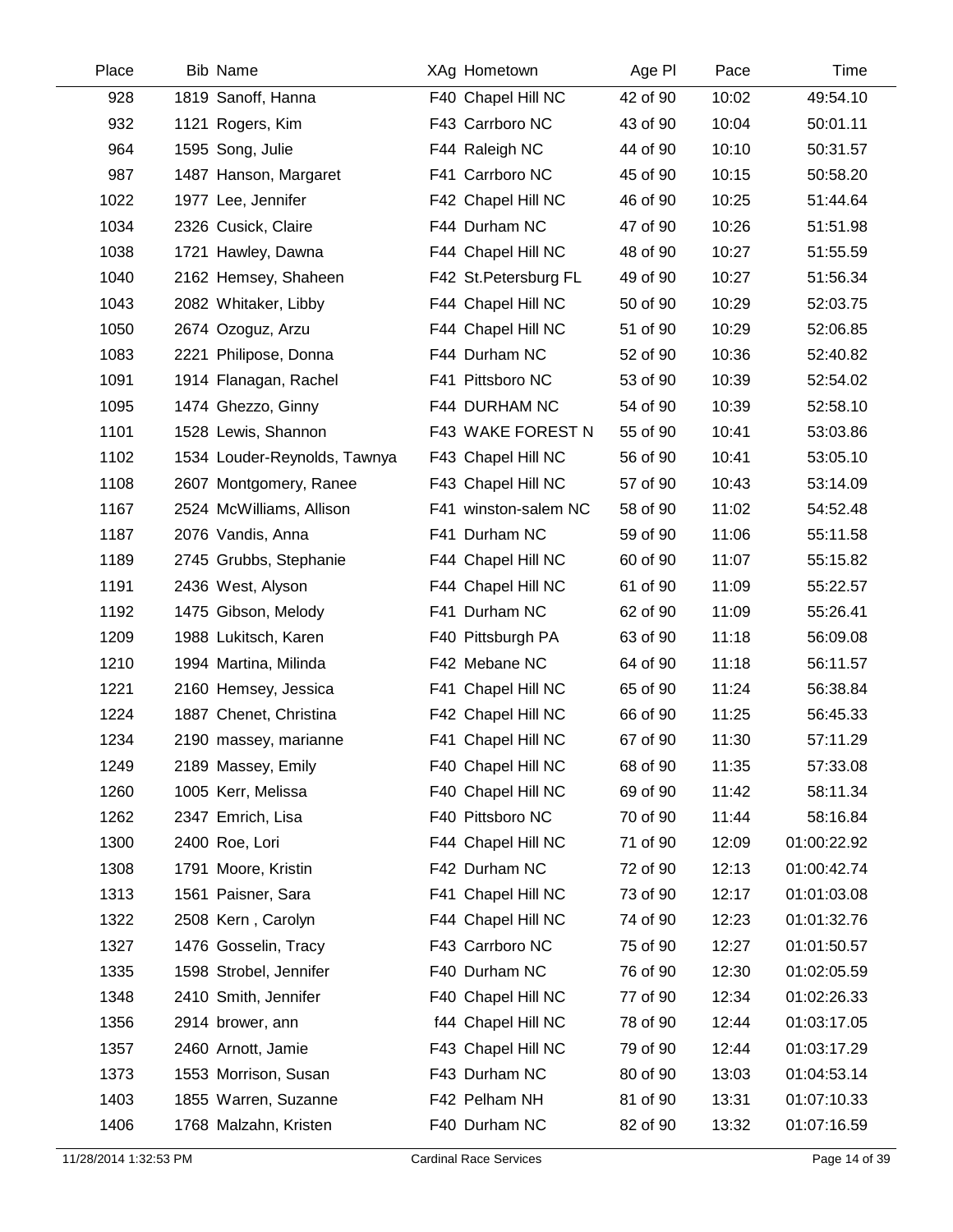| Place    | <b>Bib Name</b>                | XAg Hometown        | Age PI    | Pace  | Time        |
|----------|--------------------------------|---------------------|-----------|-------|-------------|
| 1407     | 1445 Charles, Lora             | F43 DURHAM NC       | 83 of 90  | 13:32 | 01:07:16.82 |
| 1421     | 1696 Fenhagen, Christy         | F42 Atlanta GA      | 84 of 90  | 13:54 | 01:09:03.82 |
| 1432     | 1618 Wertley-Rotenberry, Julia | F43 Chapel Hill NC  | 85 of 90  | 14:05 | 01:10:01.84 |
| 1446     | 2203 Montgomery, Lynnette      | F42 Chapel Hill NC  | 86 of 90  | 14:47 | 01:13:27.32 |
| 1448     | 1567 Pollock, Kelly            | F43 Chapel Hill NC  | 87 of 90  | 14:47 | 01:13:28.57 |
| 1464     | 2262 Von Holle, Ann            | F44 Chapel Hill NC  | 88 of 90  | 15:15 | 01:15:49.33 |
| 1468     | 1971 Kinnell, Leigh            | F43 Cary NC         | 89 of 90  | 15:33 | 01:17:14.66 |
| 1471     | 2319 Cardona, Danielle         | F43 Chapel Hill NC  | 90 of 90  | 15:47 | 01:18:27.83 |
| 45 to 49 |                                |                     |           |       |             |
| 61       | 1792 Morgan, Leslie            | F49 Chapel Hill NC  | 1 of 111  | 06:39 | 33:03.07    |
| 88       | 1508 Jaspers, Ilona            | F45 Carrboro NC     | 2 of 111  | 06:56 | 34:27.84    |
| 91       | 2283 Younts, JoAnna            | F47 Chapel Hill NC  | 3 of 111  | 06:57 | 34:32.48    |
| 120      | 1589 Shofer, Sharon            | F45 Chapel Hill NC  | 4 of 111  | 07:07 | 35:21.97    |
| 129      | 2287 Antipov, Helen            | F47 Durham NC       | 5 of 111  | 07:11 | 35:42.99    |
| 200      | 2927 speizer, ilene            | f49 Chapel Hill NC  | 6 of 111  | 07:33 | 37:32.32    |
| 213      | 1496 Hickerson, Michelle       | F45 Chapel Hill NC  | 7 of 111  | 07:38 | 37:56.58    |
| 230      | 2828 Overcash, Claire          | F48 Siler City NC   | 8 of 111  | 07:44 | 38:25.83    |
| 285      | 1892 Coleman, Meleah           | F45 Hurdle Mills NC | 9 of 111  | 07:59 | 39:40.58    |
| 298      | 2004 Mills, Karin              | F48 Carrboro NC     | 10 of 111 | 08:03 | 40:02.47    |
| 339      | 2363 Kemper, April             | F47 Chapel Hill NC  | 11 of 111 | 08:10 | 40:35.98    |
| 341      | 2817 Van Sant, Laura           | F48 Chapel Hill NC  | 12 of 111 | 08:10 | 40:36.84    |
| 351      | 2253 Taylor, Joan              | F49 Chapel Hill NC  | 13 of 111 | 08:12 | 40:46.08    |
| 370      | 2892 Kern, Terry               | F46 Chapel Hill NC  | 14 of 111 | 08:15 | 41:01.33    |
| 402      | 1853 Wallace, Tina             | F46 GRAHAM NC       | 15 of 111 | 08:23 | 41:41.32    |
| 404      | 2917 Gibbons, Jennifer         | F47 Pittsboro NC    | 16 of 111 | 08:24 | 41:44.07    |
| 438      | 2709 gooden, dana              | F49 Hillsborough NC | 17 of 111 | 08:30 | 42:16.64    |
| 464      | 2510 Kinyamu, Harriet          | F49 Cary NC         | 18 of 111 | 08:35 | 42:38.58    |
| 467      | 2359 Holaday, Sue              | F46 Durham NC       | 19 of 111 | 08:35 | 42:41.35    |
| 486      | 1439 Calhoun, Linh             | F46 Chapel Hill NC  | 20 of 111 | 08:40 | 43:03.82    |
| 507      | 2457 Allen, Cheryl             | F45 Chapel Hill NC  | 21 of 111 | 08:44 | 43:21.87    |
| 541      | 1497 Himmel, Theresa           | F46 Chapel Hill NC  | 22 of 111 | 08:49 | 43:48.75    |
| 542      | 2212 Oberleithner, Angelica    | F45 DURHAM NC       | 23 of 111 | 08:49 | 43:50.33    |
| 548      | 1754 Kohler, Rebecca           | F49 Carrboro NC     | 24 of 111 | 08:51 | 43:58.32    |
| 582      | 2214 Paine, Bethany            | F46 Chapel Hill NC  | 25 of 111 | 08:56 | 44:25.32    |
| 585      | 982 Keane, Julie               | F45 Chapel Hill NC  | 26 of 111 | 08:57 | 44:28.39    |
| 599      | 2656 himmelberg, adrienne      | f46 Chapel Hill NC  | 27 of 111 | 08:59 | 44:40.35    |
| 623      | 2932 Gilbert, Virginia         | F46 Chapel Hill NC  | 28 of 111 | 09:04 | 45:02.33    |
| 624      | 1118 Prince, Katya             | F49 Durham NC       | 29 of 111 | 09:04 | 45:02.83    |
| 654      | 2565 Anile, Teresa             | F47 Hillsborough NC | 30 of 111 | 09:11 | 45:40.09    |
| 673      | 2003 Miller, Liz               | F47 Lansing NY      | 31 of 111 | 09:16 | 46:05.77    |
| 684      | 2680 Pizzagalli, Mia           | F47 Chapel Hill NC  | 32 of 111 | 09:19 | 46:17.58    |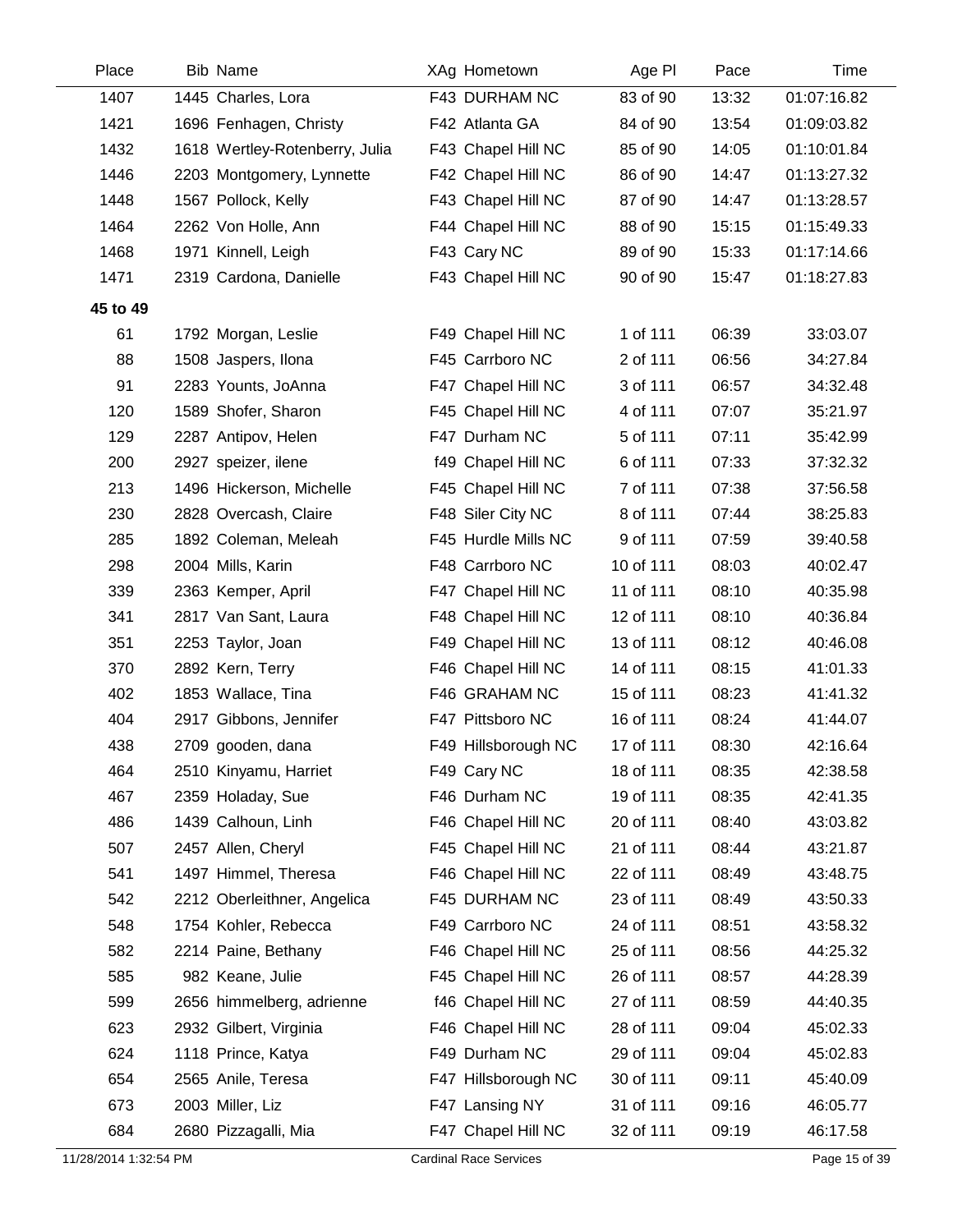| Place | <b>Bib Name</b>            | XAg Hometown        | Age PI    | Pace  | Time     |
|-------|----------------------------|---------------------|-----------|-------|----------|
| 699   | 2965 Mendes, Nicole        | F48 Chapel Hill NC  | 33 of 111 | 09:23 | 46:38.33 |
| 708   | 2235 sayle, amy            | f45 Carrboro NC     | 34 of 111 | 09:24 | 46:42.84 |
| 729   | 2208 Murray, Desiree       | F46 Chapel Hill NC  | 35 of 111 | 09:27 | 46:59.75 |
| 742   | 2215 Parker, Donna         | F48 Chapel Hill NC  | 36 of 111 | 09:31 | 47:15.53 |
| 744   | 2921 Long, Ursula          | F49 Chapel Hill NC  | 37 of 111 | 09:31 | 47:16.05 |
| 748   | 1242 Wessell, Laura        | F46 Hillsborough NC | 38 of 111 | 09:31 | 47:17.83 |
| 753   | 1462 Davis, Sonia          | F48 Chapel Hill NC  | 39 of 111 | 09:32 | 47:22.57 |
| 770   | 1660 Cannon, Lori          | F47 Chapel Hill NC  | 40 of 111 | 09:34 | 47:34.34 |
| 774   | 1441 Campbell, JJ          | F45 Chapel Hill NC  | 41 of 111 | 09:35 | 47:35.94 |
| 820   | 1609 Towe, Elizabeth Terra | F48 Hillsborough NC | 42 of 111 | 09:42 | 48:12.59 |
| 830   | 2252 Tarantino, Lisa       | F47 Chapel Hill NC  | 43 of 111 | 09:45 | 48:29.32 |
| 832   | 2115 Carpenter, Denise     | F47 Chapel Hill NC  | 44 of 111 | 09:46 | 48:30.86 |
| 840   | 2945 Bolon, Meredith       | F49 Chapel Hill NC  | 45 of 111 | 09:47 | 48:37.10 |
| 849   | 2264 Wahlstrom, Torey      | F46 Chapel Hill NC  | 46 of 111 | 09:49 | 48:47.35 |
| 863   | 1616 Watterson, Carolyn    | F47 Pittsboro NC    | 47 of 111 | 09:52 | 49:03.32 |
| 877   | 1450 Copeland, Valerie     | F46 Chapel Hill NC  | 48 of 111 | 09:54 | 49:14.55 |
| 879   | 2102 Boccieri, Margie      | F47 Chapel Hill NC  | 49 of 111 | 09:55 | 49:15.47 |
| 885   | 2724 ofman, julie          | F45 calabasas CA    | 50 of 111 | 09:55 | 49:19.08 |
| 888   | 1427 Boggess, Kim          | F49 Chapel Hill NC  | 51 of 111 | 09:56 | 49:23.53 |
| 912   | 1362 grinnan, marybeth     | f46                 | 52 of 111 | 10:00 | 49:41.02 |
| 927   | 227 carrig, madeline       | F45 Chapel Hill NC  | 53 of 111 | 10:02 | 49:52.96 |
| 929   | 1734 Huemmer, Melissa      | F46 Chapel Hill NC  | 54 of 111 | 10:03 | 49:55.34 |
| 933   | 1910 Duronio, Sue          | f49 Chapel Hill NC  | 55 of 111 | 10:04 | 50:02.08 |
| 942   | 2254 traister, stacey      | F48 GRAHAM NC       | 56 of 111 | 10:05 | 50:07.58 |
| 968   | 269 davis, latanya         | F47 Chapel Hill NC  | 57 of 111 | 10:11 | 50:34.33 |
| 977   | 1468 Duncan, Catherine     | f49 Chapel Hill NC  | 58 of 111 | 10:13 | 50:45.83 |
| 979   | 1467 Douillet, Christelle  | F46 Chapel Hill NC  | 59 of 111 | 10:13 | 50:48.63 |
| 985   | 2307 Brown, Melissa        | F45 GRAHAM NC       | 60 of 111 | 10:15 | 50:55.96 |
| 988   | 2237 slade, caroline       | F46 Chapel Hill NC  | 61 of 111 | 10:16 | 51:01.58 |
| 1027  | 1713 Hackney, Loretta      | F45 Chapel Hill NC  | 62 of 111 | 10:25 | 51:47.83 |
| 1028  | 2730 Tisch, Andrea         | F49 Chapel Hill NC  | 63 of 111 | 10:25 | 51:47.83 |
| 1035  | 2256 Usinger, Deborah      | F45 Carrboro NC     | 64 of 111 | 10:27 | 51:54.05 |
| 1049  | 1837 Stegman, Karen        | F45 Chapel Hill NC  | 65 of 111 | 10:29 | 52:06.61 |
| 1051  | 1913 Fenhagen, caitlin     | F45 Chapel Hill NC  | 66 of 111 | 10:29 | 52:06.85 |
| 1053  | 2073 Thompson, Kathy       | F46 Pittsboro NC    | 67 of 111 | 10:30 | 52:09.10 |
| 1055  | 2947 Catellier, Diane      | F47 Chapel Hill NC  | 68 of 111 | 10:30 | 52:12.04 |
| 1056  | 2948 MacDonald, Pia        | F45 Chapel Hill NC  | 69 of 111 | 10:30 | 52:12.65 |
| 1106  | 2387 Nutley, Tara          | F47 Chapel Hill NC  | 70 of 111 | 10:42 | 53:11.46 |
| 1112  | 2438 Whitehead, Beth       | F49 Charlotte NC    | 71 of 111 | 10:43 | 53:17.58 |
| 1113  | 1097 Morovati, Meredith    | F45 Carrboro NC     | 72 of 111 | 10:44 | 53:19.07 |
| 1116  | 2494 Greene, Susan         | F45 Chapel Hill NC  | 73 of 111 | 10:46 | 53:29.33 |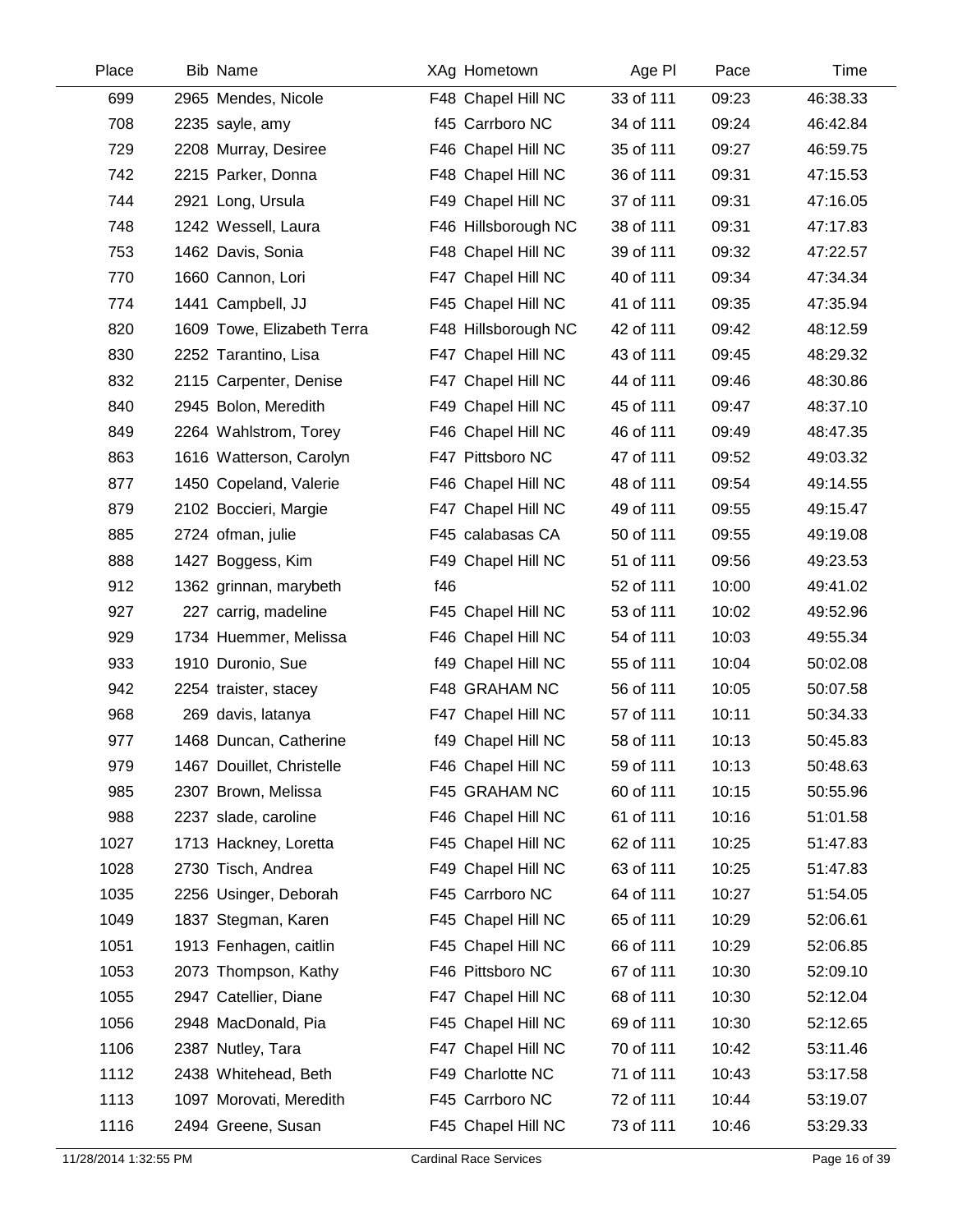| Place                 | Bib Name                      | XAg Hometown                  | Age PI     | Pace  | Time          |
|-----------------------|-------------------------------|-------------------------------|------------|-------|---------------|
| 1117                  | 2840 Smith, Patsy             | F47 Chapel Hill NC            | 74 of 111  | 10:46 | 53:29.34      |
| 1121                  | 2051 Sibley, Wendy            | F45 East Amherst NY           | 75 of 111  | 10:46 | 53:30.55      |
| 1196                  | 2066 Sussman, Charlotte       | F49 DURHAM NC                 | 76 of 111  | 11:11 | 55:32.58      |
| 1199                  | 1594 Smith, Kathryn           | F48 Carrboro NC               | 77 of 111  | 11:13 | 55:43.08      |
| 1207                  | 1515 kilts, priscilla         | f46 Durham NC                 | 78 of 111  | 11:17 | 56:03.83      |
| 1215                  | 1764 Lozon, Cory              | F45 Chapel Hill NC            | 79 of 111  | 11:21 | 56:25.32      |
| 1223                  | 2504 Huston, Sara             | F47 Topsham ME                | 80 of 111  | 11:25 | 56:43.27      |
| 1225                  | 1421 Bergman, Kirsten         | F45 Chapel Hill NC            | 81 of 111  | 11:26 | 56:47.57      |
| 1231                  | 1571 Powers, Maria            | F49                           | 82 of 111  | 11:29 | 57:03.24      |
| 1250                  | 2844 Butler, Dara             | F48 Raleigh NC                | 83 of 111  | 11:35 | 57:33.58      |
| 1281                  | 2165 Henriquez, Sandy         | F47 Chapel Hill NC            | 84 of 111  | 11:55 | 59:11.20      |
| 1283                  | 2855 Cranford, Koren          | F45 Charlotte NC              | 85 of 111  | 11:56 | 59:17.19      |
| 1286                  | 1488 Hanson-Baldauf, Dana     | F45 Chapel Hill NC            | 86 of 111  | 11:57 | 59:25.11      |
| 1290                  | 2481 DiSantostefano, Rachael  | F45 Chapel Hill NC            | 87 of 111  | 12:00 | 59:36.34      |
| 1301                  | 2729 Tilley, Julie            | F46 Durham NC                 | 88 of 111  | 12:09 | 01:00:23.00   |
| 1304                  | 1836 Stafford-Holbrook, Susan | F48 Clayton NC                | 89 of 111  | 12:11 | 01:00:30.81   |
| 1309                  | 1303 wilson, leslie           | F49 Durham NC                 | 90 of 111  | 12:13 | 01:00:42.83   |
| 1311                  | 2230 rodriguez, sandra        | F45 Chapel Hill NC            | 91 of 111  | 12:16 | 01:01:00.34   |
| 1318                  | 2641 Fernald, Anne            | F47 Chapel Hill NC            | 92 of 111  | 12:20 | 01:01:16.59   |
| 1321                  | 2241 Spisak-Cameron, Jennifer | F45 Chapel Hill NC            | 93 of 111  | 12:23 | 01:01:32.46   |
| 1328                  | 2034 Plambeck, Mary Ann       | F48 Hillsborough NC           | 94 of 111  | 12:27 | 01:01:50.57   |
| 1341                  | 2663 Kesler, Karen            | F46 Chapel Hill NC            | 95 of 111  | 12:31 | 01:02:12.84   |
| 1342                  | 2217 Pass, Kris               | F45 Chapel Hill NC            | 96 of 111  | 12:31 | 01:02:13.32   |
| 1355                  | 1726 Henderson, Laura         | F46 Carrboro NC               | 97 of 111  | 12:40 | 01:02:57.45   |
| 1363                  | 1725 Henderson, Amy           | F48 Toledo OH                 | 98 of 111  | 12:52 | 01:03:55.17   |
| 1375                  | 2246 Steinmetz, Gabriella     | F45 Chapel Hill NC            | 99 of 111  | 13:04 | 01:04:56.08   |
| 1385                  | 2121 Cook, Camden             | F47 Carrboro NC               | 100 of 111 | 13:12 | 01:05:35.32   |
| 1389                  | 2884 Mouw, Sheri              | F46 Chapel Hill NC            | 101 of 111 | 13:15 | 01:05:51.10   |
| 1397                  | 2500 hennen, jill             | F49 Chapel Hill NC            | 102 of 111 | 13:25 | 01:06:41.58   |
| 1402                  | 1437 Cabrera, Rebeca          | F45 Durham NC                 | 103 of 111 | 13:31 | 01:07:08.83   |
| 1405                  | 1144 Simpson-Vos, Juliellen   | F45 Durham NC                 | 104 of 111 | 13:32 | 01:07:16.46   |
| 1410                  | 1529 leyden, melanie          | f49 Durham NC                 | 105 of 111 | 13:38 | 01:07:46.91   |
| 1415                  | 2604 Metheny, Vikki           | F47 DURHAM NC                 | 106 of 111 | 13:44 | 01:08:14.97   |
| 1444                  | 2511 kohout, Melissa          | F49 Carrboro NC               | 107 of 111 | 14:43 | 01:13:08.57   |
| 1485                  | 2545 Rogier, Sandy            | F47 cincinnati OH             | 108 of 111 | 16:11 | 01:20:26.53   |
| 1489                  | 1912 Erikson, Dawn            | F49 Chapel Hill NC            | 109 of 111 | 16:31 | 01:22:03.80   |
| 1511                  | 2126 Coxey, Marisa            | F48 Chapel Hill NC            | 110 of 111 | 17:47 | 01:28:21.32   |
| 1514                  | 2275 Wolf, Susan              | F45 Fairfax VA                | 111 of 111 | 17:52 | 01:28:46.25   |
| 50 to 54              |                               |                               |            |       |               |
| 36                    | 2987 Mabe, Joan               | F <sub>52</sub>               | 1 of 74    | 06:20 | 31:26.47      |
| 244                   | 1930 Gordon, Michele          | F53 Chapel Hill NC            | 2 of 74    | 07:48 | 38:44.82      |
| 11/28/2014 1:32:56 PM |                               | <b>Cardinal Race Services</b> |            |       | Page 17 of 39 |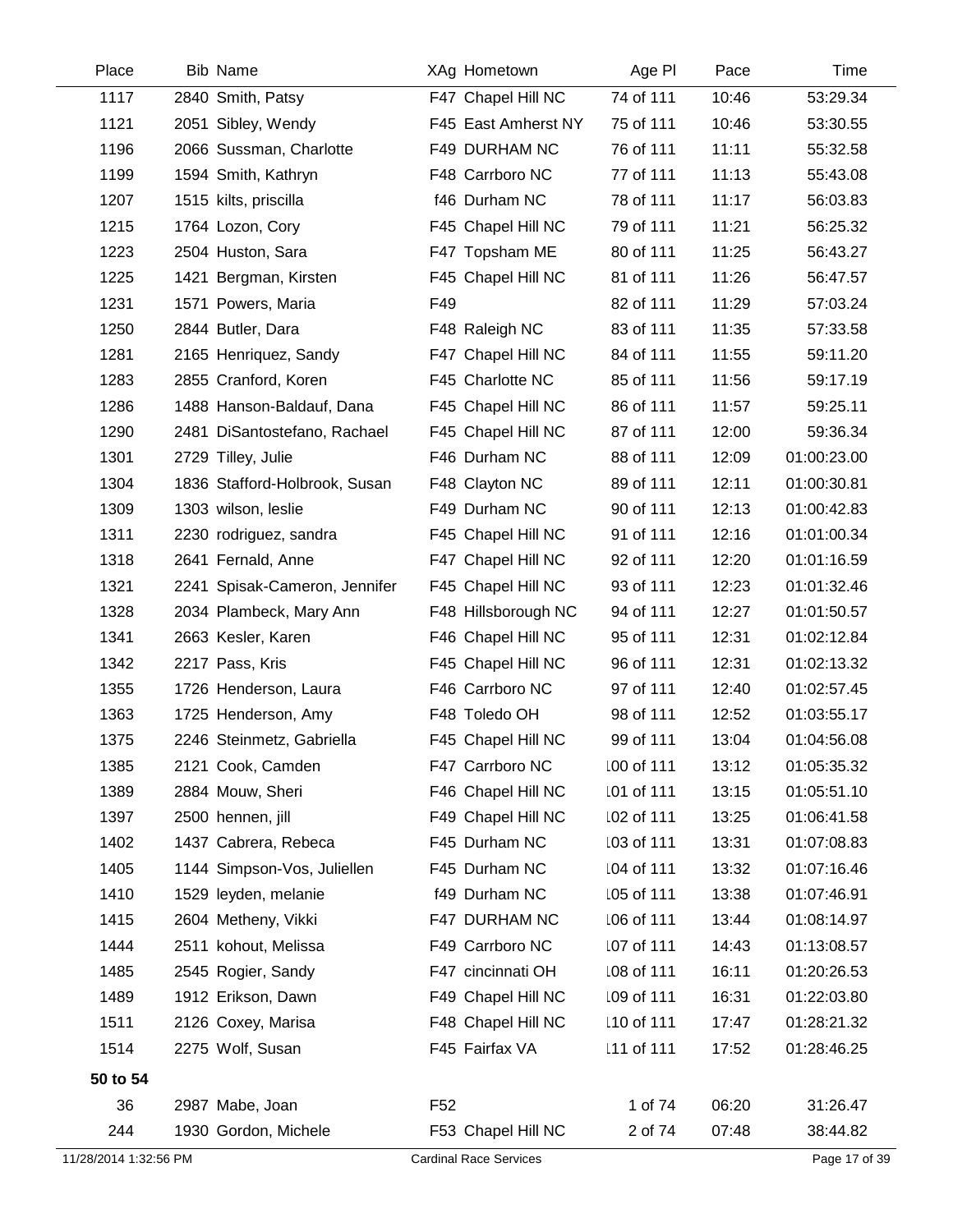| Place | <b>Bib Name</b>            | XAg Hometown          | Age PI   | Pace  | Time     |
|-------|----------------------------|-----------------------|----------|-------|----------|
| 248   | 1995 Matera, Kathy         | F51 Chapel Hill NC    | 3 of 74  | 07:49 | 38:49.96 |
| 280   | 1617 Weeks, Cyndy          | F50 Carrboro NC       | 4 of 74  | 07:58 | 39:35.05 |
| 293   | 2085 Williams, Christianna | F50 Chapel Hill NC    | 5 of 74  | 08:00 | 39:46.82 |
| 299   | 1627 Wilkinson, Kari       | F53 Mebane NC         | 6 of 74  | 08:03 | 40:02.82 |
| 301   | 2850 Lazorko, Catherine    | F50 Carrboro NC       | 7 of 74  | 08:05 | 40:09.77 |
| 312   | 1446 Chesser, Susan        | F52 Durham NC         | 8 of 74  | 08:07 | 40:20.32 |
| 450   | 1999 Meyer, Jaye           | F53 Chapel Hill NC    | 9 of 74  | 08:33 | 42:30.57 |
| 459   | 2120 Collichio, Frances    | F52 Chapel Hill NC    | 10 of 74 | 08:34 | 42:34.83 |
| 482   | 1544 McLeod, Leigh         | F50 Chapel Hill NC    | 11 of 74 | 08:39 | 42:58.41 |
| 505   | 1941 Harkins, Heidi        | F50 Chapel Hill NC    | 12 of 74 | 08:43 | 43:20.32 |
| 519   | 1555 Nason, Ellen          | F <sub>51</sub>       | 13 of 74 | 08:45 | 43:30.93 |
| 528   | 1724 Helms, Tanya          | F54 Chapel Hill NC    | 14 of 74 | 08:47 | 43:37.98 |
| 556   | 1576 Richardson, Julie     | F51 Chapel Hill NC    | 15 of 74 | 08:51 | 44:00.49 |
| 569   | 2079 Wentz, Catherine      | F51 Arlington VA      | 16 of 74 | 08:55 | 44:20.33 |
| 596   | 2052 Smith, Debbie         | F54 Hillsborough NC   | 17 of 74 | 08:59 | 44:37.60 |
| 631   | 2933 Gilland, Paula        | F50 Chapel Hill NC    | 18 of 74 | 09:05 | 45:09.83 |
| 643   | 2991 Kraft, Monica         | F <sub>52</sub>       | 19 of 74 | 09:09 | 45:30.09 |
| 659   | 2655 Hede, Karyn           | F50 Chapel Hill NC    | 20 of 74 | 09:12 | 45:45.82 |
| 668   | 2477 Conder, Meredith      | F53 Chapel Hill NC    | 21 of 74 | 09:15 | 45:58.96 |
| 681   | 2812 Shull, DeeDee         | F51 Chapel Hill NC    | 22 of 74 | 09:18 | 46:11.07 |
| 685   | 1712 Grill, Julie          | F50 Chapel Hill NC    | 23 of 74 | 09:19 | 46:17.58 |
| 714   | 2226 Renner, Tate          | F51 Pittsboro NC      | 24 of 74 | 09:25 | 46:46.76 |
| 749   | 1795 Passannante, Mary     | F52 Chapel Hill NC    | 25 of 74 | 09:31 | 47:19.08 |
| 795   | 2819 Van Ark, Gwen         | F50 Carrboro NC       | 26 of 74 | 09:37 | 47:45.97 |
| 802   | 1873 Bourne, Linda         | F51 Carrboro NC       | 27 of 74 | 09:39 | 47:56.57 |
| 810   | 2555 Vanderford, Teresa    | F54 Chapel Hill NC    | 28 of 74 | 09:40 | 48:04.86 |
| 826   | 1650 Bell, Kathryn         | f51 Chapel Hill NC    | 29 of 74 | 09:43 | 48:17.48 |
| 866   | 1566 Perry, Susan          | F51 Chapel Hill NC    | 30 of 74 | 09:52 | 49:04.58 |
| 891   | 2333 Davis, Sheri          | F54 Chapel Hill NC    | 31 of 74 | 09:57 | 49:25.75 |
| 898   | 2654 Haskins, Teri         | F53 Chapel Hill NC    | 32 of 74 | 09:57 | 49:28.46 |
| 963   | 2470 Broscious, Pamela     | F53 Chapel Hill NC    | 33 of 74 | 10:10 | 50:31.35 |
| 971   | 1422 Blackwell, Susan      | <b>f54 DURHAM NC</b>  | 34 of 74 | 10:11 | 50:36.83 |
| 978   | 1519 la via, maria         | Chapel Hill NC<br>f51 | 35 of 74 | 10:13 | 50:46.08 |
| 1005  | 2291 Bagatell, Nancy       | F54 Chapel Hill NC    | 36 of 74 | 10:20 | 51:23.57 |
| 1011  | 2563 Zhai, Jing            | F51 Chapel Hill NC    | 37 of 74 | 10:22 | 51:33.25 |
| 1018  | 2712 Hannapel, Heidi       | F52 Durham NC         | 38 of 74 | 10:24 | 51:42.71 |
| 1041  | 2419 Taner, Neslisah       | F52                   | 39 of 74 | 10:28 | 51:58.99 |
| 1042  | 1880 camporeale, jayne     | F52 Chapel Hill NC    | 40 of 74 | 10:28 | 52:01.10 |
| 1060  | 1009 Kimbell, Julie        | F54 Chapel Hill NC    | 41 of 74 | 10:31 | 52:18.10 |
| 1065  | 1560 O'Loughlin, Kathleen  | F54 Chapel Hill NC    | 42 of 74 | 10:32 | 52:20.84 |
| 1069  | 2071 Tanabe, Paula         | F54 Durham NC         | 43 of 74 | 10:33 | 52:24.33 |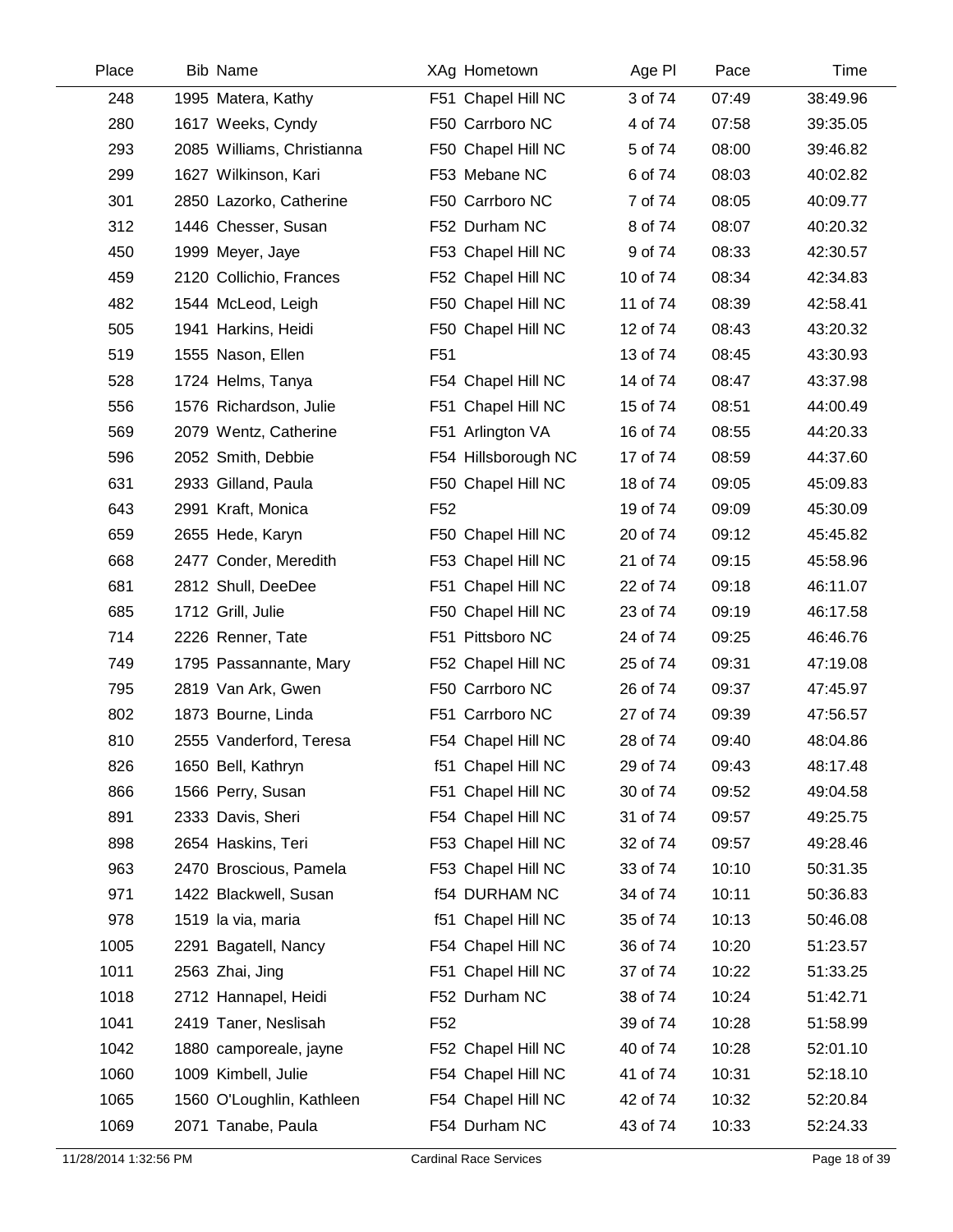| Place    | <b>Bib Name</b>            | XAg Hometown        | Age PI   | Pace  | Time        |
|----------|----------------------------|---------------------|----------|-------|-------------|
| 1080     | 1946 Helton, Margaret      | F54 Carrboro NC     | 44 of 74 | 10:35 | 52:37.57    |
| 1109     | 2651 Goldstein, Shari      | F53 Chapel Hill NC  | 45 of 74 | 10:43 | 53:14.57    |
| 1125     | 1520 Lawrence, Susan       | F53 Chapel Hill NC  | 46 of 74 | 10:46 | 53:31.59    |
| 1140     | 1680 Cunningham, Maureen   | F51 Hillsborough NC | 47 of 74 | 10:50 | 53:50.57    |
| 1208     | 1699 Frantz, Janese        | f54 Carrboro NC     | 48 of 74 | 11:17 | 56:04.51    |
| 1213     | 1779 Matti, Clare          | F52 Durham NC       | 49 of 74 | 11:21 | 56:24.33    |
| 1240     | 2474 Bryant, Janice        | F50 Chapel Hill NC  | 50 of 74 | 11:32 | 57:21.08    |
| 1270     | 1502 Howes, Cathy          | F52 Chapel Hill NC  | 51 of 74 | 11:48 | 58:38.83    |
| 1271     | 1500 Holland, Holly        | F52 Chapel Hill NC  | 52 of 74 | 11:48 | 58:39.82    |
| 1273     | 2280 Young, Anne           | f51 Chapel Hill NC  | 53 of 74 | 11:49 | 58:46.05    |
| 1291     | 1980 Lewis, Virginia       | F50 Carrboro NC     | 54 of 74 | 12:01 | 59:42.83    |
| 1305     | 2451 Wujciak, Barbara      | F53 Chapel Hill NC  | 55 of 74 | 12:11 | 01:00:31.13 |
| 1307     | 1998 McMiller, Yvette      | f51 Durham NC       | 56 of 74 | 12:12 | 01:00:38.51 |
| 1317     | 2552 Sisk, Susan           | F52 Chapel Hill NC  | 57 of 74 | 12:20 | 01:01:16.10 |
| 1326     | 1934 Graden, Mayra         | F52 Chapel Hill NC  | 58 of 74 | 12:25 | 01:01:45.10 |
| 1345     | 2444 Willingham, Mary      | F53 Chapel Hill NC  | 59 of 74 | 12:32 | 01:02:18.47 |
| 1360     | 2195 Mccormick, Sara       | F54 Marblehead MA   | 60 of 74 | 12:46 | 01:03:26.34 |
| 1361     | 2199 McKenna, Stephanie    | F51 Chapel Hill NC  | 61 of 74 | 12:47 | 01:03:30.21 |
| 1371     | 2207 Murphy, Sue           | F50 Chapel Hill NC  | 62 of 74 | 13:02 | 01:04:46.39 |
| 1386     | 2119 Coleman, Sharla       | F51 Chapel Hill NC  | 63 of 74 | 13:12 | 01:05:35.53 |
| 1396     | 2466 Booth, Donna          | F50 Hillsborough NC | 64 of 74 | 13:25 | 01:06:40.32 |
| 1399     | 2042 Rose, Pamela          | F52 Durham NC       | 65 of 74 | 13:29 | 01:07:00.34 |
| 1422     | 1693 Eisinger, Dina        | F51 Chapel Hill NC  | 66 of 74 | 13:56 | 01:09:17.34 |
| 1430     | 2847 Baca, Marne           | F51 Carrboro NC     | 67 of 74 | 14:04 | 01:09:53.57 |
| 1436     | 2286 Andre, Alison         | F51 Chapel Hill NC  | 68 of 74 | 14:16 | 01:10:55.07 |
| 1450     | 2572 Dwyer, Maureen        | F52 Chapel Hill NC  | 69 of 74 | 14:51 | 01:13:48.18 |
| 1459     | 1184 Strickland, Jennifer  | F54 Carrboro NC     | 70 of 74 | 15:06 | 01:15:04.57 |
| 1484     | 1218 Tsin, Judith          | F54 Chapel Hill NC  | 71 of 74 | 16:11 | 01:20:25.82 |
| 1505     | 2290 Atkinson, Penny       | F54 Fort Wayne IN   | 72 of 74 | 17:18 | 01:25:57.58 |
| 1515     | 2293 Barg, MaryAnne        | F53 Dallas TX       | 73 of 74 | 18:23 | 01:31:20.08 |
| 1522     | 2562 Williams, Teresa      | F52 Chapel Hill NC  | 74 of 74 | 20:12 | 01:40:21.53 |
| 55 to 59 |                            |                     |          |       |             |
| 169      | 1677 Couper, Rietta        | F56 Chapel Hill NC  | 1 of 40  | 07:24 | 36:44.25    |
| 270      | 1440 Campbell, Barbara     | F57 Carrboro NC     | 2 of 40  | 07:55 | 39:22.49    |
| 288      | 2384 Mullis, Robin         | F57 Carrboro NC     | 3 of 40  | 08:00 | 39:44.24    |
| 359      | 2748 Ludlow, Katie         | F55 Chapel Hill NC  | 4 of 40  | 08:14 | 40:53.08    |
| 380      | 2131 Crump, Carolyn        | F58 Carrboro NC     | 5 of 40  | 08:18 | 41:12.65    |
| 455      | 2305 brewer, kimberly      | f55 Chapel Hill NC  | 6 of 40  | 08:34 | 42:33.07    |
| 466      | 1047 mandeville-long, anne | f55 Chapel Hill NC  | 7 of 40  | 08:35 | 42:39.68    |
| 604      | 2879 Dinola, Sandy         | F59 Chapel Hill NC  | 8 of 40  | 09:01 | 44:46.32    |
| 611      | 2239 Smith, Nancy          | F56 Durham NC       | 9 of 40  | 09:02 | 44:53.00    |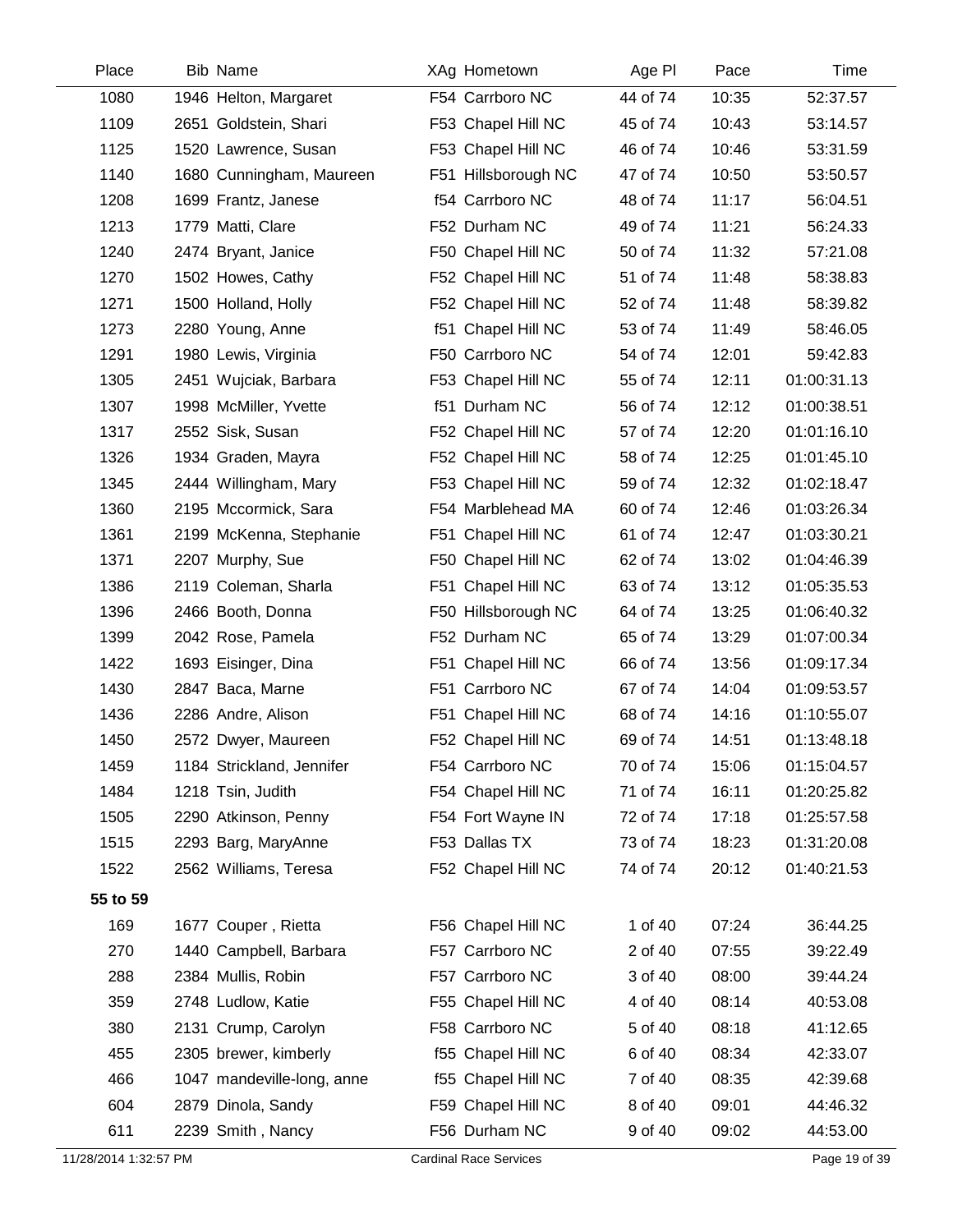| Place    | <b>Bib Name</b>          | XAg Hometown         | Age PI   | Pace  | Time        |
|----------|--------------------------|----------------------|----------|-------|-------------|
| 635      | 1531 Li, Vivian          | F57 Durham NC        | 10 of 40 | 09:06 | 45:15.08    |
| 669      | 1456 Cunningham, Jayne   | F58 Hillsborough NC  | 11 of 40 | 09:16 | 46:00.96    |
| 678      | 1965 Junker, Ellen       | F55 Carrboro NC      | 12 of 40 | 09:17 | 46:08.35    |
| 848      | 2379 Meyer, Jody         | F55 queensbury NY    | 13 of 40 | 09:49 | 48:47.16    |
| 850      | 2405 Scott, Caroline     | F58 Chapel Hill NC   | 14 of 40 | 09:49 | 48:47.45    |
| 975      | 1615 Wasiolek, Sue       | <b>f59 DURHAM NC</b> | 15 of 40 | 10:12 | 50:43.84    |
| 995      | 1501 Horton, Julie       | F58 Chapel Hill NC   | 16 of 40 | 10:18 | 51:10.33    |
| 1047     | 1639 Andrews, Salette    | F55 Chapel Hill NC   | 17 of 40 | 10:29 | 52:04.46    |
| 1057     | 1888 Clark, Kelly        | F58 Durham NC        | 18 of 40 | 10:30 | 52:13.24    |
| 1064     | 1729 Holloman, Edith     | F55 Chapel Hill NC   | 19 of 40 | 10:32 | 52:20.83    |
| 1114     | 1478 Greene, Deb         | F57 Chapel Hill NC   | 20 of 40 | 10:44 | 53:21.82    |
| 1129     | 2021 Norwood, Rena       | F59 Chapel Hill NC   | 21 of 40 | 10:47 | 53:36.11    |
| 1144     | 1509 Jekubovitch, Nan    | F58 Siler City NC    | 22 of 40 | 10:53 | 54:06.49    |
| 1147     | 2231 Rosen, Maureen      | F57 Chapel Hill NC   | 23 of 40 | 10:54 | 54:09.07    |
| 1178     | 1409 Archer, Janet       | F55 Chapel Hill NC   | 24 of 40 | 11:04 | 55:00.73    |
| 1184     | 2415 Stanford, Bobbie    | F58 Chapel Hill NC   | 25 of 40 | 11:06 | 55:09.33    |
| 1233     | 1483 Gumbrecht, Carrie   | F57 BURLINGTON NC    | 26 of 40 | 11:30 | 57:08.33    |
| 1236     | 2697 White, Rochelle     | F59 Chapel Hill NC   | 27 of 40 | 11:31 | 57:15.22    |
| 1244     | 2311 Bunch, Donna        | F56 Chapel Hill NC   | 28 of 40 | 11:34 | 57:27.04    |
| 1257     | 2468 Bresler, Lynne      | F56 Chapel Hill NC   | 29 of 40 | 11:39 | 57:51.84    |
| 1276     | 2025 Olsen, Sabrina      | F58 Durham NC        | 30 of 40 | 11:50 | 58:50.35    |
| 1297     | 2585 Jordan, Joanne      | F59 Chapel Hill NC   | 31 of 40 | 12:05 | 01:00:02.40 |
| 1324     | 2950 Smith, Robin        | F <sub>57</sub>      | 32 of 40 | 12:25 | 01:01:40.33 |
| 1329     | 1463 Dawson, Kim         | F56 Carrboro NC      | 33 of 40 | 12:27 | 01:01:51.84 |
| 1332     | 1771 Marion, Deborah     | F58 DURHAM NC        | 34 of 40 | 12:27 | 01:01:52.79 |
| 1380     | 2142 Ervin, Terry        | F55 DURHAM NC        | 35 of 40 | 13:11 | 01:05:30.41 |
| 1465     | 1777 Matsushima, Debbie  | F57 Durham NC        | 36 of 40 | 15:24 | 01:16:30.03 |
| 1477     | 2279 Yeh, Elaine         | F57 Chapel Hill NC   | 37 of 40 | 16:08 | 01:20:11.08 |
| 1494     | 2397 roberts, kathy      | F59 Chapel Hill NC   | 38 of 40 | 17:07 | 01:25:05.90 |
| 1502     | 1573 Ramsey, Teresa      | F <sub>57</sub>      | 39 of 40 | 17:16 | 01:25:49.40 |
| 1521     | 2521 McAndrews, Kathleen | F56 Chapel Hill NC   | 40 of 40 | 20:11 | 01:40:20.83 |
| 60 to 64 |                          |                      |          |       |             |
| 441      | 2377 McNeilly, Kevin     | F63 Carrboro NC      | 1 of 27  | 08:31 | 42:19.33    |
| 523      | 2097 Beerman, Kathy      | F60 Moscow ID        | 2 of 27  | 08:46 | 43:33.99    |
| 642      | 1749 Knechtel, Diana     | F62 Chapel Hill NC   | 3 of 27  | 09:09 | 45:26.13    |
| 783      | 2324 Colaianni, Sara     | F64 Chapel Hill NC   | 4 of 27  | 09:36 | 47:42.11    |
| 966      | 2228 Rinehard, Diane     | F60 DURHAM NC        | 5 of 27  | 10:10 | 50:34.02    |
| 994      | 1428 Boone, Joan         | F62 Efland NC        | 6 of 27  | 10:18 | 51:10.23    |
| 1014     | 1770 Margolin, Nancy     | F61 Carrboro NC      | 7 of 27  | 10:24 | 51:39.30    |
| 1059     | 2526 morgan, cathy       | F63 BIG CANOE GA     | 8 of 27  | 10:31 | 52:17.27    |
| 1161     | 1831 Smith, Maryann      | F64 Pittsboro NC     | 9 of 27  | 10:59 | 54:34.09    |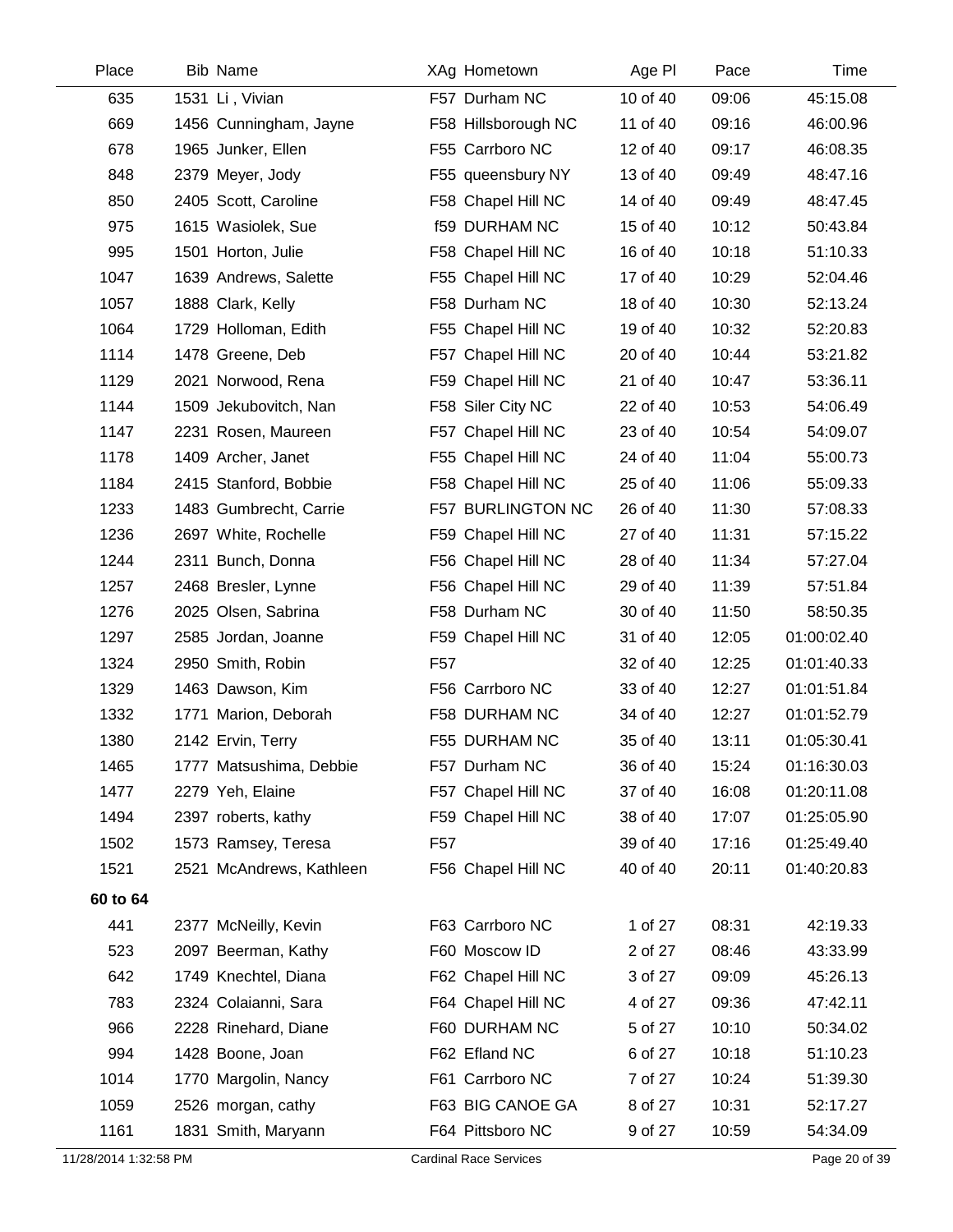| Place    | <b>Bib Name</b>             |     | XAg Hometown        | Age PI     | Pace  | Time        |
|----------|-----------------------------|-----|---------------------|------------|-------|-------------|
| 1206     | 2936 Altman, Eleanor        |     | F63 Chestertown MD  | 10 of 27   | 11:17 | 56:03.48    |
| 1211     | 2431 Walton, Carol          |     | F62 DURHAM NC       | 11 of 27   | 11:18 | 56:11.58    |
| 1241     | 1871 Blackburn, Jill        |     | F61 Chapel Hill NC  | 12 of 27   | 11:33 | 57:21.89    |
| 1306     | 1353 keyworth, barbara      | f63 |                     | 13 of 27   | 12:12 | 01:00:37.09 |
| 1316     | 1541 mccluskey, linda       |     | f61 Chapel Hill NC  | 14 of 27   | 12:19 | 01:01:14.30 |
| 1325     | 150 BAKER, LYNDA            |     | F63 Chapel Hill NC  | 15 of 27   | 12:25 | 01:01:44.58 |
| 1365     | 1103 O'Brien, Lynne         |     | F63 Carrboro NC     | 16 of 27   | 12:58 | 01:04:25.65 |
| 1376     | 1928 Gilbert, Carolyn       |     | F62 Lyndhurst OH    | 17 of 27   | 13:04 | 01:04:57.01 |
| 1411     | 1758 LEE, LEE               |     | F63 Pittsboro NC    | 18 of 27   | 13:39 | 01:07:52.10 |
| 1413     | 1902 Deacon, Beth           |     | F61 Chapel Hill NC  | 19 of 27   | 13:42 | 01:08:04.79 |
| 1424     | 1619 west, tracey           |     | F61 Chapel Hill NC  | 20 of 27   | 14:01 | 01:09:39.57 |
| 1433     | 1554 Murrah, Valerie        |     | F63 Chapel Hill NC  | 21 of 27   | 14:08 | 01:10:13.57 |
| 1460     | 2458 Anthony, Denise        |     | F61 Carrboro NC     | 22 of 27   | 15:09 | 01:15:16.24 |
| 1473     | 2173 Lachiewicz, Ave        |     | F63 Chapel Hill NC  | 23 of 27   | 15:54 | 01:19:02.14 |
| 1480     | 2134 Curtis, Stephanie      |     | F61 Chapel Hill NC  | 24 of 27   | 16:10 | 01:20:21.05 |
| 1483     | 2402 Rose, Cindy            |     | F63 Chapel Hill NC  | 25 of 27   | 16:11 | 01:20:25.68 |
| 1495     | 2010 Morris, LInda          |     | F64 Carrboro NC     | 26 of 27   | 17:08 | 01:25:09.86 |
| 1503     | 2667 Lewis, Patti           |     | F62 Chapel Hill NC  | 27 of 27   | 17:17 | 01:25:52.08 |
| 65 to 69 |                             |     |                     |            |       |             |
| 725      | 2972 Mackey, Cecelia        | F67 |                     | 1 of 7     | 09:27 | 46:58.84    |
| 790      | 38 Anderson, Sheelagh       |     | F67 Carrboro NC     | 2 of 7     | 09:36 | 47:44.54    |
| 1344     | 1493 Haywood, Marion        |     | F67 Chapel Hill NC  | 3 of 7     | 12:31 | 01:02:14.93 |
| 1419     | 2705 Bixler, Robbin         |     | F65 Durham NC       | 4 of 7     | 13:49 | 01:08:42.07 |
| 1492     | 2154 Guthe, Martha          |     | F65 Chapel Hill NC  | 5 of 7     | 16:40 | 01:22:50.91 |
| 1512     | 2370 Malterer, Barbara      |     | F69 Iron Ridge WI   | 6 of 7     | 17:48 | 01:28:27.61 |
| 1517     | 2273 Wolf, Janet            |     | F68 Fairfax VA      | 7 of 7     | 18:29 | 01:31:53.96 |
| 70 to 74 |                             |     |                     |            |       |             |
| 1388     | 2885 McKown, Mary           |     | F73 Chapel Hill NC  | 1 of 1     | 13:15 | 01:05:50.14 |
| 75 to 79 |                             |     |                     |            |       |             |
| 1299     | 1125 Roggenbuck, Sharon     |     | F76 Hillsborough NC | 1 of 1     | 12:07 | 01:00:14.74 |
| M        |                             |     |                     |            |       |             |
| 5 to 9   |                             |     |                     |            |       |             |
| 220      | 1722 Hawley, Matthew        |     | M8 Chapel Hill NC   | $1$ of $8$ | 07:40 | 38:08.33    |
| 533      | 1976 Lee, Emerson           |     | M8 Chapel Hill NC   | $2$ of $8$ | 08:48 | 43:42.07    |
| 554      | 2161 Hemsey, Max            |     | M9 Beverly MA       | 3 of 8     | 08:51 | 44:00.07    |
| 723      | 2007 Morris, Chris          |     | M9 Carrboro NC      | 4 of 8     | 09:27 | 46:56.32    |
| 993      | 918 godfrey, logan          |     | M9 Chapel Hill NC   | 5 of 8     | 10:17 | 51:07.47    |
| 1002     | 2601 Mendlovitz, Harris-Sol |     | M8 Chapel Hill NC   | 6 of 8     | 10:19 | 51:17.09    |
| 1339     | 1455 Cummings, Aaron        |     | M9 Chapel Hill NC   | 7 of 8     | 12:30 | 01:02:09.58 |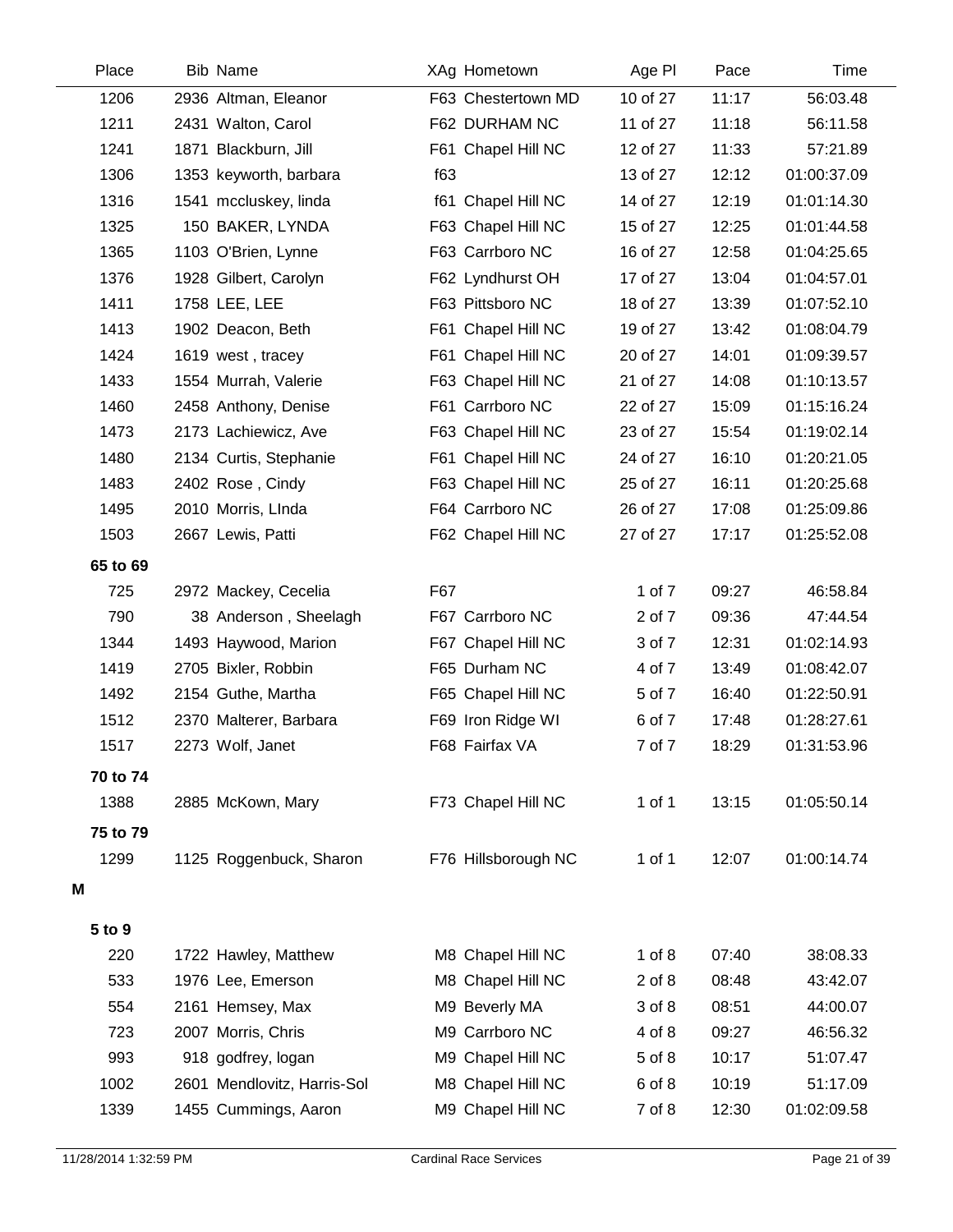| Place    | <b>Bib Name</b>        |     | XAg Hometown        | Age PI   | Pace  | Time        |
|----------|------------------------|-----|---------------------|----------|-------|-------------|
| 1400     | 1854 Warren, Matthew   |     | M9 Pelham NH        | 8 of 8   | 13:30 | 01:07:04.58 |
| 10 to 14 |                        |     |                     |          |       |             |
| 37       | 1720 Hawley, Ben       |     | M11 Chapel Hill NC  | 1 of 31  | 06:20 | 31:26.83    |
| 55       | 2810 Benjamin, Noah    | M14 |                     | 2 of 31  | 06:36 | 32:46.28    |
| 76       | 2257 Usinger, Emil     |     | M14 Carrboro NC     | 3 of 31  | 06:52 | 34:08.58    |
| 98       | 2971 Abrams, Joshua    | M14 |                     | 4 of 31  | 06:59 | 34:43.32    |
| 154      | 1684 Danner, Harrison  |     | M14 Chapel Hill NC  | 5 of 31  | 07:20 | 36:26.58    |
| 170      | 2354 Graham, Dalton    |     | M11 Chapel Hill NC  | 6 of 31  | 07:24 | 36:44.83    |
| 208      | 1708 Greene, Caeden    |     | M13 Chapel Hill NC  | 7 of 31  | 07:36 | 37:45.08    |
| 233      | 2807 grubbs, jack      |     | m12 Chapel Hill NC  | 8 of 31  | 07:44 | 38:27.32    |
| 265      | 2639 Cannon, Joshua    |     | M13 Chapel Hill NC  | 9 of 31  | 07:54 | 39:17.71    |
| 276      | 2492 Goldstein, Duncan |     | M11 Carrboro NC     | 10 of 31 | 07:57 | 39:31.34    |
| 318      | 2529 Morton, Seth      |     | M12 Chapel Hill NC  | 11 of 31 | 08:08 | 40:23.53    |
| 353      | 261 Daley, Lucas       |     | M11 Carrboro NC     | 12 of 31 | 08:12 | 40:46.69    |
| 354      | 2609 Motley, Grifin    |     | M12 Carrboro NC     | 13 of 31 | 08:12 | 40:47.58    |
| 360      | 2533 Owens, Tyler      |     | M11 BURLINGTON NC   | 14 of 31 | 08:14 | 40:54.32    |
| 366      | 2742 Asaro, Jackson    |     | M14 Chapel Hill NC  | 15 of 31 | 08:14 | 40:57.60    |
| 369      | 2075 van Kempen, Jules |     | M12 Chapel Hill NC  | 16 of 31 | 08:15 | 41:00.33    |
| 382      | 1879 Calhoun, Benjamin |     | M12 Chapel Hill NC  | 17 of 31 | 08:18 | 41:13.47    |
| 487      | 2336 Dekaney, Kyle     |     | M14 Pittsboro NC    | 18 of 31 | 08:40 | 43:05.09    |
| 495      | 2454 Adams, Jackson    |     | M10 Pittsboro NC    | 19 of 31 | 08:42 | 43:12.23    |
| 655      | 2335 Dayne, Zion       |     | M12 Chapel Hill NC  | 20 of 31 | 09:12 | 45:41.32    |
| 660      | 1856 Warren, Zachary   |     | M11 Pelham NH       | 21 of 31 | 09:12 | 45:45.83    |
| 665      | 2848 Cameron, lan      |     | M10 Chapel Hill NC  | 22 of 31 | 09:15 | 45:56.22    |
| 745      | 2984 wolf, matthew     | m12 |                     | 23 of 31 | 09:31 | 47:16.64    |
| 872      | 2603 Metheny, Griffin  |     | M11 DURHAM NC       | 24 of 31 | 09:53 | 49:08.33    |
| 1089     | 1162 Straub, James     |     | M11 Chapel Hill NC  | 25 of 31 | 10:38 | 52:52.82    |
| 1097     | 2352 Ghezzo, Jonathan  |     | M11 DURHAM NC       | 26 of 31 | 10:40 | 52:58.58    |
| 1188     | 2809 Grubbs, Carter    |     | M10 Chapel Hill NC  | 27 of 31 | 11:07 | 55:13.59    |
| 1288     | 1987 Lukitsch, Andrew  |     | M14 Pittsburgh PA   | 28 of 31 | 11:58 | 59:29.34    |
| 1337     | 2191 Mccormick, Corey  |     | M14 Marblehead MA   | 29 of 31 | 12:30 | 01:02:06.82 |
| 1519     | 2318 Cardona, Andrew   |     | M11 Chapel Hill NC  | 30 of 31 | 19:34 | 01:37:13.54 |
| 1520     | 2317 Cardona, Alex     |     | M14 Chapel Hill NC  | 31 of 31 | 19:34 | 01:37:15.08 |
| 15 to 19 |                        |     |                     |          |       |             |
| 65       | 1933 Graden, Joseph    |     | M15 Chapel Hill NC  | 1 of 30  | 06:43 | 33:24.54    |
| 78       | 2906 Castillo, Merrick |     | M19 Chapel Hill NC  | 2 of 30  | 06:52 | 34:10.10    |
| 159      | 2452 Wykoff, Jason     |     | M15 Chapel Hill NC  | 3 of 30  | 07:21 | 36:34.09    |
| 161      | 2596 Mayo, Josh        |     | M19 Hillsborough NC | 4 of 30  | 07:22 | 36:34.83    |
| 189      | 2856 Cranford, Will    |     | M17 Charlotte NC    | 5 of 30  | 07:30 | 37:16.34    |
| 195      | 1425 Board, Anthony    |     | M16 DURHAM NC       | 6 of 30  | 07:32 | 37:26.47    |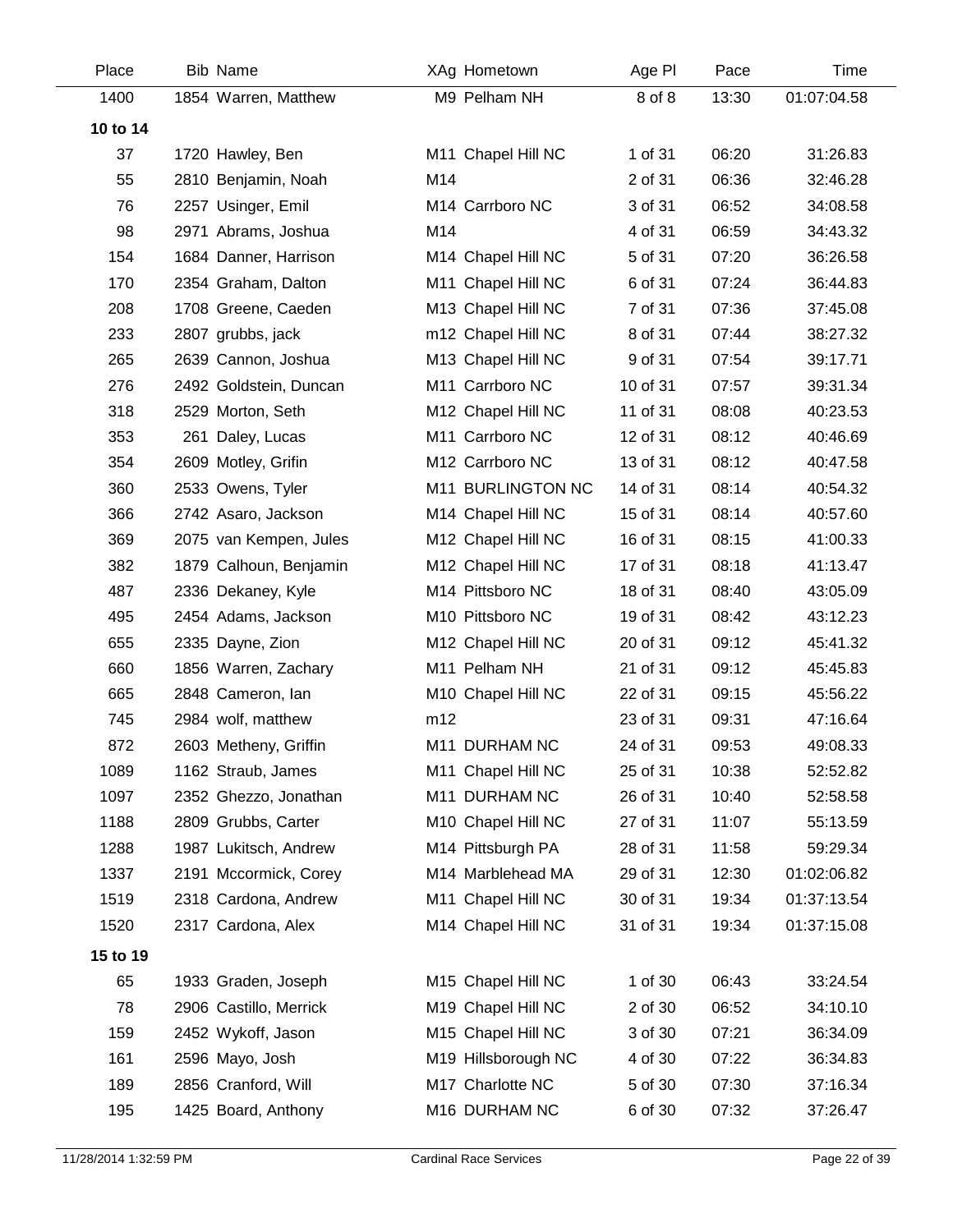| Place    | <b>Bib Name</b>          |     | XAg Hometown         | Age PI   | Pace  | Time        |
|----------|--------------------------|-----|----------------------|----------|-------|-------------|
| 197      | 1876 Byerly, Rob         |     | M19 Chapel Hill NC   | 7 of 30  | 07:32 | 37:26.59    |
| 202      | 2369 M, Daniel           |     | M17 Chapel Hill NC   | 8 of 30  | 07:34 | 37:38.46    |
| 205      | 2874 Merklein, Samuel    |     | M15 Chapel Hill NC   | 9 of 30  | 07:36 | 37:44.57    |
| 267      | 2501 Hennen, Joshua      |     | M18 Chapel Hill NC   | 10 of 30 | 07:55 | 39:18.33    |
| 311      | 2592 Kennedy, Sam        |     | M17 Chapel Hill NC   | 11 of 30 | 08:07 | 40:19.32    |
| 315      | 1890 Cocowitch, Kyle     |     | M17 Chapel Hill NC   | 12 of 30 | 08:07 | 40:22.22    |
| 320      | 1904 Deacon, Daniel      |     | M18 Chapel Hill NC   | 13 of 30 | 08:08 | 40:24.33    |
| 365      | 2493 Greene, Connor      |     | M15 Chapel Hill NC   | 14 of 30 | 08:14 | 40:57.10    |
| 371      | 2028 Perkins, Jeffrey    |     | M18 Chapel Hill NC   | 15 of 30 | 08:16 | 41:02.83    |
| 430      | 1866 Baker, Kendrik      |     | M17 Minneapolis MN   | 16 of 30 | 08:30 | 42:13.15    |
| 531      | 1896 cordell, keegan     |     | m18 Chapel Hill NC   | 17 of 30 | 08:47 | 43:40.82    |
| 572      | 1894 Cordell, Callum     |     | M18 Chapel Hill NC   | 18 of 30 | 08:55 | 44:21.18    |
| 595      | 2338 Dellinger, Jackson  |     | M15 DURHAM NC        | 19 of 30 | 08:59 | 44:36.78    |
| 662      | 1872 Bolon, Hank         |     | M18 Chapel Hill NC   | 20 of 30 | 09:13 | 45:50.84    |
| 667      | 2998 griswold, sam       | m16 |                      | 21 of 30 | 09:15 | 45:58.09    |
| 671      | 1966 Junker, Matthew     |     | M17 Carrboro NC      | 22 of 30 | 09:16 | 46:04.57    |
| 782      | 2448 Wolf, Billy         |     | M15 Ellicott City MD | 23 of 30 | 09:36 | 47:41.29    |
| 870      | 2027 Padden, Benjamin    |     | M18 Chapel Hill NC   | 24 of 30 | 09:53 | 49:07.09    |
| 949      | 1823 Schneider, E. Shaun |     | M18 Pittsboro NC     | 25 of 30 | 10:07 | 50:18.28    |
| 1077     | 2443 Williams, Connor    |     | M18 Chapel Hill NC   | 26 of 30 | 10:33 | 52:25.86    |
| 1227     | 2282 Young, Nicholas     |     | M16 Chapel Hill NC   | 27 of 30 | 11:27 | 56:54.59    |
| 1229     | 2538 Randolph, Connor    |     | M19 Chapel Hill NC   | 28 of 30 | 11:27 | 56:55.08    |
| 1414     | 1907 Deacon, Luke        |     | M18 Chapel Hill NC   | 29 of 30 | 13:42 | 01:08:05.33 |
| 1498     | 2865 Wilson, Griffin     |     | M19 Charlotte NC     | 30 of 30 | 17:10 | 01:25:17.59 |
| 20 to 24 |                          |     |                      |          |       |             |
| 4        | 2442 Williams, Blake     |     | M22 Durham NC        | 1 of 43  | 05:09 | 25:36.82    |
| 5        | 2598 McLeod, Mitchell    |     | M21 Carrboro NC      | 2 of 43  | 05:14 | 26:01.89    |
| 11       | 2312 Bunch, William      |     | M21 Chapel Hill NC   | 3 of 43  | 05:36 | 27:47.82    |
| 12       | 2993 Tomchinsky, David   | M22 |                      | 4 of 43  | 05:41 | 28:13.82    |
| 16       | 1981 Lin, Reikan         |     | M24 Carrboro NC      | 5 of 43  | 05:47 | 28:44.36    |
| 42       | 2017 Noah, Paul          |     | M22 Carrboro NC      | 6 of 43  | 06:26 | 31:59.19    |
| 81       | 1957 Hoerger, Jacob      |     | M22 Chapel Hill NC   | 7 of 43  | 06:54 | 34:16.08    |
| 113      | 2833 Weissler, Sam       |     | M21 Chapel Hill NC   | 8 of 43  | 07:05 | 35:11.66    |
| 124      | 2650 Goldstein, Michael  |     | M21 Chapel Hill NC   | 9 of 43  | 07:10 | 35:36.07    |
| 128      | 2506 Keil, Lukas         |     | M23 Chapel Hill NC   | 10 of 43 | 07:11 | 35:40.75    |
| 143      | 1506 Inman, Matthew      |     | M23 Chapel Hill NC   | 11 of 43 | 07:16 | 36:06.08    |
| 144      | 2969 Mendes, Bryce       |     | M23 Chapel Hill NC   | 12 of 43 | 07:16 | 36:06.18    |
| 150      | 2582 Herman, Mike        |     | M24 Durham NC        | 13 of 43 | 07:18 | 36:16.32    |
| 218      | 1958 Hoerger, Ryan       |     | M20 Chapel Hill NC   | 14 of 43 | 07:40 | 38:05.07    |
| 235      | 1927 Ghio, Michael       |     | M23 Chapel Hill NC   | 15 of 43 | 07:44 | 38:27.82    |
| 240      | 2573 Evans, Scott        |     | M21 Chapel Hill NC   | 16 of 43 | 07:46 | 38:34.28    |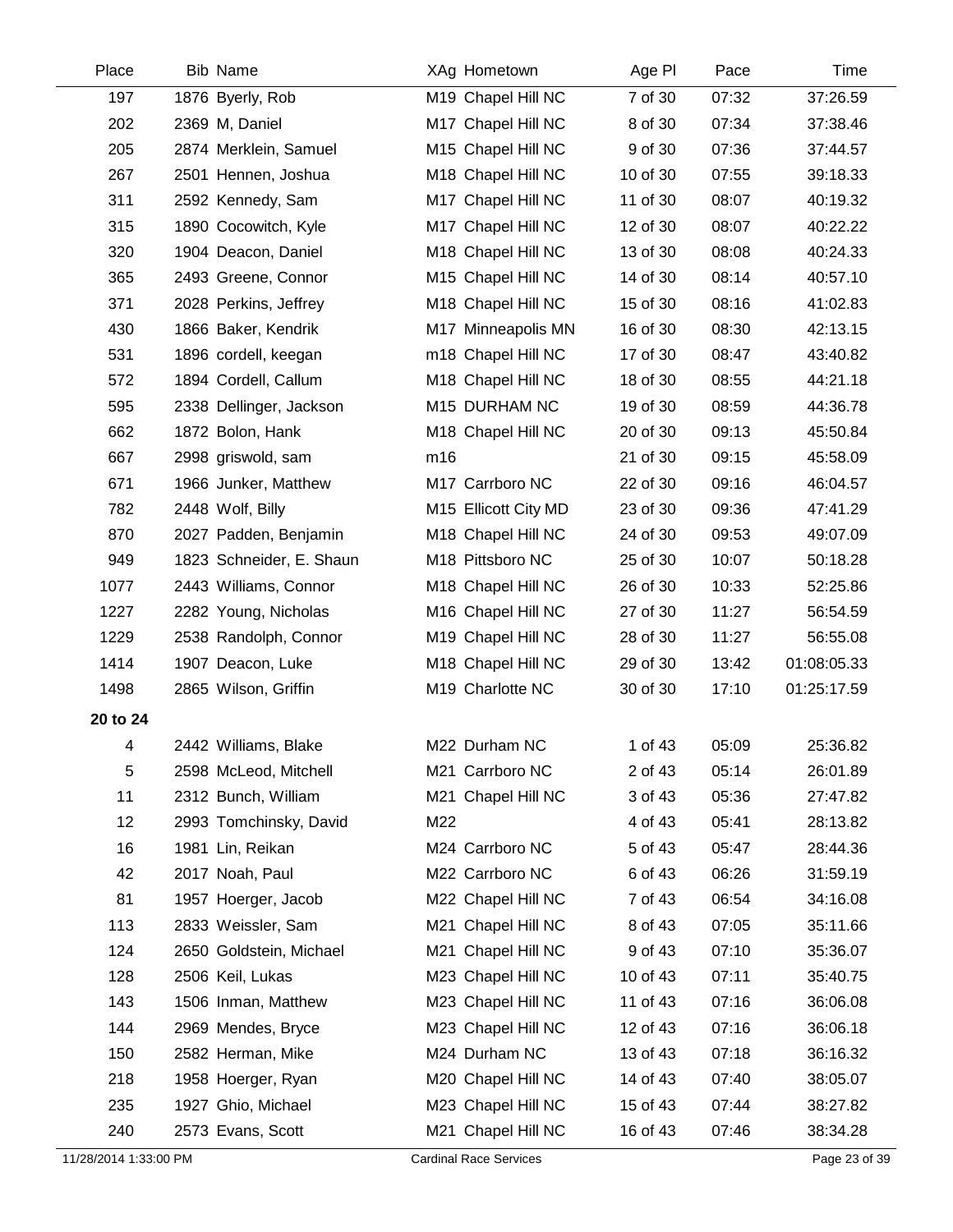| Place          | <b>Bib Name</b>            | XAg Hometown        | Age PI   | Pace  | Time        |
|----------------|----------------------------|---------------------|----------|-------|-------------|
| 257            | 1961 hoerner, patrick      | M23 Chapel Hill NC  | 17 of 43 | 07:51 | 39:02.21    |
| 262            | 2113 Calderon-Guthe, David | M22 Chapel Hill NC  | 18 of 43 | 07:54 | 39:16.41    |
| 264            | 2904 Gibson, Niko          | M20 Boone NC        | 19 of 43 | 07:54 | 39:16.83    |
| 282            | 2907 Castillo, Max         | M22 Chapel Hill NC  | 20 of 43 | 07:58 | 39:35.67    |
| 310            | 1766 Lyu, Peter            | M24 Atlanta GA      | 21 of 43 | 08:07 | 40:18.07    |
| 329            | 2176 Lane, Austin          | M22 Chapel Hill NC  | 22 of 43 | 08:09 | 40:28.10    |
| 337            | 2749 Ludlow, Camden        | M20 Chapel Hill NC  | 23 of 43 | 08:10 | 40:35.57    |
| 389            | 2434 walton, steven        | m20 DURHAM NC       | 24 of 43 | 08:20 | 41:25.57    |
| 424            | 2433 Walton, Robert        | M23 DURHAM NC       | 25 of 43 | 08:29 | 42:08.15    |
| 429            | 1358 stuart, kyle          | m22                 | 26 of 43 | 08:30 | 42:12.83    |
| 463            | 2039 Robertson, Aaron      | M22 Mohnton PA      | 27 of 43 | 08:35 | 42:38.09    |
| 526            | 2469 Broscious, Evan       | M20 Chapel Hill NC  | 28 of 43 | 08:46 | 43:36.00    |
| 538            | 2534 phillippi, james      | M24 Chapel Hill NC  | 29 of 43 | 08:48 | 43:44.69    |
| 602            | 2177 Lane, Sam             | M20 Chapel Hill NC  | 30 of 43 | 09:00 | 44:45.47    |
| 657            | 2727 Slotoroff, Brent      | M21 Chapel Hill NC  | 31 of 43 | 09:12 | 45:44.03    |
| 692            | 1915 flynn, dillon         | M23 Boulder CO      | 32 of 43 | 09:21 | 46:26.84    |
| 707            | 2368 Laubscher, Kevin      | M22 Chapel Hill NC  | 33 of 43 | 09:24 | 46:42.32    |
| 799            | 2094 Balczewski, lan       | M22 Chapel Hill NC  | 34 of 43 | 09:38 | 47:50.31    |
| 867            | 2232 Rosen, Miles          | M20 Chapel Hill NC  | 35 of 43 | 09:53 | 49:04.86    |
| 884            | 2332 Davis, Noah           | M21 Chapel Hill NC  | 36 of 43 | 09:55 | 49:18.11    |
| 935            | 2437 Whitehead, Austin     | M22 Charlotte NC    | 37 of 43 | 10:04 | 50:03.58    |
| 1017           | 1405 Allen, Jerry          | M24 Chapel Hill NC  | 38 of 43 | 10:24 | 51:42.07    |
| 1078           | 2140 Ervin, Luke           | M20 DURHAM NC       | 39 of 43 | 10:33 | 52:27.68    |
| 1242           | 1956 Hoerger, Eric         | M24 Chapel Hill NC  | 40 of 43 | 11:33 | 57:24.58    |
| 1319           | 2274 Wolf, John            | M23 Chapel Hill NC  | 41 of 43 | 12:20 | 01:01:17.58 |
| 1359           | 2194 Mccormick, Kyle       | M20 Marblehead MA   | 42 of 43 | 12:46 | 01:03:24.89 |
| 1507           | 1897 Cordell, Mason        | M23 Chapel Hill NC  | 43 of 43 | 17:38 | 01:27:38.03 |
| 25 to 29       |                            |                     |          |       |             |
| 1              | 1864 Wacker, Andy          | M26 Boulder CO      | 1 of 75  | 04:48 | 23:52.08    |
| $\overline{c}$ | 2726 Pecora, Kent          | M26 Philadelphia PA | 2 of 75  | 05:05 | 25:17.24    |
| 3              | 2594 Keyserling, Kaleb     | M27 Chapel Hill NC  | 3 of 75  | 05:07 | 25:25.92    |
| 10             | 1755 Kotlarski, Matthew    | M29 Chapel Hill NC  | 4 of 75  | 05:33 | 27:36.32    |
| 22             | 2616 Pearson, Alex         | M29 Chapel Hill NC  | 5 of 75  | 06:03 | 30:05.03    |
| 27             | 2112 Buda, Matthew         | M26 Arlington VA    | 6 of 75  | 06:11 | 30:43.08    |
| 34             | 2587 Kajstura, Tymoteusz   | M29 Baltimore MD    | 7 of 75  | 06:17 | 31:12.58    |
| 39             | 1361 clark, geoffrey       | m29                 | 8 of 75  | 06:22 | 31:38.07    |
| 46             | 2957 Hack, Scott           | M29                 | 9 of 75  | 06:28 | 32:08.83    |
| 52             | 2886 Wenderoff, Alex       | M27 Astoria NY      | 10 of 75 | 06:34 | 32:39.83    |
| 53             | 2638 Brennen, Scott        | M28 Chapel Hill NC  | 11 of 75 | 06:35 | 32:41.75    |
| 57             | 2747 revelle, thomas       | m28 Chapel Hill NC  | 12 of 75 | 06:37 | 32:54.81    |
| 70             | 1783 McLaurin, Chris       | M28 Durham NC       | 13 of 75 | 06:48 | 33:47.91    |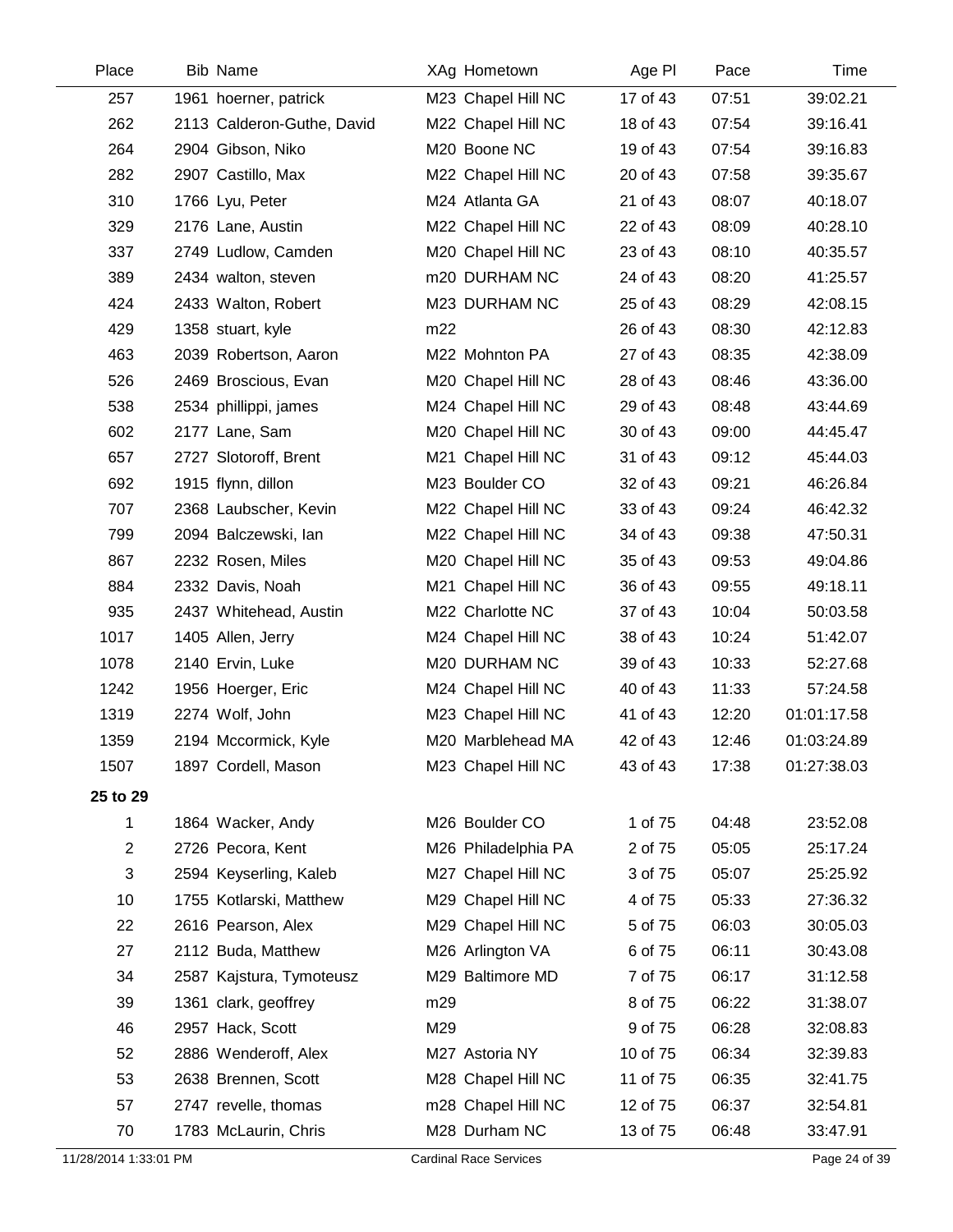| Place | <b>Bib Name</b>           | XAg Hometown          | Age PI   | Pace  | <b>Time</b> |
|-------|---------------------------|-----------------------|----------|-------|-------------|
| 74    | 2613 Nichols, Mark        | M29 Raleigh NC        | 14 of 75 | 06:51 | 34:01.82    |
| 84    | 2092 Anderson, Ike        | M26 Jonesborough TN   | 15 of 75 | 06:55 | 34:20.33    |
| 123   | 2686 Silton, Drew         | M28 Washington DC     | 16 of 75 | 07:09 | 35:30.36    |
| 140   | 1641 Andruejol, johan     | M26 Carrboro NC       | 17 of 75 | 07:15 | 36:02.82    |
| 142   | 2966 Mendes, Jesse        | M25 Chapel Hill NC    | 18 of 75 | 07:16 | 36:05.72    |
| 148   | 1863 Yvernault, Benjamin  | M25 Nashville TN      | 19 of 75 | 07:17 | 36:12.59    |
| 152   | 1929 Gordon, Max          | M28 atlantic beach NC | 20 of 75 | 07:19 | 36:19.52    |
| 153   | 2900 Mangalea, Mike       | M27 Chapel Hill NC    | 21 of 75 | 07:20 | 36:24.55    |
| 186   | 2255 travars, phil        | M29 Pittsboro NC      | 22 of 75 | 07:29 | 37:11.34    |
| 188   | 1858 Williams, Doug       | M29 San Francisco CA  | 23 of 75 | 07:29 | 37:13.57    |
| 219   | 2240 Smith, Stuart        | M27 Cary NC           | 24 of 75 | 07:40 | 38:08.33    |
| 249   | 2523 McGinnis, Graham     | M28 Durham NC         | 25 of 75 | 07:49 | 38:51.58    |
| 254   | 2851 Krouse, Michael      | M28 Carrboro NC       | 26 of 75 | 07:50 | 38:57.33    |
| 266   | 2659 Joachin, William     | M26 Washington DC     | 27 of 75 | 07:54 | 39:17.99    |
| 279   | 2931 WILSON, BENJAMIN     | M26 Carrboro NC       | 28 of 75 | 07:57 | 39:32.86    |
| 303   | 2832 Bye, Brandon         | M29 Ann Arbor MI      | 29 of 75 | 08:05 | 40:10.59    |
| 317   | 2063 Strong, Andrew       | M26 Chicago IL        | 30 of 75 | 08:08 | 40:22.90    |
| 340   | 2958 Hesse, Marcus        | M28                   | 31 of 75 | 08:10 | 40:36.60    |
| 368   | 1775 Matsushima, Brian    | M26 Durham NC         | 32 of 75 | 08:15 | 40:59.67    |
| 374   | 2432 Walton, Paul         | M25 DURHAM NC         | 33 of 75 | 08:17 | 41:08.23    |
| 379   | 2418 Taner, Ahmet         | M25 Los Angeles CA    | 34 of 75 | 08:17 | 41:12.36    |
| 388   | 1086 Meyer, Beau          | M26 Chapel Hill NC    | 35 of 75 | 08:20 | 41:25.33    |
| 400   | 2640 Dempsey, Scott       | M27 Hoboken NJ        | 36 of 75 | 08:23 | 41:40.33    |
| 442   | 1760 Lewis, William       | M29 West Hartford CT  | 37 of 75 | 08:31 | 42:19.97    |
| 444   | 1841 Strong, Alexander    | M28 Arlington VA      | 38 of 75 | 08:31 | 42:20.29    |
| 446   | 2660 Johnson, Justin      | M25 Carrboro NC       | 39 of 75 | 08:32 | 42:23.97    |
| 449   | 2581 Hart, Zeke           | M25 Chapel Hill NC    | 40 of 75 | 08:33 | 42:29.63    |
| 472   | 2422 Tauchen, Robert      | M28 Richmond VA       | 41 of 75 | 08:36 | 42:44.08    |
| 494   | 2657 Hunter, Isiah        | M27 Atlanta GA        | 42 of 75 | 08:41 | 43:11.10    |
| 499   | 1744 Kenney, Chris        | M28 DURHAM NC         | 43 of 75 | 08:42 | 43:14.08    |
| 500   | 1704 Goodlett, Benjamin   | M28 Detroit MI        | 44 of 75 | 08:42 | 43:15.32    |
| 515   | 2210 Nadolski, Lindsey    | M27 Brooklyn NY       | 45 of 75 | 08:45 | 43:29.08    |
| 521   | 1094 Mikhaylyants, Vadim  | M25 Chapel Hill NC    | 46 of 75 | 08:46 | 43:32.32    |
| 536   | 1757 lee, dennis          | m27 Brooklyn NY       | 47 of 75 | 08:48 | 43:43.66    |
| 549   | 2837 Alcorn, Eddie        | M29 Chapel Hill NC    | 48 of 75 | 08:51 | 43:58.98    |
| 580   | 1748 Klaver, Sean         | M27 King George VA    | 49 of 75 | 08:56 | 44:24.82    |
| 592   | 1407 alston, kwame        | m25 Carrboro NC       | 50 of 75 | 08:57 | 44:30.53    |
| 603   | 1948 Higgins, Christopher | M28 Carrboro NC       | 51 of 75 | 09:00 | 44:46.08    |
| 627   | 2821 Stanley, Will        | M29 Carrboro NC       | 52 of 75 | 09:05 | 45:07.10    |
| 641   | 1751 Knechtel, Timothy    | M27 Aspen CO          | 53 of 75 | 09:08 | 45:25.46    |
| 738   | 1662 Casale, Marc         | M29 Boston MA         | 54 of 75 | 09:30 | 47:11.76    |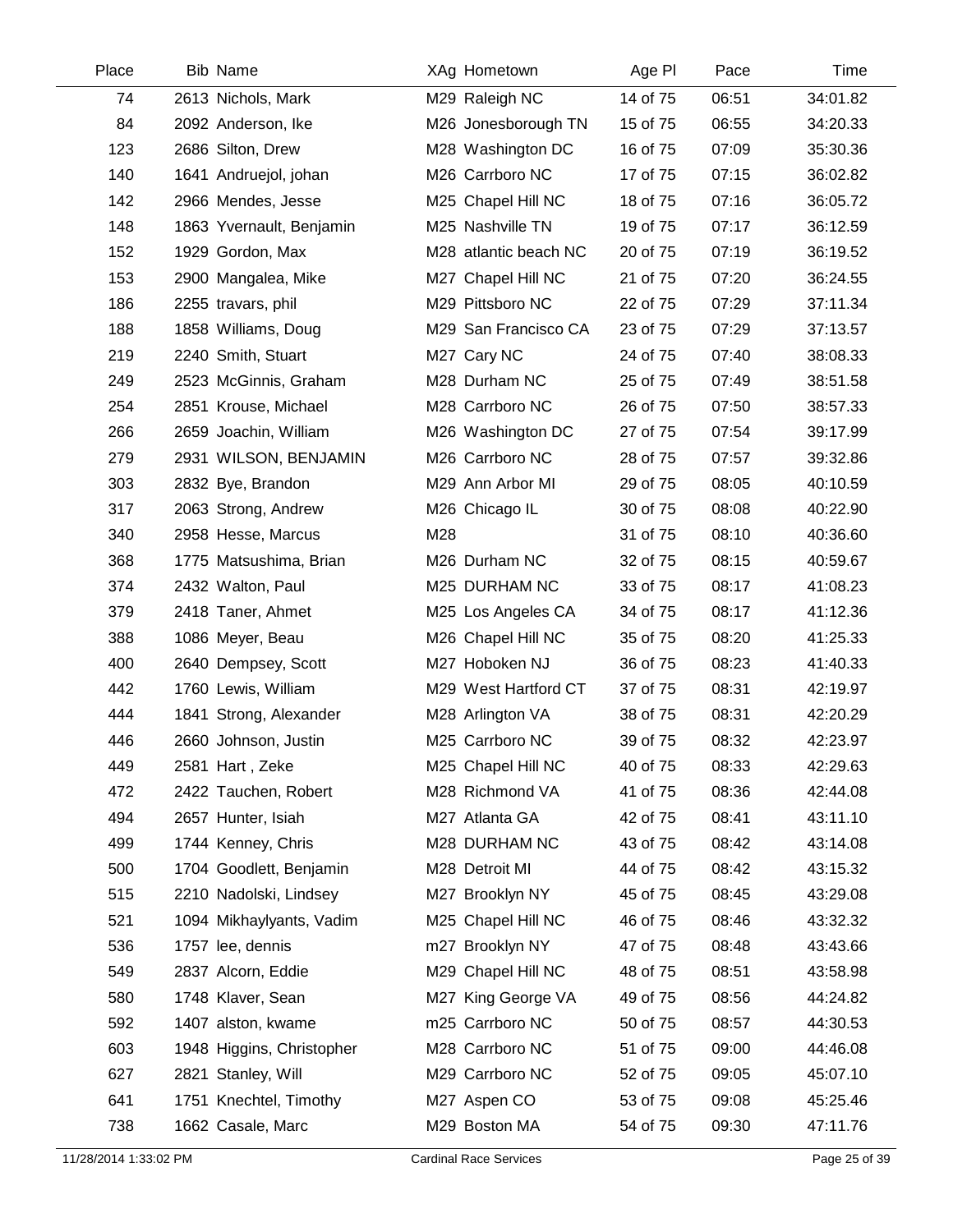| Place          | <b>Bib Name</b>            | XAg Hometown          | Age PI   | Pace  | Time        |
|----------------|----------------------------|-----------------------|----------|-------|-------------|
| 765            | 1701 Frieda, Dustin        | M29 Columbia MO       | 55 of 75 | 09:33 | 47:29.83    |
| 811            | 1717 Hanrahan, Joe         | M27 RALEIGH NC        | 56 of 75 | 09:41 | 48:05.96    |
| 812            | 2315 Campbell, Christopher | M29 DURHAM NC         | 57 of 75 | 09:41 | 48:06.22    |
| 824            | 1706 Green, Patrick        | M28 DURHAM NC         | 58 of 75 | 09:42 | 48:14.58    |
| 838            | 1969 kenyon, david         | M28 Burlington VT     | 59 of 75 | 09:47 | 48:36.58    |
| 874            | 2070 Sztukowski, Edward    | M26 Boulder CO        | 60 of 75 | 09:53 | 49:09.32    |
| 905            | 1525 Leet, Alex            | M29 Raleigh NC        | 61 of 75 | 09:59 | 49:35.87    |
| 938            | 1664 Chaix, Thibault       | M26 Nashville TN      | 62 of 75 | 10:05 | 50:05.34    |
| 944            | 1800 Penn, Josh            | M27 Chapel Hill NC    | 63 of 75 | 10:06 | 50:09.85    |
| 967            | 1883 Carmen, Andrew        | M26 Raleigh NC        | 64 of 75 | 10:11 | 50:34.24    |
| 998            | 1973 Kittelson, Ben        | M25 Durham NC         | 65 of 75 | 10:18 | 51:11.24    |
| 1009           | 2635 Bomarito, Geoffrey    | M28 Newport News VA   | 66 of 75 | 10:22 | 51:33.10    |
| 1026           | 2701 Ayers, Jordan         | M28 Durham NC         | 67 of 75 | 10:25 | 51:46.58    |
| 1103           | 1865 Almond, Ben           | M25 Virginia Beach VA | 68 of 75 | 10:41 | 53:06.84    |
| 1119           | 2297 Bast, Derek           | M27 Winston-Salem NC  | 69 of 75 | 10:46 | 53:30.22    |
| 1162           | 1461 David, James          | M26 Carrboro NC       | 70 of 75 | 10:59 | 54:36.09    |
| 1172           | 2386 Norton, Marcus        | M25 Carrboro NC       | 71 of 75 | 11:03 | 54:55.58    |
| 1190           | 1715 Hainline, Ian         | M25 Chapel Hill NC    | 72 of 75 | 11:08 | 55:19.07    |
| 1219           | 2349 Finneral, Chris       | M27 Cary NC           | 73 of 75 | 11:23 | 56:34.60    |
| 1354           | 1737 Johnson, Nate         | M29 Durham NC         | 74 of 75 | 12:39 | 01:02:51.94 |
| 1367           | 2356 Hehl, Brent           | M28 Durham NC         | 75 of 75 | 12:59 | 01:04:29.64 |
| 30 to 34       |                            |                       |          |       |             |
| $\overline{7}$ | 2700 Askey, Billy          | M31 Durham NC         | 1 of 71  | 05:22 | 26:40.99    |
| 15             | 1953 Hirschey, Matthew     | M34 DURHAM NC         | 2 of 71  | 05:47 | 28:42.24    |
| 17             | 2961 Brinkman, Zach        | M30                   | 3 of 71  | 05:53 | 29:15.32    |
| 23             | 1740 Karpinos, Justin      | M33 Nashville TN      | 4 of 71  | 06:04 | 30:11.13    |
| 24             | 2646 Galloway, Evan        | M31 Chapel Hill NC    | 5 of 71  | 06:07 | 30:23.00    |
| 29             | 1688 Doran, Kyle           | m30 Chapel Hill NC    | 6 of 71  | 06:11 | 30:45.82    |
| 32             | 2505 irons, creighton      | m31 New York NY       | 7 of 71  | 06:15 | 31:03.16    |
| 33             | 1606 Timp, Kevin           | M31 Chapel Hill NC    | 8 of 71  | 06:15 | 31:05.07    |
| 40             | 1703 Geary, Patrick        | M30 San Diego CA      | 9 of 71  | 06:22 | 31:38.72    |
| 48             | 1659 Butterick, Chris      | M31 Brooklyn NY       | 10 of 71 | 06:30 | 32:19.46    |
| 56             | 2366 Lam, Yik              | M34 Carrboro NC       | 11 of 71 | 06:37 | 32:53.38    |
| 71             | 2485 Fisher, Brian         | M34 Washington DC     | 12 of 71 | 06:48 | 33:47.95    |
| 135            | 2271 Weschle, Simon        | M30 Durham NC         | 13 of 71 | 07:14 | 35:58.08    |
| 156            | 1669 Chu, David            | M32 Philadelphia PA   | 14 of 71 | 07:21 | 36:29.32    |
| 158            | 2881 Dinola, Tony          | M30 Charlotte NC      | 15 of 71 | 07:21 | 36:31.48    |
| 165            | 136 Bader, Matthew         | M31 Durham NC         | 16 of 71 | 07:23 | 36:41.93    |
| 185            | 1728 Hofmeier, Matthew     | M30 Durham NC         | 17 of 71 | 07:28 | 37:08.82    |
| 187            | 1683 Dall, Patrick         | M31 Durham NC         | 18 of 71 | 07:29 | 37:11.57    |
| 198            | 2412 SMOLENS, MAX          | M33 Carrboro NC       | 19 of 71 | 07:33 | 37:30.08    |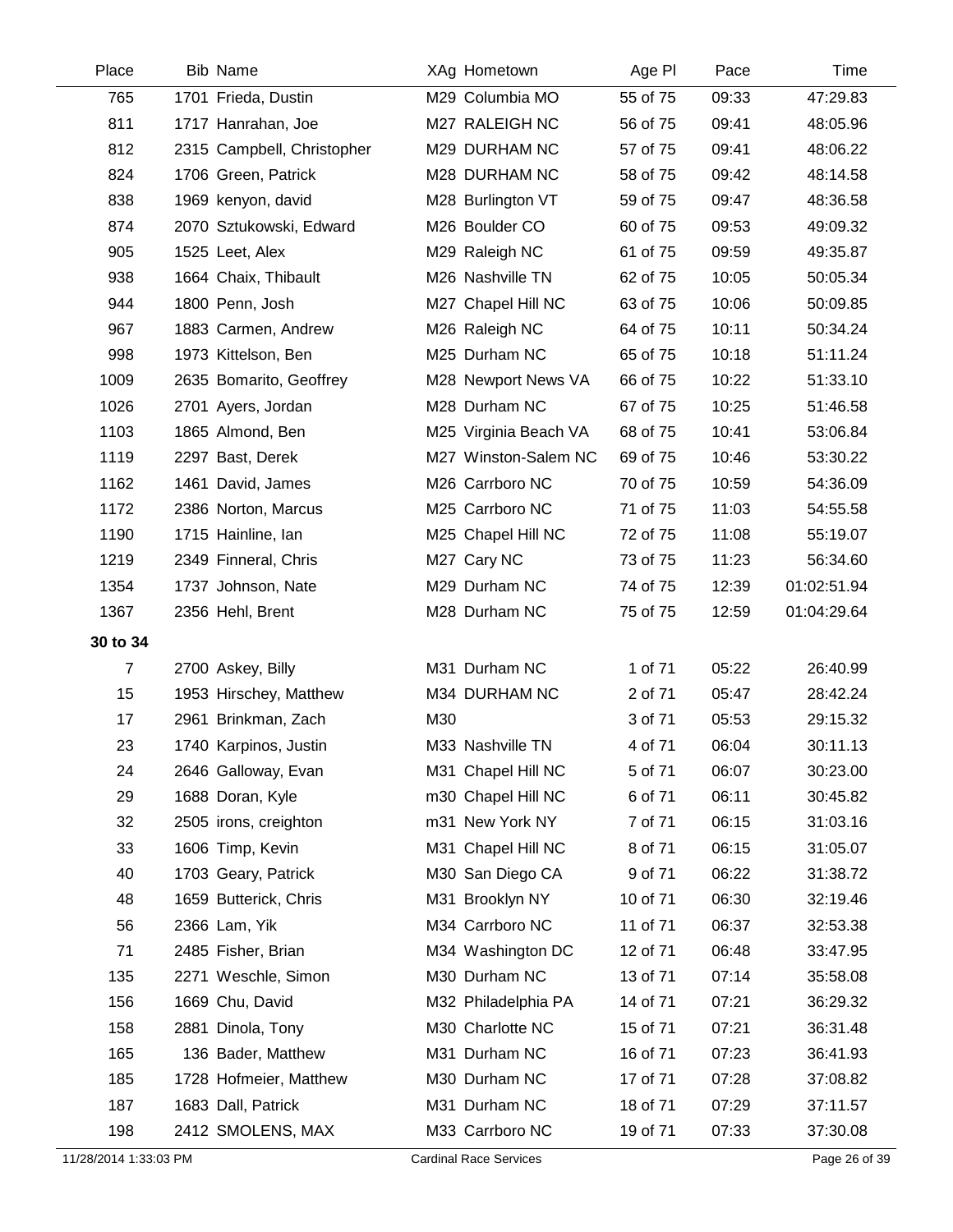| Place | <b>Bib Name</b>            | XAg Hometown          | Age PI   | Pace  | Time     |
|-------|----------------------------|-----------------------|----------|-------|----------|
| 207   | 2343 Douglass, Robert      | M33 Durham NC         | 20 of 71 | 07:36 | 37:44.96 |
| 258   | 1716 Hall, Jon             | M31 DURHAM NC         | 21 of 71 | 07:53 | 39:10.12 |
| 259   | 1658 Budin, Francois       | M31 Chapel Hill NC    | 22 of 71 | 07:53 | 39:12.33 |
| 263   | 2381 Miller, Alexander     | M31 Chapel Hill NC    | 23 of 71 | 07:54 | 39:16.42 |
| 277   | 1861 Wynne, Zack           | M31 RALEIGH NC        | 24 of 71 | 07:57 | 39:31.34 |
| 292   | 2483 Fickle, Ed            | M34 Charlotte NC      | 25 of 71 | 08:00 | 39:45.57 |
| 313   | 2944 Mushaweh, Neil        | M31 Boston MA         | 26 of 71 | 08:07 | 40:21.32 |
| 384   | 2408 Sedory, Edward        | M33 Fredericksburg VA | 27 of 71 | 08:18 | 41:15.00 |
| 390   | 1732 Hu, Shijia            | M31 Chapel Hill NC    | 28 of 71 | 08:20 | 41:26.58 |
| 396   | 2362 Jewitt, James         | M30 Christiansburg VA | 29 of 71 | 08:22 | 41:34.32 |
| 409   | 2843 Stopck, Justin        | M33 Chapel Hill NC    | 30 of 71 | 08:26 | 41:53.34 |
| 410   | 1653 Bomba, Ryan           | M33 New York NY       | 31 of 71 | 08:26 | 41:53.55 |
| 414   | 2091 Aguiar, Derek         | M30 Durham NC         | 32 of 71 | 08:27 | 42:00.08 |
| 420   | 2996 Staler, Joseph        | M31                   | 33 of 71 | 08:28 | 42:04.58 |
| 426   | 2898 OBrien, Richard       | M34 Chapel Hill NC    | 34 of 71 | 08:29 | 42:09.09 |
| 433   | 1705 Goodlett, Casey       | M32 Carrboro NC       | 35 of 71 | 08:30 | 42:14.82 |
| 436   | 2013 Murphy, Ricky         | M33 Apex NC           | 36 of 71 | 08:30 | 42:16.57 |
| 437   | 2429 vorhaus, david        | M30 Washington DC     | 37 of 71 | 08:30 | 42:16.59 |
| 439   | 2883 Wrenholt, Mike        | M32 Raleigh NC        | 38 of 71 | 08:31 | 42:17.57 |
| 468   | 1382 Adams, Brian          | M31 Mebane NC         | 39 of 71 | 08:36 | 42:42.32 |
| 470   | 955 Hemelt, Steve          | M32 Carrboro NC       | 40 of 71 | 08:36 | 42:43.59 |
| 484   | 1763 Lienesch, Nicholas    | M31 Minneapolis MN    | 41 of 71 | 08:39 | 43:01.12 |
| 485   | 1432 Breito, Nathan        | M32 Durham NC         | 42 of 71 | 08:40 | 43:03.08 |
| 488   | 2428 vorhaus, dan          | M33 New York NY       | 43 of 71 | 08:40 | 43:05.57 |
| 514   | 2269 Weiss, John           | M34 Washington DC     | 44 of 71 | 08:45 | 43:28.29 |
| 551   | 1762 Ley, Jacob            | M30 Akron OH          | 45 of 71 | 08:51 | 43:59.32 |
| 561   | 2020 Norwood, Hollin       | M34 Union City CA     | 46 of 71 | 08:52 | 44:06.32 |
| 650   | 2181 ledford, cameron      | m31 Durham NC         | 47 of 71 | 09:10 | 45:35.33 |
| 698   | 1350 hara, yukihiro        | m32                   | 48 of 71 | 09:23 | 46:38.15 |
| 702   | 1885 Carroll, Colin        | M30 Carrboro NC       | 49 of 71 | 09:23 | 46:39.11 |
| 704   | 2045 Sayre, Alex           | M31 Chapel Hill NC    | 50 of 71 | 09:23 | 46:39.47 |
| 776   | 2047 schoenherr, jay       | M30 Carrboro NC       | 51 of 71 | 09:35 | 47:38.58 |
| 805   | 1949 Hilkey, Max           | M33 Chapel Hill NC    | 52 of 71 | 09:39 | 48:00.01 |
| 807   | 306 de Jong, Eelco         | M31 Chapel Hill NC    | 53 of 71 | 09:40 | 48:03.33 |
| 835   | 2677 Perlmutt, Lars        | M33 Chapel Hill NC    | 54 of 71 | 09:46 | 48:33.33 |
| 860   | 2570 Castillo, Allan       | M30 DURHAM NC         | 55 of 71 | 09:52 | 49:02.09 |
| 886   | 2576 green, david          | m32 Chapel Hill NC    | 56 of 71 | 09:56 | 49:20.97 |
| 919   | 2597 McGinnis, Jarrett     | M30 Durham NC         | 57 of 71 | 10:01 | 49:45.85 |
| 956   | 1695 Erickson, Christopher | M31 DURHAM NC         | 58 of 71 | 10:09 | 50:25.10 |
| 1007  | 1727 Hirabayashi, Keita    | M34 CARY NC           | 59 of 71 | 10:22 | 51:30.59 |
| 1024  | 2072 Theus, Robert         | M31 Hartsville SC     | 60 of 71 | 10:25 | 51:45.83 |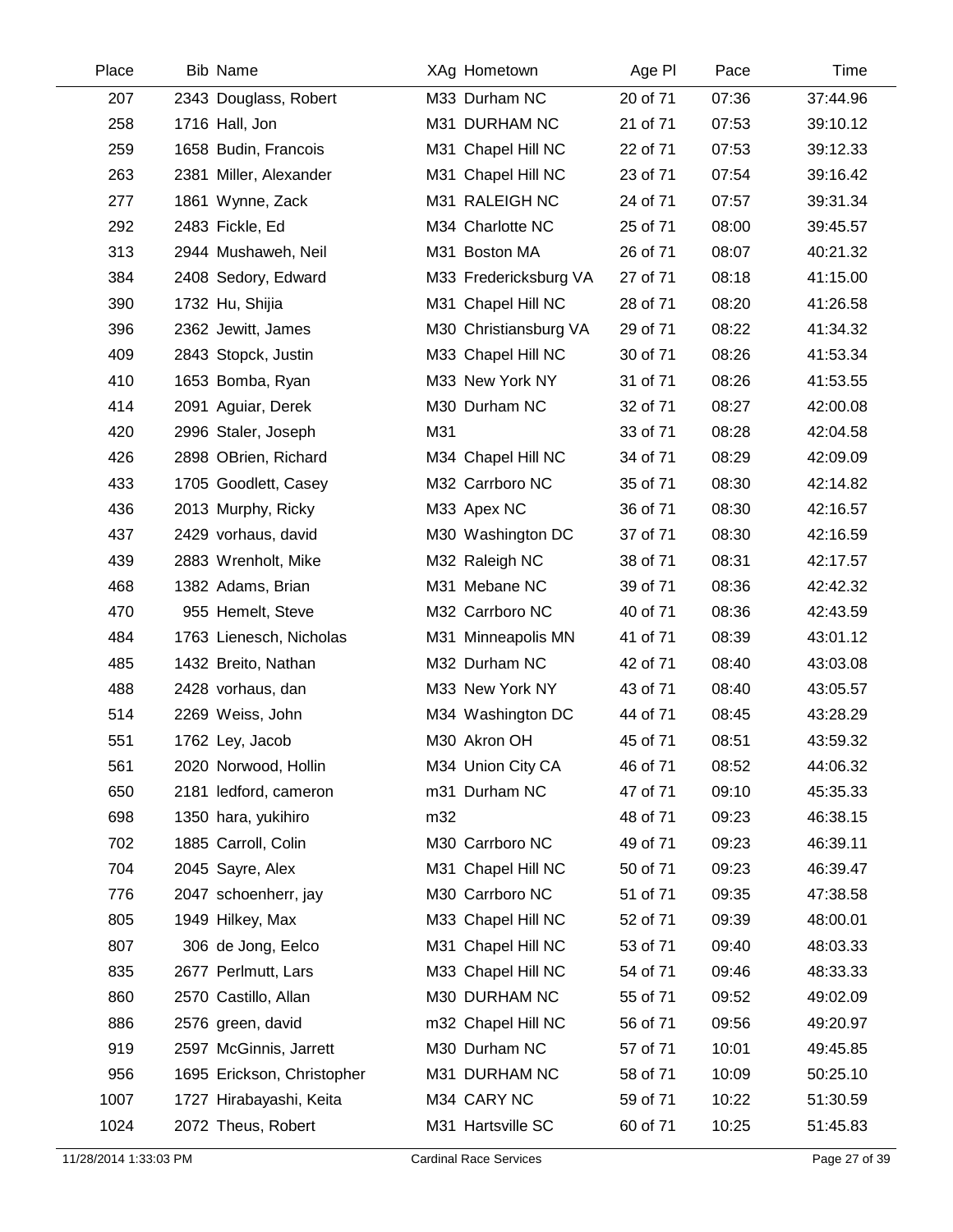| Place    | <b>Bib Name</b>       |     | XAg Hometown        | Age PI   | Pace  | Time        |
|----------|-----------------------|-----|---------------------|----------|-------|-------------|
| 1066     | 1796 pedersen, colin  |     | m32 Carrboro NC     | 61 of 71 | 10:32 | 52:22.29    |
| 1071     | 2149 Grimm, Lars      |     | M32 DURHAM NC       | 62 of 71 | 10:33 | 52:25.09    |
| 1134     | 2285 Amjad, Robert    |     | M32 Arlington VA    | 63 of 71 | 10:48 | 53:42.07    |
| 1137     | 2964 Filer, Will      | M31 |                     | 64 of 71 | 10:49 | 53:47.24    |
| 1203     | 2531 Oliver, raymond  |     | M33 Durham NC       | 65 of 71 | 11:15 | 55:56.58    |
| 1247     | 2414 Sparrow, Will    |     | M34 Chapel Hill NC  | 66 of 71 | 11:34 | 57:28.84    |
| 1259     | 2133 Cummings, Dan    |     | M32 Marblehead MA   | 67 of 71 | 11:41 | 58:03.83    |
| 1279     | 2658 jewitt, scott    |     | m34 Hillsborough NC | 68 of 71 | 11:53 | 59:03.54    |
| 1370     | 1952 Hinson, John     |     | M34 Clayton NC      | 69 of 71 | 13:02 | 01:04:45.83 |
| 1456     | 2088 Woodbeck, Josh   |     | M33 Hillsborough NC | 70 of 71 | 15:00 | 01:14:33.51 |
| 1475     | 1992 Marks, Steven    |     | M33 Chapel Hill NC  | 71 of 71 | 15:54 | 01:19:02.84 |
| 35 to 39 |                       |     |                     |          |       |             |
| 6        | 2989 Mabe, Dave       | M39 |                     | 1 of 78  | 05:21 | 26:35.58    |
| 8        | 2169 Jones, Paul      |     | M39 Apex NC         | 2 of 78  | 05:29 | 27:14.33    |
| 9        | 2718 Irons, Costen    |     | M35 Chapel Hill NC  | 3 of 78  | 05:32 | 27:32.21    |
| 13       | 1466 Dlugo, Darren    |     | M35 Chapel Hill NC  | 4 of 78  | 05:42 | 28:21.32    |
| 26       | 1499 Hodel, Jack      |     | M37 Hillsborough NC | 5 of 78  | 06:09 | 30:31.97    |
| 44       | 1805 Redmond, Luke    |     | M39 Brooklyn NY     | 6 of 78  | 06:26 | 32:00.83    |
| 45       | 1893 Compson, Keith   |     | M37 Morrisville NC  | 7 of 78  | 06:28 | 32:08.63    |
| 77       | 2489 Freeman, Kyle    |     | M39 Charlotte NC    | 8 of 78  | 06:52 | 34:08.72    |
| 82       | 1491 Hassin, Bryan    |     | M35 Chapel Hill NC  | 9 of 78  | 06:54 | 34:17.74    |
| 96       | 1986 Lowry, Joshua    |     | M37 Morrisville NC  | 10 of 78 | 06:58 | 34:38.71    |
| 100      | 2015 Niemeyer, John   |     | M38 Chapel Hill NC  | 11 of 78 | 07:00 | 34:46.23    |
| 108      | 2608 Morris, Neal     |     | M35 Chapel Hill NC  | 12 of 78 | 07:02 | 34:59.32    |
| 136      | 1899 Costa, Nathan    |     | M38 Middletown DE   | 13 of 78 | 07:14 | 35:59.08    |
| 138      | 2867 Pointer, Joey    |     | M36 Chapel Hill NC  | 14 of 78 | 07:15 | 36:00.83    |
| 164      | 1667 Christman, Randy |     | M37 Baltimore MD    | 15 of 78 | 07:22 | 36:38.57    |
| 166      | 2038 Riveros, Diego   |     | M38 Chapel Hill NC  | 16 of 78 | 07:23 | 36:42.33    |
| 167      | 1485 Halevy, Avner    |     | M37 Chapel Hill NC  | 17 of 78 | 07:23 | 36:42.78    |
| 171      | 2725 Pearson, Michael |     | M35 Chapel Hill NC  | 18 of 78 | 07:24 | 36:45.27    |
| 175      | 2919 Nieman, Jeff     |     | M37 Hillsborough NC | 19 of 78 | 07:25 | 36:51.08    |
| 181      | 1351 Nussbaumer, Eric |     | M39 Chapel Hill NC  | 20 of 78 | 07:27 | 37:00.94    |
| 182      | 2683 Ruff, JW         |     | M38 Chapel Hill NC  | 21 of 78 | 07:27 | 37:00.97    |
| 201      | 1608 totten, brian    |     | m37 Durham NC       | 22 of 78 | 07:34 | 37:38.39    |
| 224      | 1745 Kenney, Nicholas |     | M39 Somervile MA    | 23 of 78 | 07:41 | 38:13.57    |
| 227      | 2522 McCue, George    |     | M35 Durham NC       | 24 of 78 | 07:42 | 38:16.33    |
| 239      | 1612 Tweedy, Jonathan |     | M36 Carrboro NC     | 25 of 78 | 07:45 | 38:30.15    |
| 241      | 1591 Shotwell, John   |     | M37 Hillsborough NC | 26 of 78 | 07:46 | 38:37.46    |
| 245      | 1967 Kay, Kevin       |     | M37 Carrboro NC     | 27 of 78 | 07:49 | 38:48.80    |
| 253      | 2484 Fickle, Joseph   |     | M36 San Diego CA    | 28 of 78 | 07:50 | 38:53.57    |
| 260      | 2696 White, Braxton   |     | M36 Durham NC       | 29 of 78 | 07:54 | 39:14.57    |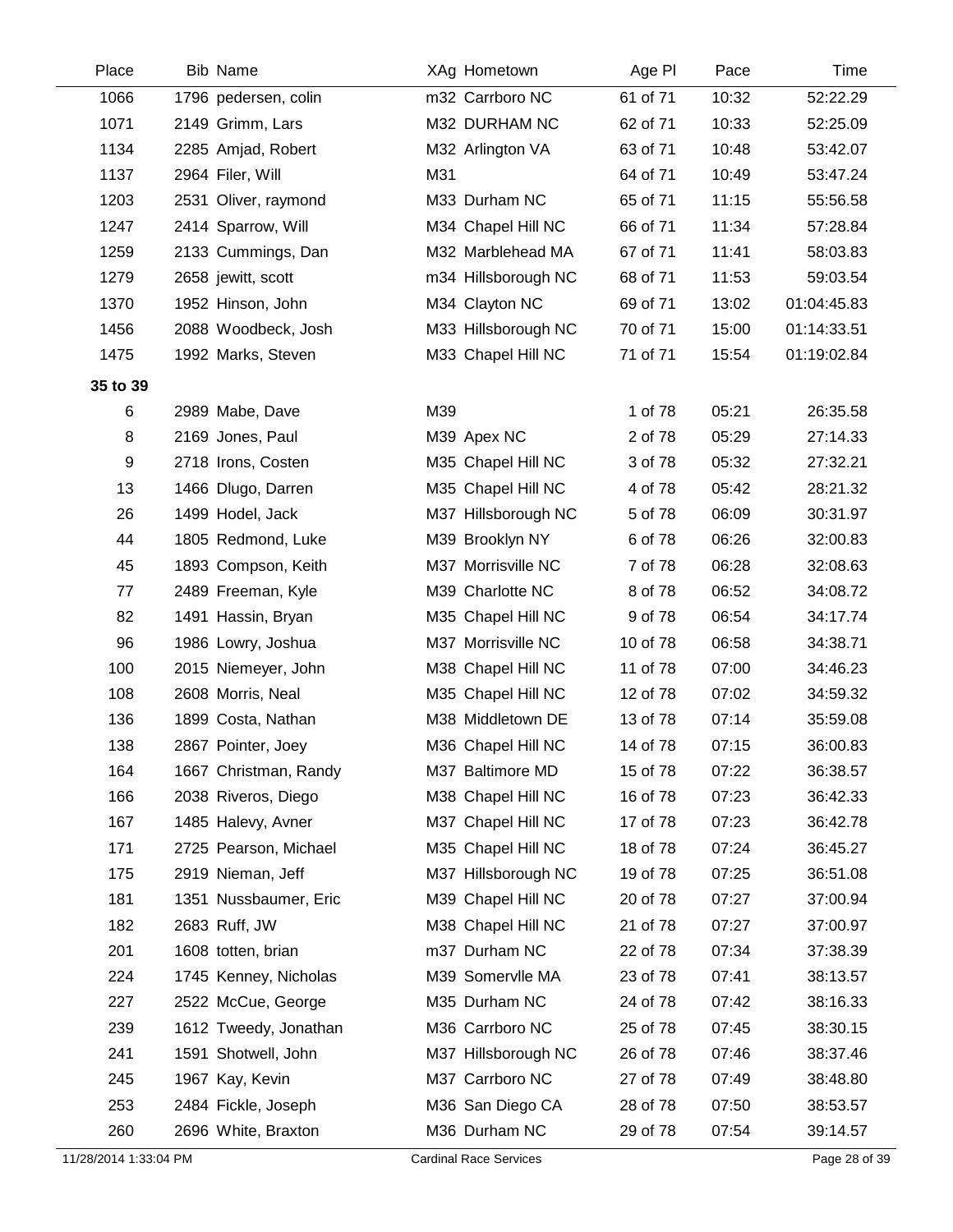| Place | <b>Bib Name</b>          | XAg Hometown        | Age PI   | Pace  | Time     |
|-------|--------------------------|---------------------|----------|-------|----------|
| 278   | 1578 Roberts, Jason      | M38 Chapel Hill NC  | 30 of 78 | 07:57 | 39:31.37 |
| 297   | 1482 guiteras, raymond   | m39 College Park MD | 31 of 78 | 08:02 | 39:57.07 |
| 302   | 2871 Guiteras, Andrew    | M36 Carrboro NC     | 32 of 78 | 08:05 | 40:10.58 |
| 319   | 2830 Hunter, Brian       | M35 Chapel Hill NC  | 33 of 78 | 08:08 | 40:24.23 |
| 376   | 1844 Thomas, Courtney    | M38 Chapel Hill NC  | 34 of 78 | 08:17 | 41:11.29 |
| 461   | 1623 White, Adam         | M38 Durham NC       | 35 of 78 | 08:35 | 42:37.96 |
| 473   | 1045 MacKay, Douglas     | M35 Carrboro NC     | 36 of 78 | 08:36 | 42:44.32 |
| 481   | 2128 Crockett, Jason     | M38 DURHAM NC       | 37 of 78 | 08:39 | 42:57.32 |
| 512   | 2827 McKay, Daniel       | M39 Carrboro NC     | 38 of 78 | 08:44 | 43:25.83 |
| 529   | 1436 Butt, Craig         | M39 DURHAM NC       | 39 of 78 | 08:47 | 43:39.08 |
| 546   | 2502 Hess, John          | M37 Chapel Hill NC  | 40 of 78 | 08:51 | 43:57.11 |
| 558   | 2158 Hemsey, Christopher | M39 Beverly MA      | 41 of 78 | 08:52 | 44:02.07 |
| 593   | 2979 Clark, Robert       | M39 Durham NC       | 42 of 78 | 08:58 | 44:31.93 |
| 617   | 2543 robinson, kevin     | M37 charlotte MI    | 43 of 78 | 09:03 | 44:58.98 |
| 626   | 2301 belousov, Yakov     | M36 Durham NC       | 44 of 78 | 09:04 | 45:05.67 |
| 646   | 1539 Matthews, David     | M38 Carrboro NC     | 45 of 78 | 09:10 | 45:33.53 |
| 672   | 1922 Gauger, Matthew     | M37 Durham NC       | 46 of 78 | 09:16 | 46:05.32 |
| 675   | 2941 Van Slyke, Adam     | M36 Carrboro NC     | 47 of 78 | 09:17 | 46:07.32 |
| 716   | 2542 Robinson, Keith     | M39 Durham NC       | 48 of 78 | 09:25 | 46:48.85 |
| 731   | 2096 Barfield, Toland    | M37 Durham NC       | 49 of 78 | 09:28 | 47:01.49 |
| 737   | 2930 DeMarcus, Forrest   | M37 Carrboro NC     | 50 of 78 | 09:30 | 47:10.84 |
| 752   | 2811 Matos, Michael      | M36 Chapel Hill NC  | 51 of 78 | 09:32 | 47:21.82 |
| 756   | 2679 Peterson, William   | M35 Pittsboro NC    | 52 of 78 | 09:32 | 47:24.17 |
| 768   | 1622 Westrick, Aaron     | M38 Chapel Hill NC  | 53 of 78 | 09:34 | 47:32.33 |
| 773   | 2619 Smith, Andrew       | M35 Durham NC       | 54 of 78 | 09:35 | 47:35.58 |
| 787   | 1429 Bowers, Albert      | M36 Chapel Hill NC  | 55 of 78 | 09:36 | 47:43.84 |
| 853   | 2030 Philip, Doug        | M39 Durham NC       | 56 of 78 | 09:49 | 48:48.49 |
| 865   | 1656 Buckingham, J.P.    | M37 Eaton Rapids MI | 57 of 78 | 09:52 | 49:03.83 |
| 880   | 2480 DiFranco, Richie    | M36 Chapel Hill NC  | 58 of 78 | 09:55 | 49:16.57 |
| 887   | 1671 Claffey, Michael    | M37 Wilmington DE   | 59 of 78 | 09:56 | 49:22.68 |
| 894   | 1453 Coyle, Thomas       | M39 Durham NC       | 60 of 78 | 09:57 | 49:26.65 |
| 974   | 1799 Pendergraft, Will   | M39 Chapel Hill NC  | 61 of 78 | 10:12 | 50:43.58 |
| 980   | 1859 Williams, Michael   | M38 Dexter MO       | 62 of 78 | 10:14 | 50:49.95 |
| 989   | 2090 Zielazinski, Joey   | M38 Durham NC       | 63 of 78 | 10:16 | 51:02.58 |
| 999   | 2099 Biswas, Darpan      | M37 Durham NC       | 64 of 78 | 10:18 | 51:11.34 |
| 1008  | 2589 Kawamura, Akiro     | M37 Cary NC         | 65 of 78 | 10:22 | 51:31.09 |
| 1033  | 1975 Le, Vi              | M35 Durham NC       | 66 of 78 | 10:26 | 51:51.23 |
| 1036  | 2223 Philipose, Tom      | M39 Forest Hills NY | 67 of 78 | 10:27 | 51:55.11 |
| 1045  | 1556 Nichols, George     | M38 Chapel Hill NC  | 68 of 78 | 10:29 | 52:03.88 |
| 1130  | 1939 Hagen, Colby        | M35 RALEIGH NC      | 69 of 78 | 10:47 | 53:37.08 |
| 1156  | 1524 Lee, Richard        | M36 Chapel Hill NC  | 70 of 78 | 10:57 | 54:24.07 |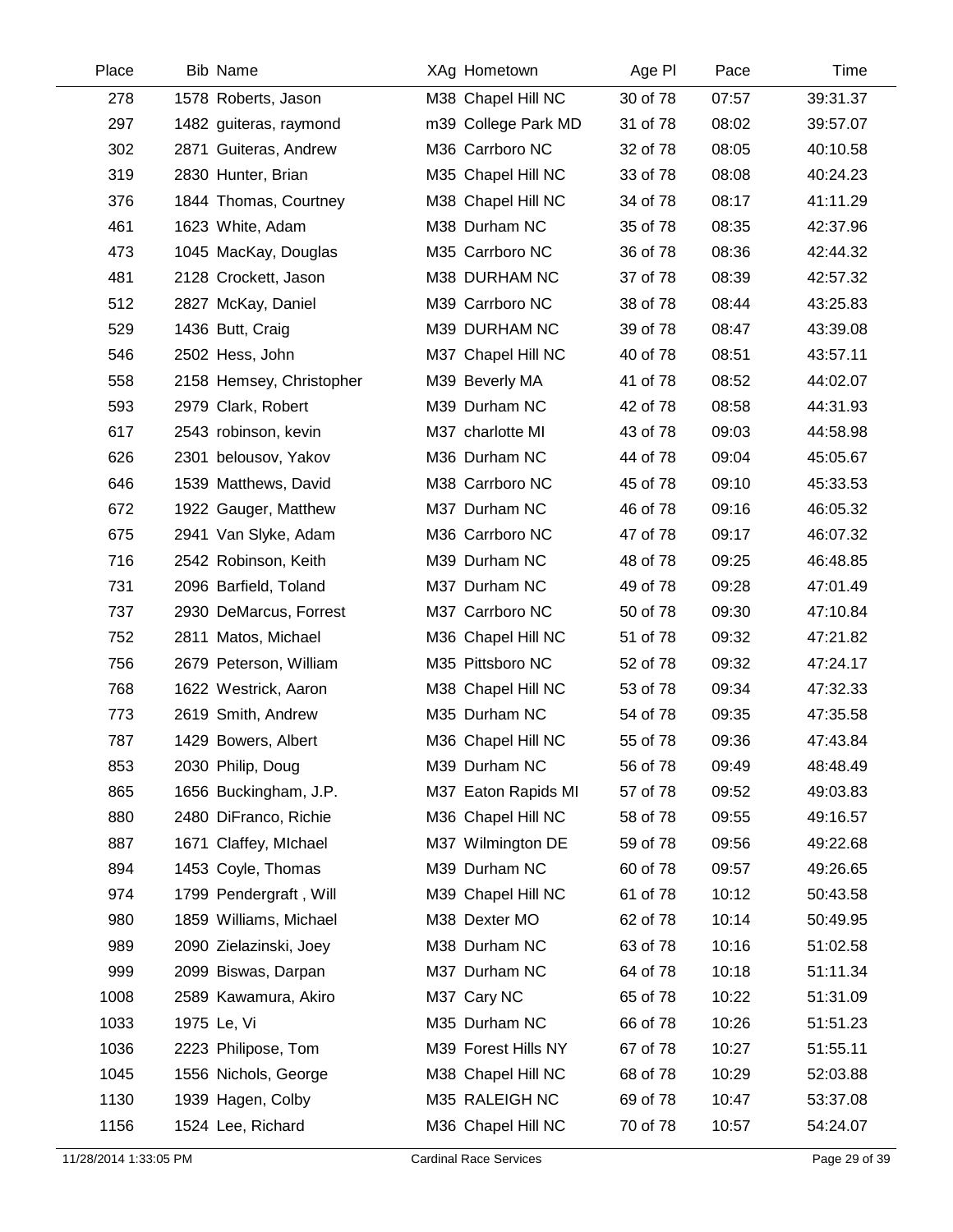| Place    | <b>Bib Name</b>           | XAg Hometown           | Age PI   | Pace  | Time        |  |
|----------|---------------------------|------------------------|----------|-------|-------------|--|
| 1163     | 2187 Massai, Neil         | M38 Mebane NC          | 71 of 78 | 11:00 | 54:39.83    |  |
| 1216     | 2062 Stone, Phil          | M36 Carrboro NC        | 72 of 78 | 11:22 | 56:28.48    |  |
| 1261     | 995 Kerr, Matt            | M39 Chapel Hill NC     | 73 of 78 | 11:43 | 58:11.52    |  |
| 1277     | 2260 Valdes, Justin       | M38 Raleigh NC         | 74 of 78 | 11:51 | 58:52.32    |  |
| 1347     | 2411 Smith, Rocky         | M39 Chapel Hill NC     | 75 of 78 | 12:34 | 01:02:25.42 |  |
| 1353     | 2304 Binkowski, Christian | M39 Greensboro NC      | 76 of 78 | 12:38 | 01:02:45.57 |  |
| 1408     | 1769 Malzahn, Scott       | M38 Durham NC          | 77 of 78 | 13:32 | 01:07:17.07 |  |
| 1499     | 1920 Frazier, Charlie     | M36 Ann Arbor MI       | 78 of 78 | 17:10 | 01:25:18.35 |  |
| 40 to 44 |                           |                        |          |       |             |  |
| 18       | 1753 Kobes, Solomon       | M40 Chapel Hill NC     | 1 of 86  | 05:54 | 29:19.58    |  |
| 21       | 2380 mignosa, jack        | M44 Mebane NC          | 2 of 86  | 06:00 | 29:49.57    |  |
| 25       | 2391 Platts-Mills, Tim    | m40 Chapel Hill NC     | 3 of 86  | 06:09 | 30:31.54    |  |
| 28       | 2213 O'Fallon, Liam       | M44 Durham NC          | 4 of 86  | 06:11 | 30:45.18    |  |
| 31       | 1947 Hergert, Kris        | M40 Chapel Hill NC     | 5 of 86  | 06:13 | 30:55.07    |  |
| 35       | 2841 Vanberg, Georg       | M43 Chapel Hill NC     | 6 of 86  | 06:19 | 31:22.82    |  |
| 38       | 2549 Schopler, Andrew     | M43 Charlottesville VA | 7 of 86  | 06:20 | 31:30.80    |  |
| 41       | 2889 Hendricks, Lewis     | M41 Chapel Hill NC     | 8 of 86  | 06:26 | 31:58.07    |  |
| 43       | 1675 Cook, Keith          | M41 Chapel Hill NC     | 9 of 86  | 06:26 | 31:59.49    |  |
| 50       | 2675 Papazoglou, Michael  | M43 Chapel Hill NC     | 10 of 86 | 06:31 | 32:24.32    |  |
| 58       | 2929 Boehlke, Chris       | M40 Durham NC          | 11 of 86 | 06:37 | 32:55.09    |  |
| 62       | 2631 Baas, Brian          | M40 Carrboro NC        | 12 of 86 | 06:39 | 33:04.32    |  |
| 63       | 2520 Mastbrook, Scott     | M42 charlotte NC       | 13 of 86 | 06:42 | 33:17.47    |  |
| 72       | 1691 Ehlers, Ben          | m44 ATHENS GA          | 14 of 86 | 06:49 | 33:54.76    |  |
| 85       | 1535 Luck, Mitchell       | M41 Chapel Hill NC     | 15 of 86 | 06:55 | 34:21.12    |  |
| 94       | 2702 babo, keith          | m40 Chapel Hill NC     | 16 of 86 | 06:57 | 34:34.82    |  |
| 97       | 2234 Rosenkrantz, Kurt    | M42 Chapel Hill NC     | 17 of 86 | 06:59 | 34:40.57    |  |
| 104      | 2586 Jordy, Matt          | M44 Carrboro NC        | 18 of 86 | 07:01 | 34:52.58    |  |
| 110      | 2829 Schmitz, William     | M42 Chapel Hill NC     | 19 of 86 | 07:03 | 35:04.57    |  |
| 121      | 2078 walker, craig        | m41 Durham NC          | 20 of 86 | 07:07 | 35:22.32    |  |
| 130      | 1583 Savage, Eric         | M44 Chapel Hill NC     | 21 of 86 | 07:12 | 35:46.71    |  |
| 131      | 2605 Miller, Brent        | M42 DURHAM NC          | 22 of 86 | 07:13 | 35:52.58    |  |
| 134      | 1943 Hecker, Brad         | M43 Mebane NC          | 23 of 86 | 07:13 | 35:54.33    |  |
| 139      | 1979 Lemon, Alex          | M40 San Francisco CA   | 24 of 86 | 07:15 | 36:01.08    |  |
| 157      | 1820 Sanoff, Scott        | M42 Chapel Hill NC     | 25 of 86 | 07:21 | 36:31.09    |  |
| 172      | 1510 jhaveri, ravi        | M44 DURHAM NC          | 26 of 86 | 07:24 | 36:46.00    |  |
| 177      | 2647 Galloway, Tommy      | M44 Chapel Hill NC     | 27 of 86 | 07:25 | 36:53.44    |  |
| 191      | 2309 brown, nathan        | M42 Durham NC          | 28 of 86 | 07:30 | 37:18.07    |  |
| 193      | 2584 Hyde, Jason          | M42 Carrboro NC        | 29 of 86 | 07:32 | 37:25.33    |  |
| 204      | 905 Godfrey, Jake         | M41 Chapel Hill NC     | 30 of 86 | 07:35 | 37:42.08    |  |
| 221      | 1686 Desormeau, Marc      | M44 Chapel Hill NC     | 31 of 86 | 07:40 | 38:08.33    |  |
| 242      | 2182 Lee, Greg            | M41 Chapel Hill NC     | 32 of 86 | 07:47 | 38:41.09    |  |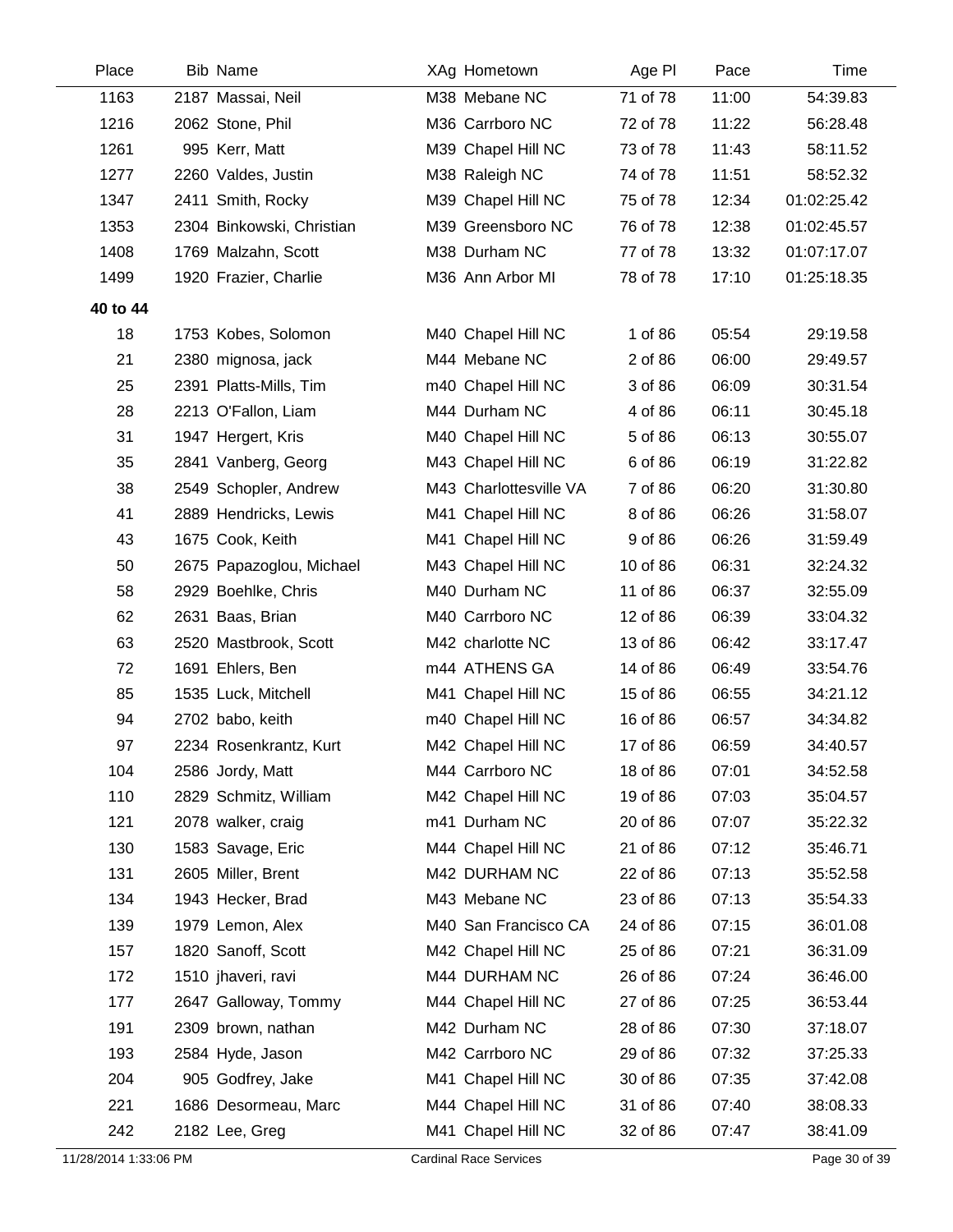| Place | <b>Bib Name</b>             |     | XAg Hometown           | Age PI   | Pace  | Time     |
|-------|-----------------------------|-----|------------------------|----------|-------|----------|
| 281   | 1494 Herrick, Jeffrey       |     | M41 Carrboro NC        | 33 of 86 | 07:58 | 39:35.32 |
| 284   | 2916 MacKinnon, Matthew     |     | M42 Chapel Hill NC     | 34 of 86 | 07:59 | 39:38.32 |
| 290   | 1477 Graham, Nicholas       |     | M42 Chapel Hill NC     | 35 of 86 | 08:00 | 39:45.20 |
| 291   | 1587 Seils, Damon           |     | M41 Carrboro NC        | 36 of 86 | 08:00 | 39:45.32 |
| 325   | 2351 Freeman, Mark          |     | M40 Charlottesville VA | 37 of 86 | 08:08 | 40:26.31 |
| 328   | 2860 zelman, josh           |     | M41 Brooklyn NY        | 38 of 86 | 08:08 | 40:27.73 |
| 333   | 2299 Bearman, Nathan        |     | M44 Chapel Hill NC     | 39 of 86 | 08:09 | 40:31.57 |
| 349   | 1540 Matthews, Greg         |     | M42 Sanford NC         | 40 of 86 | 08:12 | 40:44.62 |
| 352   | 2395 Rhoads, Donald         |     | M42 Durham NC          | 41 of 86 | 08:12 | 40:46.21 |
| 362   | 2960 Barnes, Donald         | M42 |                        | 42 of 86 | 08:14 | 40:56.10 |
| 372   | 2321 Clark, Kevin           |     | M40 Chapel Hill NC     | 43 of 86 | 08:16 | 41:04.08 |
| 383   | 153 Barnes, Edward          |     | M41 Durham NC          | 44 of 86 | 08:18 | 41:14.34 |
| 386   | 1828 Simmons, Steve         |     | M40 DURHAM NC          | 45 of 86 | 08:19 | 41:19.09 |
| 406   | 2644 Fiorito, Agustin       |     | M43 Chapel Hill NC     | 46 of 86 | 08:25 | 41:50.12 |
| 417   | 2527 Morton, Chris          |     | M42 Chapel Hill NC     | 47 of 86 | 08:27 | 42:01.09 |
| 423   | 2525 Mersereau, Adam        |     | M41 Chapel Hill NC     | 48 of 86 | 08:29 | 42:07.74 |
| 435   | 1848 TINDALL, PAUL          |     | M41 Silver Spring MD   | 49 of 86 | 08:30 | 42:16.34 |
| 447   | 1442 Cavanaugh, Mark        |     | m41 Chapel Hill NC     | 50 of 86 | 08:32 | 42:24.08 |
| 479   | 1464 Dean, Brad             |     | M43 Chapel Hill NC     | 51 of 86 | 08:38 | 42:55.07 |
| 493   | 2057 Spock, Alex            |     | M40 DURHAM NC          | 52 of 86 | 08:41 | 43:11.01 |
| 532   | 1522 Lee, Christopher (Cal) |     | M41 Chapel Hill NC     | 53 of 86 | 08:47 | 43:41.59 |
| 535   | 2251 Szabo, Steven          |     | M40 Durham NC          | 54 of 86 | 08:48 | 43:43.19 |
| 543   | 2568 blazer, dan            |     | m44 DURHAM NC          | 55 of 86 | 08:49 | 43:50.97 |
| 553   | 2155 Harrison, Stuart       |     | M42 Chapel Hill NC     | 56 of 86 | 08:51 | 43:59.91 |
| 589   | 1304 Zuiker, Anton          |     | M44 Chapel Hill NC     | 57 of 86 | 08:57 | 44:30.09 |
| 601   | 2986 Kaster, Michael        | M42 |                        | 58 of 86 | 09:00 | 44:45.27 |
| 610   | 1950 Himmel, Tom            |     | M44 Chapel Hill NC     | 59 of 86 | 09:01 | 44:51.18 |
| 616   | 221 Caren, Neal             |     | M41 Chapel Hill NC     | 60 of 86 | 09:03 | 44:58.33 |
| 680   | 2805 grubbs, jonathan       |     | m42 Chapel Hill NC     | 61 of 86 | 09:18 | 46:10.82 |
| 686   | 1983 Lissy, Greg            |     | M43 Chapel Hill NC     | 62 of 86 | 09:19 | 46:20.06 |
| 687   | 2824 Harris, Richard        |     | M40 Chapel Hill NC     | 63 of 86 | 09:20 | 46:21.55 |
| 690   | 1832 Smith, Peter           |     | M43 Carrboro NC        | 64 of 86 | 09:21 | 46:25.83 |
| 727   | 1481 Guerrero, Mark         |     | M43 Creedmoor NC       | 65 of 86 | 09:27 | 46:59.10 |
| 733   | 1731 Houck, Eric            |     | M44 Morrisville NC     | 66 of 86 | 09:28 | 47:04.60 |
| 754   | 1605 Thomas, Jody           |     | M43 Chapel Hill NC     | 67 of 86 | 09:32 | 47:24.00 |
| 778   | 2427 Unger, Ronald          |     | M40 Chapel Hill NC     | 68 of 86 | 09:35 | 47:38.98 |
| 815   | 1426 Bodenheimer, Thomas    |     | M44 Carrboro NC        | 69 of 86 | 09:41 | 48:08.83 |
| 930   | 2296 Bartolotta, Thomas     |     | M41 Wilmington NC      | 70 of 86 | 10:03 | 49:56.57 |
| 936   | 898 gibson, scott           |     | M41 Durham NC          | 71 of 86 | 10:04 | 50:04.04 |
| 951   | 2245 Steffens, Tyson        |     | M41 DURHAM NC          | 72 of 86 | 10:07 | 50:19.08 |
| 982   | 1788 Molnar, Philip         |     | M44 Pittsboro NC       | 73 of 86 | 10:14 | 50:53.34 |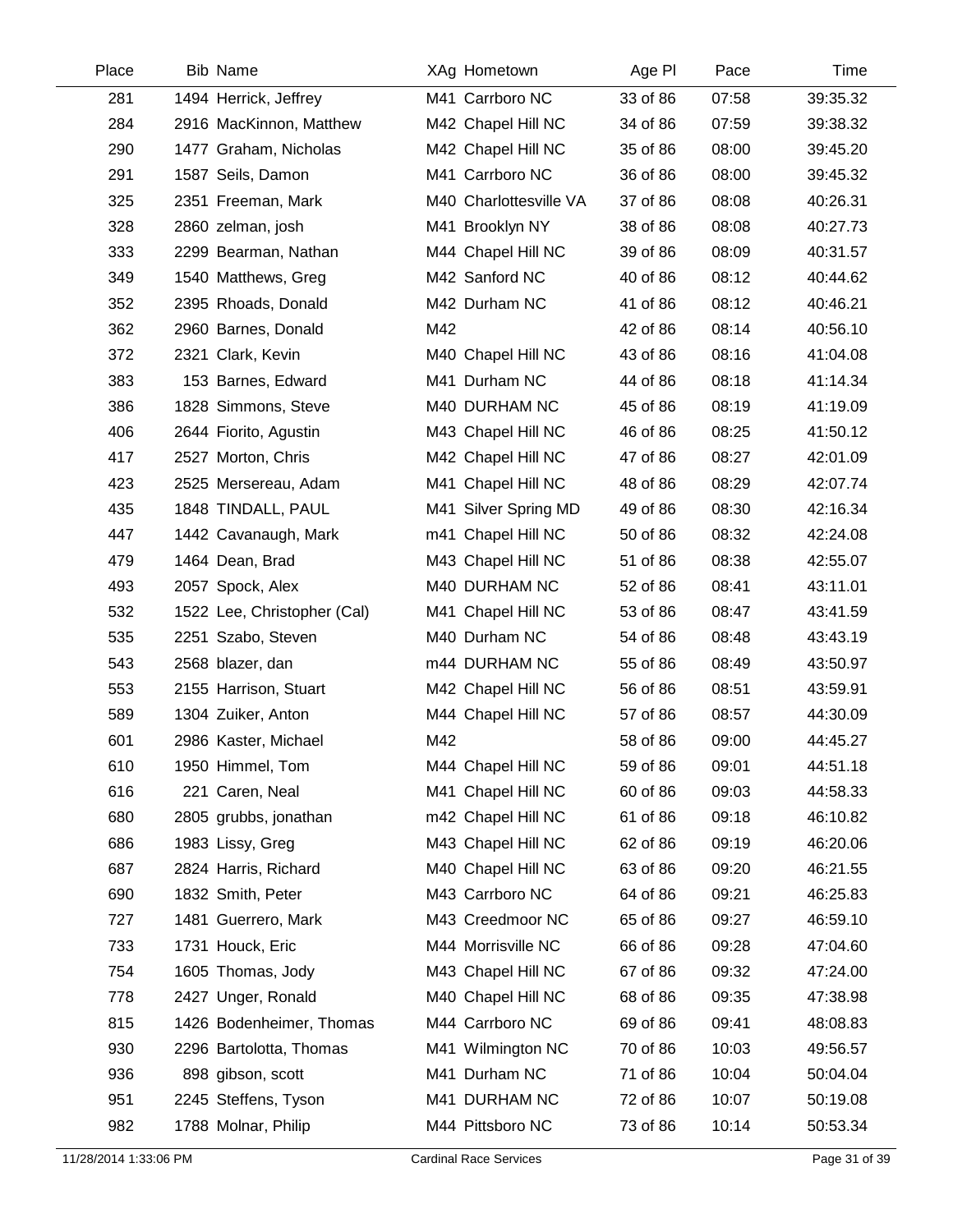| Place    | <b>Bib Name</b>         |     | XAg Hometown        | Age PI   | Pace  | Time        |
|----------|-------------------------|-----|---------------------|----------|-------|-------------|
| 1076     | 2138 Einaudi, Peter     |     | M44 Chapel Hill NC  | 74 of 86 | 10:33 | 52:25.84    |
| 1084     | 2011 Morris, Rob        |     | M40 Carrboro NC     | 75 of 86 | 10:36 | 52:40.83    |
| 1086     | 2222 philipose, Joe     |     | M42 Durham NC       | 76 of 86 | 10:36 | 52:41.33    |
| 1092     | 1447 Chhorm, Sam        |     | M41 Chapel Hill NC  | 77 of 86 | 10:39 | 52:54.33    |
| 1100     | 1559 Novak, Adam        |     | M42 Chapel Hill NC  | 78 of 86 | 10:41 | 53:03.85    |
| 1143     | 2041 Robinson, William  |     | M40 Worcester MA    | 79 of 86 | 10:51 | 53:55.77    |
| 1159     | 2687 Simmons, Chris     |     | M44 Chapel Hill NC  | 80 of 86 | 10:58 | 54:30.83    |
| 1180     | 1689 Dougherty, James   |     | M42 Carrboro NC     | 81 of 86 | 11:05 | 55:05.71    |
| 1212     | 2159 Hemsey, David      |     | M40 Chapel Hill NC  | 82 of 86 | 11:19 | 56:12.58    |
| 1412     | 2983 Wolf, Brian        |     | M43 Chapel Hill NC  | 83 of 86 | 13:41 | 01:07:59.57 |
| 1423     | 2672 O'Brien, Timothy   |     | M43 Chapel Hill NC  | 84 of 86 | 14:01 | 01:09:39.40 |
| 1437     | 2456 Adams, Ned         |     | M41 Pittsboro NC    | 85 of 86 | 14:18 | 01:11:02.56 |
| 1452     | 2148 Genzer, Scott      |     | M43 Norwich VT      | 86 of 86 | 14:54 | 01:14:02.82 |
| 45 to 49 |                         |     |                     |          |       |             |
| 14       | 2302 Benjamin, Rob      |     | M45 Chapel Hill NC  | 1 of 73  | 05:46 | 28:38.82    |
| 49       | 1923 Gay, Glenn         |     | M48 Carrboro NC     | 2 of 73  | 06:30 | 32:20.67    |
| 67       | 1104 pass, david        |     | M46 Chapel Hill NC  | 3 of 73  | 06:45 | 33:31.83    |
| 79       | 1137 Sawyer, Simon      |     | M47 Chapel Hill NC  | 4 of 73  | 06:53 | 34:12.50    |
| 90       | 2975 Vanderford, Johnny | M46 |                     | 5 of 73  | 06:57 | 34:31.07    |
| 99       | 2894 Powers, Derek      |     | M49 Carrboro NC     | 6 of 73  | 07:00 | 34:46.08    |
| 103      | 1652 Bolon, Todd        |     | M48 Chapel Hill NC  | 7 of 73  | 07:01 | 34:51.57    |
| 111      | 2166 Howard, David      |     | M48 Durham NC       | 8 of 73  | 07:04 | 35:04.83    |
| 122      | 1480 Grill, Warren      |     | M47 Chapel Hill NC  | 9 of 73  | 07:08 | 35:26.82    |
| 149      | 2610 Motley, Phillip    |     | M45 Carrboro NC     | 10 of 73 | 07:18 | 36:15.32    |
| 168      | 2909 Werden, Andrew     |     | M48 Chapel Hill NC  | 11 of 73 | 07:23 | 36:43.07    |
| 206      | 1707 Greene, Andrew     |     | M48 Chapel Hill NC  | 12 of 73 | 07:36 | 37:44.72    |
| 211      | 2873 Duncan, John       |     | M48 Washington DC   | 13 of 73 | 07:38 | 37:55.32    |
| 274      | 2074 Trullinger, Gary   |     | M47 Durham NC       | 14 of 73 | 07:56 | 39:26.08    |
| 275      | 1685 Danner, Jeff       |     | M48 Chapel Hill NC  | 15 of 73 | 07:57 | 39:30.33    |
| 305      | 2491 Goldstein, Bob     |     | M47 Carrboro NC     | 16 of 73 | 08:06 | 40:14.54    |
| 306      | 1811 Rodgers, Philip    |     | M46 Chapel Hill NC  | 17 of 73 | 08:06 | 40:14.57    |
| 309      | 1586 Schmidt, Blaine    |     | m47 Chapel Hill NC  | 18 of 73 | 08:06 | 40:17.08    |
| 321      | 2738 Kayye, Gary        |     | M49 Chapel Hill NC  | 19 of 73 | 08:08 | 40:24.35    |
| 335      | 2897 Wampole, Mark      |     | M47 Hillsborough NC | 20 of 73 | 08:09 | 40:32.05    |
| 355      | 2409 Shofer, Scott      |     | M46 Chapel Hill NC  | 21 of 73 | 08:13 | 40:48.15    |
| 364      | 3000 sharpless, norman  | m48 |                     | 22 of 73 | 08:14 | 40:56.84    |
| 378      | 1135 Salemson, Jeremy   |     | M45 Chapel Hill NC  | 23 of 73 | 08:17 | 41:12.25    |
| 392      | 2144 Evens, Noah        |     | M45 Chapel Hill NC  | 24 of 73 | 08:21 | 41:27.60    |
| 403      | 1424 Blue, Christopher  |     | M46 Chapel Hill NC  | 25 of 73 | 08:24 | 41:42.57    |
| 432      | 1438 Calhoun, Bill      |     | M46 Chapel Hill NC  | 26 of 73 | 08:30 | 42:14.34    |
| 448      | 2513 Lane, Scott        |     | M46 Chapel Hill NC  | 27 of 73 | 08:32 | 42:24.82    |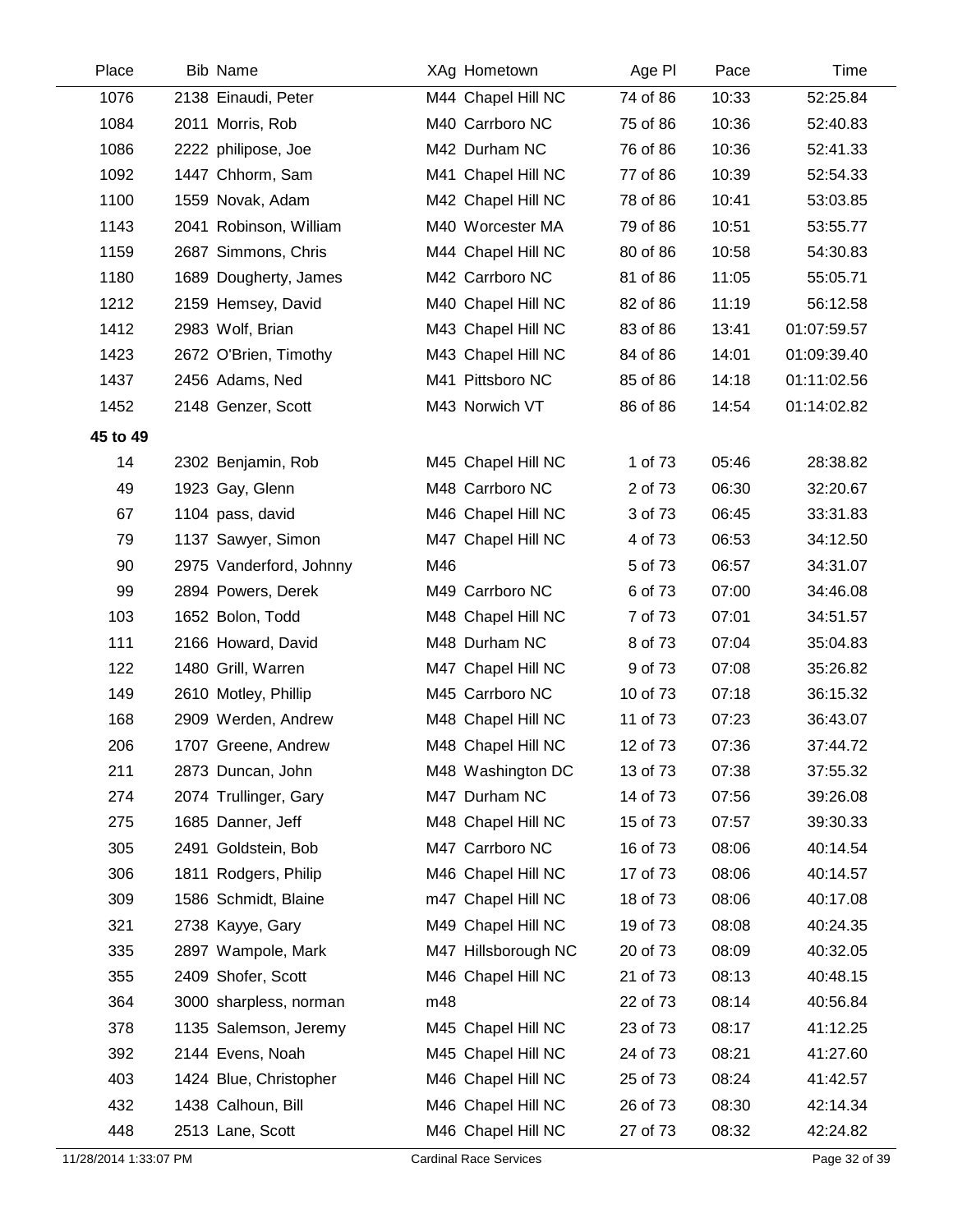| Place | <b>Bib Name</b>          | XAg Hometown       | Age PI   | Pace  | Time     |
|-------|--------------------------|--------------------|----------|-------|----------|
| 457   | 2490 galinsky, michael   | M45 Chapel Hill NC | 28 of 73 | 08:34 | 42:34.07 |
| 475   | 1451 Correia, Joao       | M47 Durham NC      | 29 of 73 | 08:37 | 42:49.22 |
| 483   | 2000 Miller, Christopher | M47 Lansing NY     | 30 of 73 | 08:39 | 42:59.08 |
| 540   | 2926 Yates, Andy         | M49 Chapel Hill NC | 31 of 73 | 08:49 | 43:47.57 |
| 581   | 1807 Riek, Jim           | M49 Carrboro NC    | 32 of 73 | 08:56 | 44:25.06 |
| 608   | 1404 Agusta, Joe         | M49 Chapel Hill NC | 33 of 73 | 09:01 | 44:50.82 |
| 620   | 2744 Brown, Chris        | M45 Chapel Hill NC | 34 of 73 | 09:03 | 44:59.94 |
| 621   | 172 Bigler IV, Roy       | M47 Siler City NC  | 35 of 73 | 09:03 | 44:59.99 |
| 633   | 2337 Dellinger, Hampton  | M47 DURHAM NC      | 36 of 73 | 09:05 | 45:11.08 |
| 645   | 2838 Stone, Pete         | M47 Carrboro NC    | 37 of 73 | 09:10 | 45:31.89 |
| 653   | 2358 Holaday, Chris      | M47 Durham NC      | 38 of 73 | 09:11 | 45:40.08 |
| 693   | 1551 morningstar, scott  | m49 Carrboro NC    | 39 of 73 | 09:22 | 46:32.57 |
| 717   | 2624 Verma, Lalit        | M46 Chapel Hill NC | 40 of 73 | 09:25 | 46:49.35 |
| 721   | 1803 Price, Mitchell     | M49 Carrboro NC    | 41 of 73 | 09:26 | 46:54.50 |
| 735   | 1552 Morrison, Bill      | M47 Durham NC      | 42 of 73 | 09:29 | 47:10.23 |
| 747   | 2216 Parker, Jon         | M48 Chapel Hill NC | 43 of 73 | 09:31 | 47:17.09 |
| 806   | 1127 Runkle, Paul        | M49 Chapel Hill NC | 44 of 73 | 09:40 | 48:03.29 |
| 808   | 1679 Crater, Jack        | M47 Mebane NC      | 45 of 73 | 09:40 | 48:03.58 |
| 817   | 1584 Schaal, Michael     | M46 Durham NC      | 46 of 73 | 09:42 | 48:10.33 |
| 821   | 2815 Balintfy, Joseph    | M46 Carrboro NC    | 47 of 73 | 09:42 | 48:12.86 |
| 829   | 2550 Shaffer, Gary       | M48 Topsham ME     | 48 of 73 | 09:45 | 48:27.57 |
| 843   | 2461 Arnott, Roger       | M49 Chapel Hill NC | 49 of 73 | 09:47 | 48:39.33 |
| 862   | 2482 Driscoll, Keith     | M49 Westport CT    | 50 of 73 | 09:52 | 49:02.91 |
| 896   | 2512 Kowalcyk, Michael   | M46 Chapel Hill NC | 51 of 73 | 09:57 | 49:27.04 |
| 903   | 1257 Willis, Monte       | M45 Chapel Hill NC | 52 of 73 | 09:58 | 49:33.73 |
| 918   | 1733 Huemmer, Matt       | M48 Chapel Hill NC | 53 of 73 | 10:01 | 49:44.82 |
| 939   | 2968 Mendes, Robert      | M46 Chapel Hill NC | 54 of 73 | 10:05 | 50:05.96 |
| 976   | 1430 Bowers, Bob         | M45 Carrboro NC    | 55 of 73 | 10:13 | 50:45.32 |
| 986   | 2308 Brown, Mike         | M48 GRAHAM NC      | 56 of 73 | 10:15 | 50:56.61 |
| 1003  | 2602 mendlovitz, howard  | m46 Chapel Hill NC | 57 of 73 | 10:19 | 51:17.10 |
| 1054  | 2263 Wahlstrom, Erik     | M45 Chapel Hill NC | 58 of 73 | 10:30 | 52:09.74 |
| 1072  | 1645 Auclair, Mark       | M45 Pelham NH      | 59 of 73 | 10:33 | 52:25.59 |
| 1075  | 2861 Calle, Juan         | M45 Chapel Hill NC | 60 of 73 | 10:33 | 52:25.83 |
| 1107  | 2509 Kern, Eric          | M45 Chapel Hill NC | 61 of 73 | 10:42 | 53:11.59 |
| 1123  | 2741 asaro, andrew       | M47 Chapel Hill NC | 62 of 73 | 10:46 | 53:31.32 |
| 1131  | 2665 Lauen, Doug         | M47 Carrboro NC    | 63 of 73 | 10:47 | 53:37.59 |
| 1139  | 2536 Prinzhorn, Brad     | M45 Carrboro NC    | 64 of 73 | 10:50 | 53:49.83 |
| 1186  | 2258 Usinger, Emil       | M46 Carrboro NC    | 65 of 73 | 11:06 | 55:10.99 |
| 1252  | 1746 key, jeffrey        | m49 Chapel Hill NC | 66 of 73 | 11:35 | 57:34.58 |
| 1285  | 1414 Baldauf, Richard    | M46 Chapel Hill NC | 67 of 73 | 11:57 | 59:25.06 |
| 1289  | 2517 Manns, John         | M46 Chapel Hill NC | 68 of 73 | 11:59 | 59:35.14 |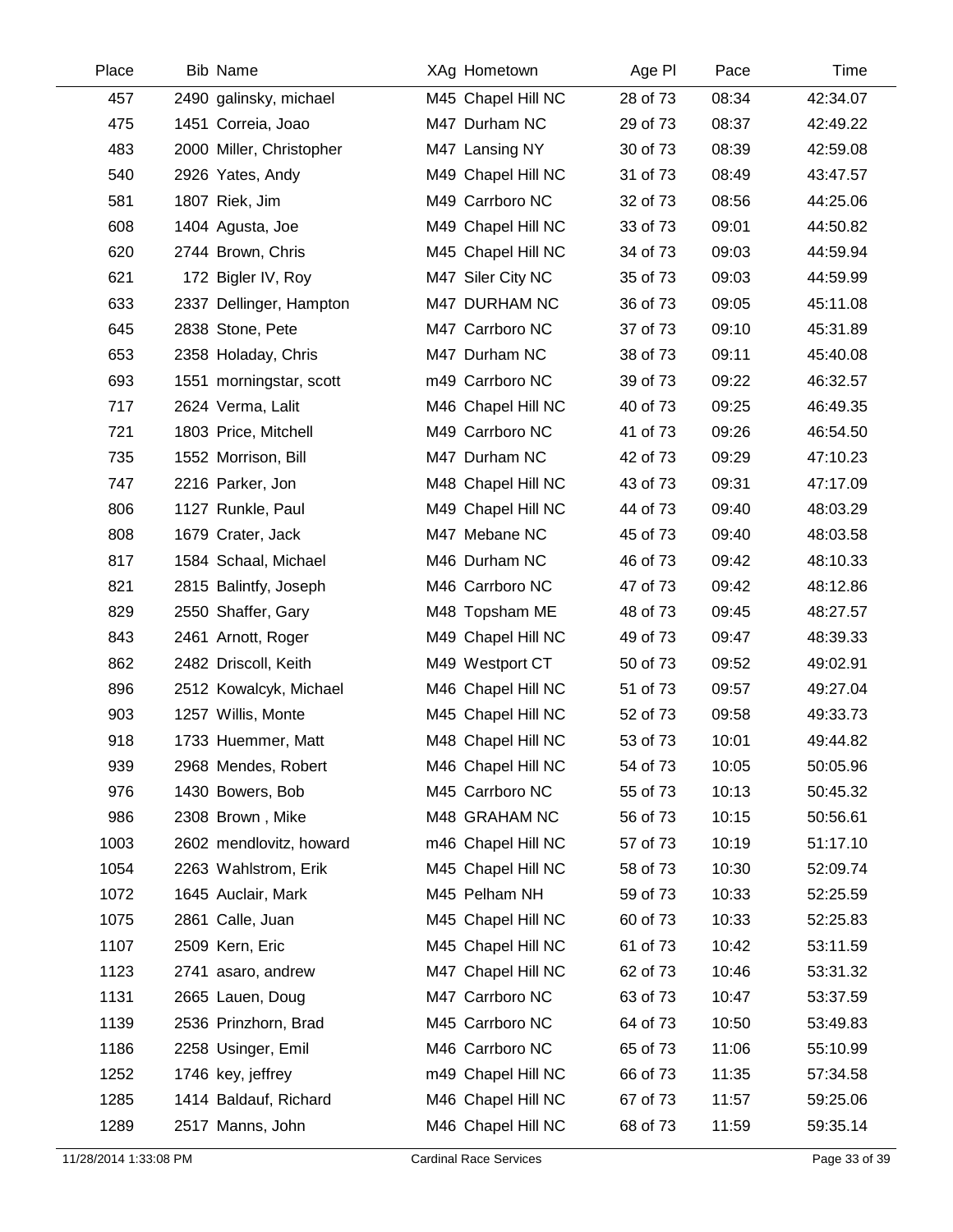| Place    | <b>Bib Name</b>         |     | XAg Hometown         | Age PI   | Pace  | Time        |
|----------|-------------------------|-----|----------------------|----------|-------|-------------|
| 1295     | 2689 Simpson, Cliff     |     | M47 Chapel Hill NC   | 69 of 73 | 12:04 | 01:00:00.48 |
| 1368     | 2447 Wolf, Bill         |     | M46 Ellicott City MD | 70 of 73 | 12:59 | 01:04:31.03 |
| 1472     | 2365 Lake, James        |     | M47 Chapel Hill NC   | 71 of 73 | 15:47 | 01:18:29.03 |
| 1481     | 2546 Rogier, Steve      |     | M49 cincinnati OH    | 72 of 73 | 16:10 | 01:20:21.64 |
| 1508     | 2331 Davis, Mike        |     | M48 Chapel Hill NC   | 73 of 73 | 17:39 | 01:27:45.30 |
| 50 to 54 |                         |     |                      |          |       |             |
| 20       | 1542 McGahan, Patrick   |     | M50 Chapel Hill NC   | 1 of 71  | 06:00 | 29:47.32    |
| 47       | 2175 LaMay, Ted         |     | M54 Chapel Hill NC   | 2 of 71  | 06:29 | 32:14.80    |
| 54       | 1572 Prabucki, Bernie   |     | M53 Carrboro NC      | 3 of 71  | 06:35 | 32:44.03    |
| 87       | 1785 Meyer, David       |     | M51 DURHAM NC        | 4 of 71  | 06:56 | 34:27.33    |
| 89       | 2441 Whitney, David     |     | M51 Durham NC        | 5 of 71  | 06:57 | 34:30.20    |
| 93       | 2719 Knight, Rodney     |     | M53 Chapel Hill NC   | 6 of 71  | 06:57 | 34:33.58    |
| 106      | 2595 Lancaster, Charles |     | M53 Chapel Hill NC   | 7 of 71  | 07:01 | 34:54.71    |
| 107      | 1505 Hussey, Jon        |     | M52 Chapel Hill NC   | 8 of 71  | 07:02 | 34:58.57    |
| 125      | 2992 Cairns, Chuck      | M54 |                      | 9 of 71  | 07:10 | 35:37.04    |
| 147      | 2050 Shur, Jim          |     | M54 Pittsboro NC     | 10 of 71 | 07:17 | 36:11.89    |
| 176      | 1909 Duronio, Bob       |     | M50 Chapel Hill NC   | 11 of 71 | 07:25 | 36:52.27    |
| 178      | 2891 Kern, Robert       |     | M52 Chapel Hill NC   | 12 of 71 | 07:25 | 36:54.08    |
| 184      | 1723 Helms, Craig       |     | M54 Chapel Hill NC   | 13 of 71 | 07:28 | 37:08.78    |
| 209      | 1239 Weeks, Kevin       |     | M51 Carrboro NC      | 14 of 71 | 07:37 | 37:51.99    |
| 217      | 1628 wilkinson, michael |     | m54 Mebane NC        | 15 of 71 | 07:39 | 38:01.33    |
| 223      | 2814 Boggess, John      |     | M50 Chapel Hill NC   | 16 of 71 | 07:41 | 38:13.32    |
| 232      | 2973 Brady, David       | M53 |                      | 17 of 71 | 07:44 | 38:26.44    |
| 243      | 2980 Yates, Leon        | M51 |                      | 18 of 71 | 07:47 | 38:41.63    |
| 247      | 1991 Mansfield, Karl    |     | M53 Chapel Hill NC   | 19 of 71 | 07:49 | 38:49.91    |
| 272      | 2383 Mullis, Randy      |     | M54 Carrboro NC      | 20 of 71 | 07:55 | 39:22.57    |
| 307      | 1860 Williams, Shawn    |     | M54 Chapel Hill NC   | 21 of 71 | 08:06 | 40:16.33    |
| 334      | 1419 Beatty, Brian Gyro |     | M51 Hillsborough NC  | 22 of 71 | 08:09 | 40:31.71    |
| 385      | 2106 Branton, Mike      |     | M54 Durham NC        | 23 of 71 | 08:18 | 41:17.08    |
| 397      | 2478 Conder, Timothy    |     | M53 Chapel Hill NC   | 24 of 71 | 08:22 | 41:36.83    |
| 398      | 2054 Smith, Tim         |     | M53 Hillsborough NC  | 25 of 71 | 08:23 | 41:39.49    |
| 453      | 1527 Lehman, Dan        |     | M52 Chapel Hill NC   | 26 of 71 | 08:34 | 42:32.84    |
| 471      | 2068 Swartz, Troy       |     | M51 Chapel Hill NC   | 27 of 71 | 08:36 | 42:43.79    |
| 492      | 1188 Taylor, Ken        |     | M51 Chapel Hill NC   | 28 of 71 | 08:41 | 43:09.83    |
| 496      | 2648 Goldstein, Adam    |     | M54 Chapel Hill NC   | 29 of 71 | 08:42 | 43:12.65    |
| 513      | 1471 Fanning, Alan      |     | M50 Carrboro NC      | 30 of 71 | 08:44 | 43:26.48    |
| 545      | 2591 Kennedy, Joseph    |     | M54 Chapel Hill NC   | 31 of 71 | 08:50 | 43:53.82    |
| 557      | 2367 Laubscher, David   |     | M51 Chapel Hill NC   | 32 of 71 | 08:51 | 44:00.87    |
| 562      | 2662 Kelly, Buddy       |     | M53 Chapel Hill NC   | 33 of 71 | 08:53 | 44:07.96    |
| 565      | 1433 Bruno, Dean        |     | M50 Chapel Hill NC   | 34 of 71 | 08:54 | 44:16.33    |
| 576      | 1895 Cordell, Half Dome |     | M54 Chapel Hill NC   | 35 of 71 | 08:56 | 44:22.71    |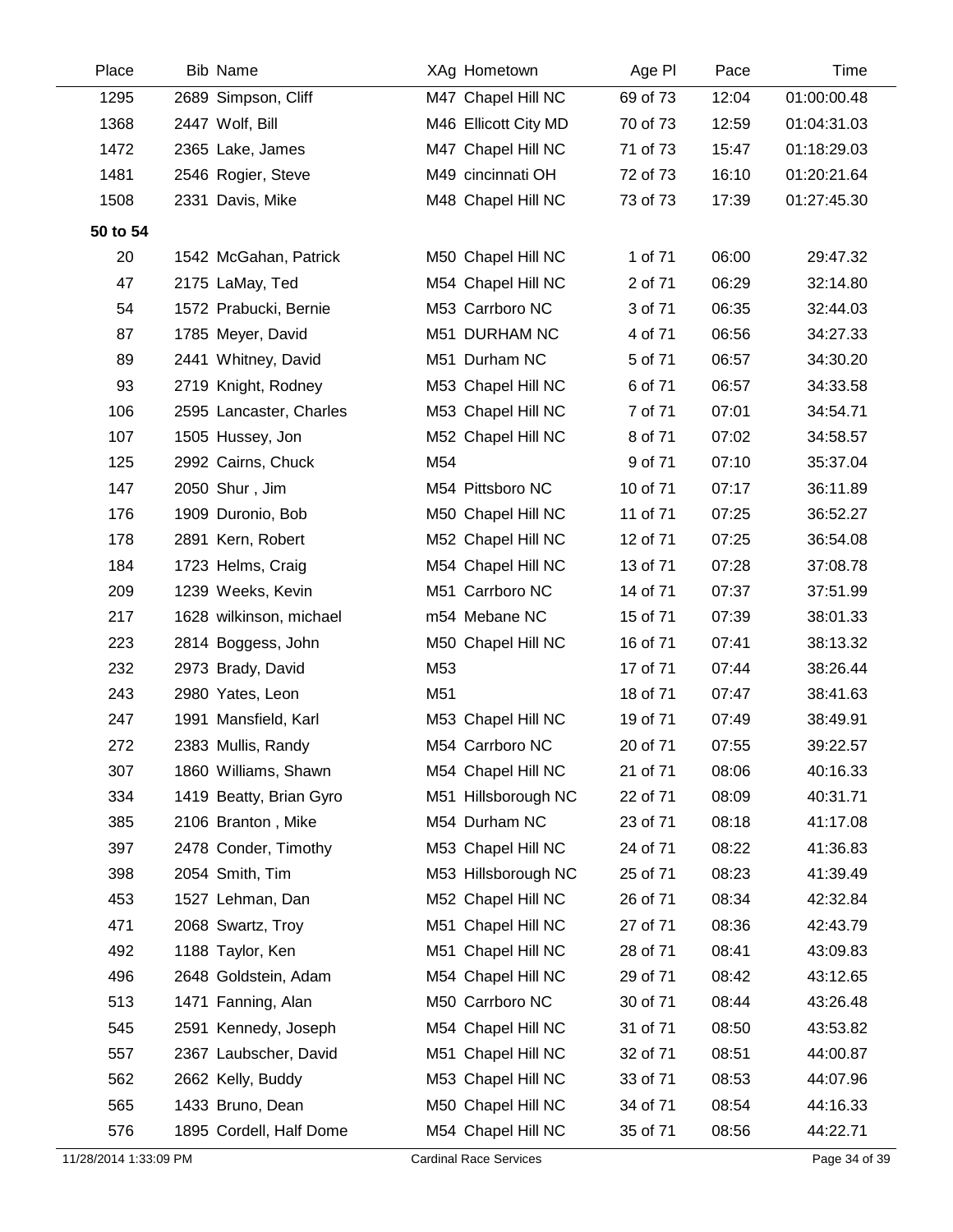| Place                 | Bib Name                | XAg Hometown                  | Age PI   | Pace  | Time          |
|-----------------------|-------------------------|-------------------------------|----------|-------|---------------|
| 586                   | 1824 Schneider, Eric    | m50 Pittsboro NC              | 36 of 71 | 08:57 | 44:28.60      |
| 591                   | 1630 Williams, Joel     | M53 Mebane NC                 | 37 of 71 | 08:57 | 44:30.34      |
| 607                   | 2225 Rana, Joseph       | M50 Chapel Hill NC            | 38 of 71 | 09:01 | 44:48.68      |
| 618                   | 2937 Copeland, Henry    | M52 Chapel Hill NC            | 39 of 71 | 09:03 | 44:59.08      |
| 640                   | 1085 Mayo, Rodney       | M50 Hillsborough NC           | 40 of 71 | 09:08 | 45:23.62      |
| 663                   | 1443 chance, william    | m52 Pittsboro NC              | 41 of 71 | 09:14 | 45:53.77      |
| 694                   | 2857 Shannon, Andrew    | M50 Chapel Hill NC            | 42 of 71 | 09:22 | 46:32.82      |
| 710                   | 2875 White, Len         | M51 DURHAM NC                 | 43 of 71 | 09:24 | 46:44.58      |
| 718                   | 1570 Porter, Greg       | M52 Carrboro NC               | 44 of 71 | 09:26 | 46:52.56      |
| 728                   | 2224 Proffer, Andrew    | M51 Chapel Hill NC            | 45 of 71 | 09:27 | 46:59.56      |
| 743                   | 2578 Gunter, Kevin      | M51 Chapel Hill NC            | 46 of 71 | 09:31 | 47:15.57      |
| 801                   | 1789 Monahan, Paul      | m51 Chapel Hill NC            | 47 of 71 | 09:39 | 47:56.33      |
| 831                   | 2952 Neeley, Ned        | M54 DURHAM NC                 | 48 of 71 | 09:45 | 48:29.84      |
| 882                   | 2922 Long, Daniel       | M54 Chapel Hill NC            | 49 of 71 | 09:55 | 49:17.47      |
| 892                   | 2329 Davis, Greg        | M53 Chapel Hill NC            | 50 of 71 | 09:57 | 49:26.09      |
| 895                   | 2192 Mccormick, Dave    | M54 Marblehead MA             | 51 of 71 | 09:57 | 49:26.83      |
| 910                   | 1449 Copeland, Bill     | M54 Chapel Hill NC            | 52 of 71 | 09:59 | 49:38.04      |
| 924                   | 2465 Blue, Dennis       | M52 Chapel Hill NC            | 53 of 71 | 10:02 | 49:51.07      |
| 925                   | 2086 Williams, Rick     | M54 Chapel Hill NC            | 54 of 71 | 10:02 | 49:51.49      |
| 940                   | 2440 Whitehead, Mike    | M50 Charlotte NC              | 55 of 71 | 10:05 | 50:06.32      |
| 962                   | 2294 Barg, Robert       | M54 Dallas TX                 | 56 of 71 | 10:10 | 50:30.96      |
| 965                   | 54 Arnel, Tom           | M51 Carrboro NC               | 57 of 71 | 10:10 | 50:32.82      |
| 1029                  | 1469 Eberhard, David    | M54 Carrboro NC               | 58 of 71 | 10:25 | 51:47.92      |
| 1044                  | 1638 Andrews, David     | M54 Chapel Hill NC            | 59 of 71 | 10:29 | 52:03.83      |
| 1088                  | 1577 Rives, Don         | M53 Chapel Hill NC            | 60 of 71 | 10:38 | 52:52.21      |
| 1166                  | 2715 Horwitz, Mitch     | M50 Chapel Hill NC            | 61 of 71 | 11:02 | 54:51.48      |
| 1176                  | 2723 ofman, josh        | M50 calabasas CA              | 62 of 71 | 11:04 | 54:58.24      |
| 1195                  | 2043 Rubin, Raoul       | M53 Apex NC                   | 63 of 71 | 11:11 | 55:32.47      |
| 1198                  | 2539 Randolph, Greg     | M52 Chapel Hill NC            | 64 of 71 | 11:12 | 55:39.32      |
| 1315                  | 2032 Pincus, Michael    | M51 Chapel Hill NC            | 65 of 71 | 12:18 | 01:01:09.36   |
| 1390                  | 1504 Hunter, Jon        | M53 Durham NC                 | 66 of 71 | 13:17 | 01:06:01.94   |
| 1416                  | 2276 Wolf, William      | M51 Durham NC                 | 67 of 71 | 13:49 | 01:08:38.54   |
| 1429                  | 2846 Borca, Christopher | M51 Carrboro NC               | 68 of 71 | 14:04 | 01:09:53.03   |
| 1451                  | 2571 Dwyer, Gary        | M54 Chapel Hill NC            | 69 of 71 | 14:51 | 01:13:49.57   |
| 1463                  | 2720 Murphy, Brendan    | M50 Chapel Hill NC            | 70 of 71 | 15:12 | 01:15:32.08   |
| 1491                  | 2887 DEAR, STEPHEN      | M50 Chapel Hill NC            | 71 of 71 | 16:37 | 01:22:34.57   |
| 55 to 59              |                         |                               |          |       |               |
| 19                    | 2014 Nickodem, Kevin    | M58 Chapel Hill NC            | 1 of 57  | 05:58 | 29:39.83      |
| 30                    | 1829 Slade, Gary        | M55 Chapel Hill NC            | 2 of 57  | 06:13 | 30:53.33      |
| 59                    | 1648 Barbari, Gary      | M55 RALEIGH NC                | 3 of 57  | 06:38 | 32:55.69      |
| 109                   | 1120 Rees, John         | M55 Chapel Hill NC            | 4 of 57  | 07:03 | 35:01.07      |
| 11/28/2014 1:33:10 PM |                         | <b>Cardinal Race Services</b> |          |       | Page 35 of 39 |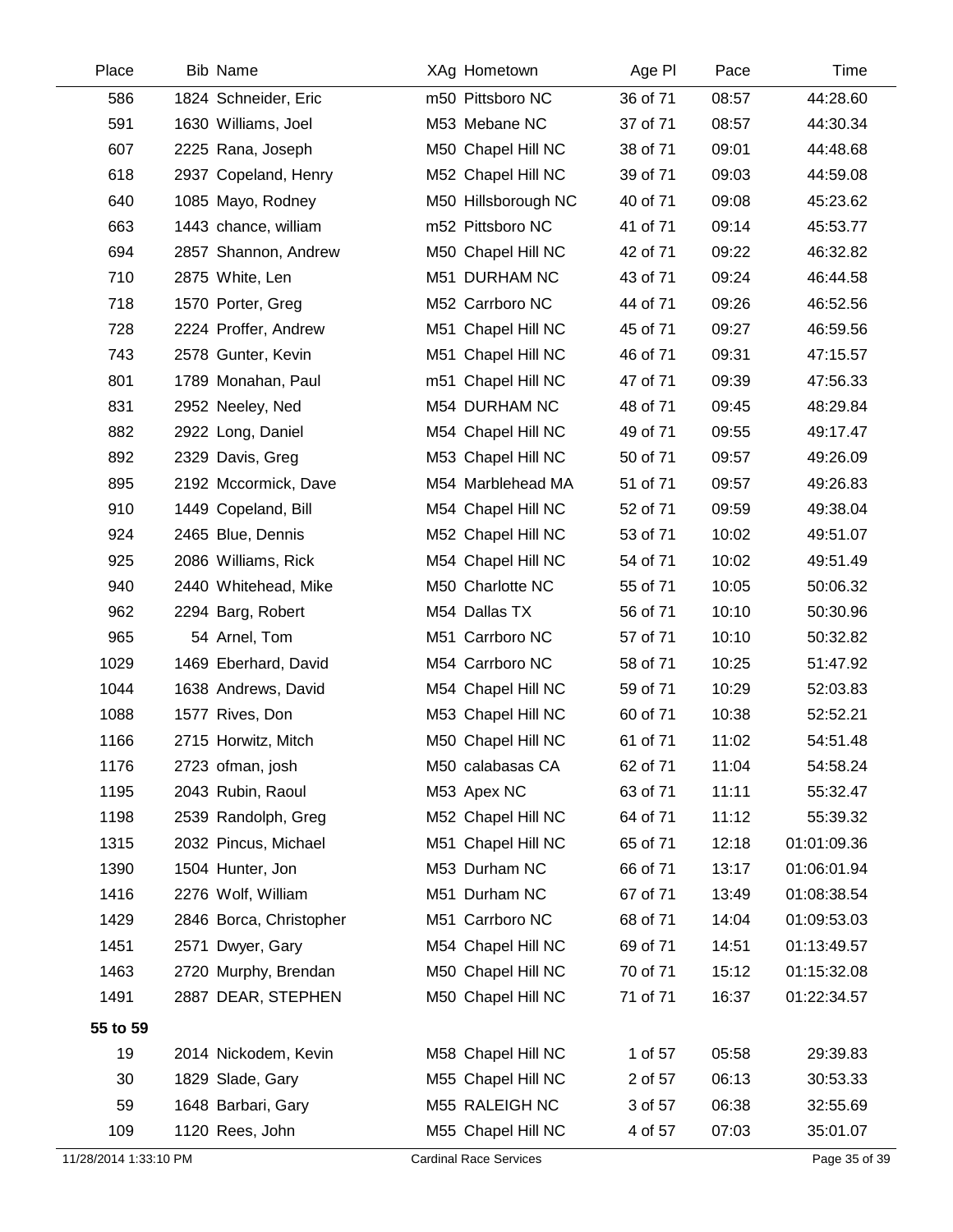| Place | <b>Bib Name</b>          |     | XAg Hometown       | Age PI   | Pace  | Time     |
|-------|--------------------------|-----|--------------------|----------|-------|----------|
| 119   | 1410 Astrachan, Owen     |     | M58 Chapel Hill NC | 5 of 57  | 07:07 | 35:21.57 |
| 145   | 1629 Will, Roch          |     | M58 Mebane NC      | 6 of 57  | 07:16 | 36:07.58 |
| 180   | 1742 Kauftheil, Randy    |     | M56 Chapel Hill NC | 7 of 57  | 07:27 | 37:00.58 |
| 196   | 1518 Kopec, Douglas      |     | M57 Carrboro NC    | 8 of 57  | 07:32 | 37:26.57 |
| 203   | 2951 Darduini, Emilio    | M59 |                    | 9 of 57  | 07:35 | 37:41.47 |
| 236   | 2018 Noah, Terry         |     | M55 Carrboro NC    | 10 of 57 | 07:45 | 38:28.57 |
| 269   | 2685 Shelton, Ken        |     | M58 Chapel Hill NC | 11 of 57 | 07:55 | 39:21.83 |
| 287   | 962 Hirschfield, Greg    |     | M56 Durham NC      | 12 of 57 | 07:59 | 39:41.95 |
| 342   | 2732 tullo, john         |     | M56 Chapel Hill NC | 13 of 57 | 08:11 | 40:38.83 |
| 412   | 1852 Wallace, Duncan     |     | M59 GRAHAM NC      | 14 of 57 | 08:27 | 41:58.17 |
| 416   | 2690 Sutherland, Richard |     | M55 Chapel Hill NC | 15 of 57 | 08:27 | 42:00.99 |
| 477   | 1877 Byerly, Wesley      |     | M57 Chapel Hill NC | 16 of 57 | 08:38 | 42:53.01 |
| 491   | 1599 Sun, Zu-Wen         |     | M55 Chapel Hill NC | 17 of 57 | 08:41 | 43:09.07 |
| 503   | 2393 Pottenger, David    |     | M56 Durham NC      | 18 of 57 | 08:43 | 43:17.73 |
| 571   | 2615 Noe, Lawrence       |     | M55 Chapel Hill NC | 19 of 57 | 08:55 | 44:20.57 |
| 577   | 2284 ALBAYRAK, Ali       |     | M55 Charlotte NC   | 20 of 57 | 08:56 | 44:23.41 |
| 578   | 2630 Atchison, Gregory   |     | M58 Chapel Hill NC | 21 of 57 | 08:56 | 44:23.50 |
| 605   | 1537 madden, michael     |     | m59 Chapel Hill NC | 22 of 57 | 09:01 | 44:46.60 |
| 615   | 2229 Robertson, kevin    |     | M57 Durham NC      | 23 of 57 | 09:03 | 44:57.82 |
| 625   | 2970 Gaertner, Chas      | M56 |                    | 24 of 57 | 09:04 | 45:05.04 |
| 637   | 1563 Paul, Eric          |     | M57 Carrboro NC    | 25 of 57 | 09:07 | 45:17.83 |
| 649   | 2553 Van Wagner, Allan   |     | M56 Chapel Hill NC | 26 of 57 | 09:10 | 45:35.22 |
| 713   | 1687 Dixon, Bob          |     | M55 Chapel Hill NC | 27 of 57 | 09:25 | 46:46.60 |
| 764   | 1600 Superak, Peter      |     | M58 Carrboro NC    | 28 of 57 | 09:33 | 47:29.49 |
| 766   | 2164 Henriquez, Craig    |     | M55 Chapel Hill NC | 29 of 57 | 09:33 | 47:29.83 |
| 798   | 2373 Margolis, David     |     | M55 Chapel Hill NC | 30 of 57 | 09:37 | 47:49.57 |
| 827   | 2557 vaught, mike        |     | M57 Chapel Hill NC | 31 of 57 | 09:44 | 48:24.08 |
| 871   | 2069 Sztukowski, Buzz    |     | m59 Chapel Hill NC | 32 of 57 | 09:53 | 49:07.98 |
| 875   | 2717 Hughes, Michael     |     | M59 Carrboro NC    | 33 of 57 | 09:54 | 49:10.52 |
| 893   | 1917 Flynn, Tim          |     | M55 Chapel Hill NC | 34 of 57 | 09:57 | 49:26.49 |
| 909   | 1698 Frantz, Elman       |     | M58 Carrboro NC    | 35 of 57 | 09:59 | 49:37.98 |
| 950   | 1834 Smith, Thomas       |     | M57 Chapel Hill NC | 36 of 57 | 10:07 | 50:18.33 |
| 959   | 2420 Taner, Osman        | M56 |                    | 37 of 57 | 10:10 | 50:30.11 |
| 960   | 2472 Broscious, Steven   |     | M57 Chapel Hill NC | 38 of 57 | 10:10 | 50:30.21 |
| 972   | 1900 Cotton, David       |     | M59 Durham NC      | 39 of 57 | 10:11 | 50:37.62 |
| 992   | 1945 Hein, jotun         |     | M58 Chapel Hill NC | 40 of 57 | 10:16 | 51:03.67 |
| 1039  | 1614 Voshell, Joe        |     | M56 Durham NC      | 41 of 57 | 10:27 | 51:55.91 |
| 1082  | 2197 McKenna, Mark       |     | M56 Chapel Hill NC | 42 of 57 | 10:36 | 52:40.47 |
| 1094  | 2901 Willcox, Bill       |     | M57 Chapel Hill NC | 43 of 57 | 10:39 | 52:57.07 |
| 1098  | 2746 Ludlow, Barrett     |     | M57 Chapel Hill NC | 44 of 57 | 10:40 | 53:00.75 |
| 1128  | 1357 o'connor, chris     | m56 |                    | 45 of 57 | 10:47 | 53:35.54 |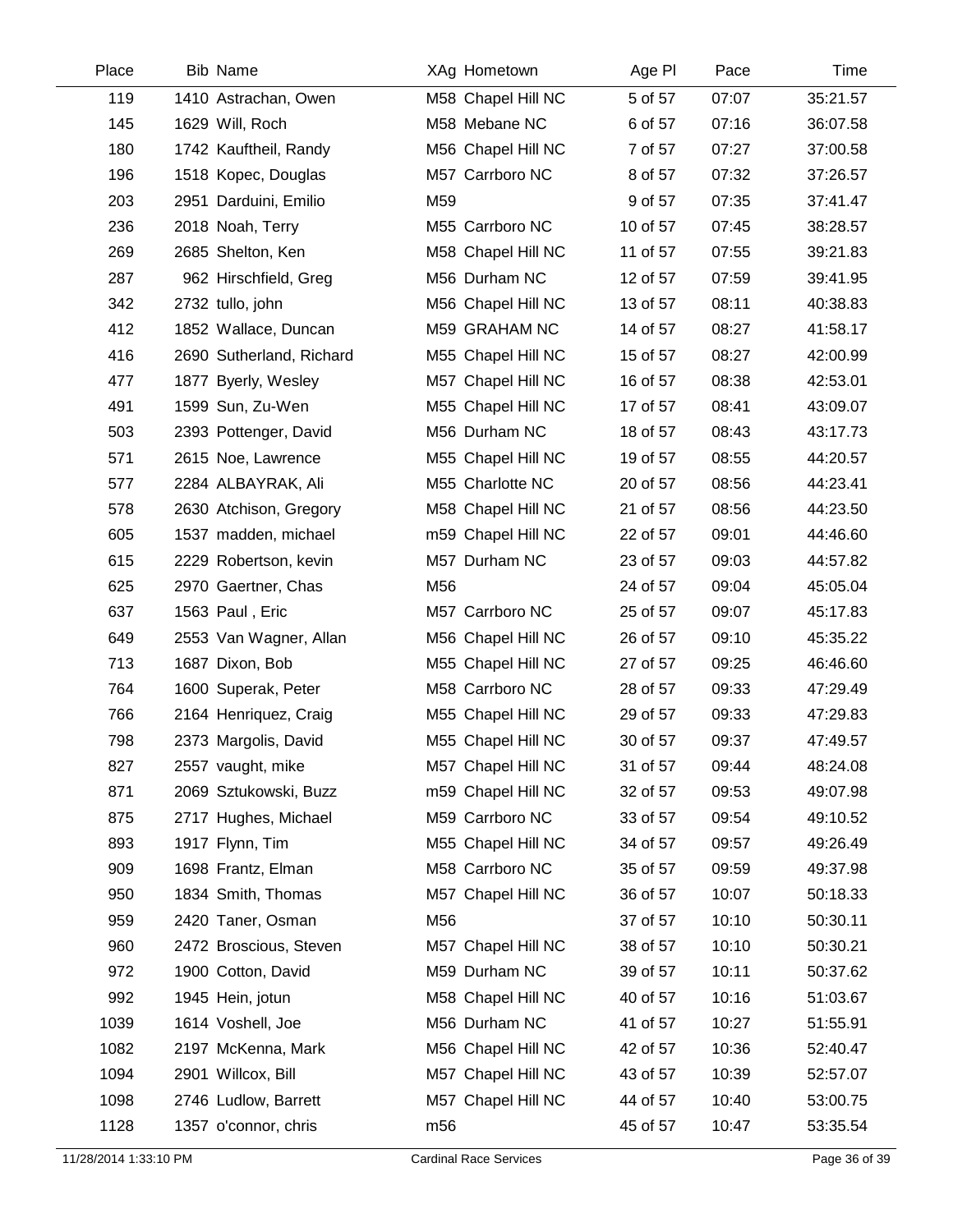| Place    | <b>Bib Name</b>             |     | XAg Hometown       | Age PI   | Pace  | Time        |
|----------|-----------------------------|-----|--------------------|----------|-------|-------------|
| 1135     | 1801 Phillips, Paul         |     | M59 Roxboro NC     | 46 of 57 | 10:49 | 53:44.07    |
| 1142     | 2560 Whalen, Charles        |     | M57 Durham NC      | 47 of 57 | 10:51 | 53:55.74    |
| 1179     | 1582 Rotenberry, Mark       |     | M55 Chapel Hill NC | 48 of 57 | 11:05 | 55:02.82    |
| 1204     | 2145 Frazier, Michael       |     | M58 Durham NC      | 49 of 57 | 11:15 | 55:57.05    |
| 1205     | 2878 Dinola, Michael        |     | M59 Chapel Hill NC | 50 of 57 | 11:16 | 55:58.83    |
| 1218     | 2388 Paradise, Edward       |     | M56 Cary NC        | 51 of 57 | 11:23 | 56:34.24    |
| 1243     | 1959 Hoerger, Tom           |     | M55 Chapel Hill NC | 52 of 57 | 11:33 | 57:25.23    |
| 1275     | 1642 Anscher, Mitch         |     | M59 Richmond VA    | 53 of 57 | 11:50 | 58:48.05    |
| 1381     | 2141 Ervin, Michael         |     | M56 DURHAM NC      | 54 of 57 | 13:11 | 01:05:31.09 |
| 1392     | 1569 Pooley, Paul           |     | m59 Durham NC      | 55 of 57 | 13:19 | 01:06:13.47 |
| 1417     | 1963 Johnston, Eric         |     | M55 Chapel Hill NC | 56 of 57 | 13:49 | 01:08:39.03 |
| 1493     | 2858 August, Nathan         | M59 |                    | 57 of 57 | 16:40 | 01:22:50.96 |
| 60 to 64 |                             |     |                    |          |       |             |
| 60       | 2530 Moss, Gary             |     | M64 Raleigh NC     | 1 of 38  | 06:38 | 32:58.97    |
| 102      | 1452 Couper, David          |     | M60 Chapel Hill NC | 2 of 38  | 07:00 | 34:48.34    |
| 132      | 2835 van der Horst, Charles |     | M62 Chapel Hill NC | 3 of 38  | 07:13 | 35:52.72    |
| 192      | 1547 Mitchell, Roger        |     | M64 Carrboro NC    | 4 of 38  | 07:30 | 37:18.43    |
| 225      | 1558 Northen, John          |     | M64 Chapel Hill NC | 5 of 38  | 07:42 | 38:15.07    |
| 283      | 2698 Wipper, Dennis         |     | M60 Chapel Hill NC | 6 of 38  | 07:59 | 39:38.16    |
| 336      | 2935 Vernon, James          |     | M60 Chapel Hill NC | 7 of 38  | 08:10 | 40:33.15    |
| 377      | 1495 Hessling, Peter        |     | M62 Durham NC      | 8 of 38  | 08:17 | 41:11.82    |
| 421      | 2174 Lachiewicz, Paul       |     | M63 Chapel Hill NC | 9 of 38  | 08:28 | 42:04.82    |
| 465      | 2184 long, robert           |     | m63 Chapel Hill NC | 10 of 38 | 08:35 | 42:39.23    |
| 597      | 1581 Rosen, Norm            |     | m61 Chapel Hill NC | 11 of 38 | 08:59 | 44:39.71    |
| 609      | 2580 Hall, Steven           |     | M60 Chapel Hill NC | 12 of 38 | 09:01 | 44:50.93    |
| 670      | 2911 Nichols, George        |     | M62 Chapel Hill NC | 13 of 38 | 09:16 | 46:02.28    |
| 695      | 1714 Hadler, Wayne          |     | M60 Carrboro NC    | 14 of 38 | 09:22 | 46:34.99    |
| 771      | 1575 Retsch-Bogart, George  |     | M62 Chapel Hill NC | 15 of 38 | 09:34 | 47:34.73    |
| 786      | 2130 Crume, Richard         |     | M62 Chapel Hill NC | 16 of 38 | 09:36 | 47:43.83    |
| 797      | 2125 COTTON, TERRY          |     | M62 VICTOR NY      | 17 of 38 | 09:37 | 47:49.51    |
| 803      | 2098 Bell, Mark             |     | M61 Chapel Hill NC | 18 of 38 | 09:39 | 47:58.74    |
| 809      | 2995 Hails, Dick            | M62 |                    | 19 of 38 | 09:40 | 48:04.09    |
| 814      | 2953 Weinberger, Morris     | M62 |                    | 20 of 38 | 09:41 | 48:08.44    |
| 833      | 1741 Karpinos, Ralph        |     | M64 Chapel Hill NC | 21 of 38 | 09:46 | 48:32.08    |
| 957      | 1412 Baker, Steven          |     | M62 Chapel Hill NC | 22 of 38 | 10:09 | 50:26.34    |
| 1000     | 1486 Haney, Rich            |     | M61 Chapel Hill NC | 23 of 38 | 10:19 | 51:15.33    |
| 1087     | 1839 Stirland, Kirk         |     | M61 Rowayton CT    | 24 of 38 | 10:36 | 52:42.32    |
| 1096     | 2737 Ludlow, John           |     | M62 Chapel Hill NC | 25 of 38 | 10:40 | 52:58.33    |
| 1099     | 2146 Gartman, Jamie         |     | M60 GRAHAM NC      | 26 of 38 | 10:40 | 53:00.83    |
| 1155     | 2673 Oliver, Samuel         |     | M62 Chapel Hill NC | 27 of 38 | 10:57 | 54:23.82    |
| 1177     | 1903 Deacon, Dan            |     | M63 Chapel Hill NC | 28 of 38 | 11:04 | 54:58.83    |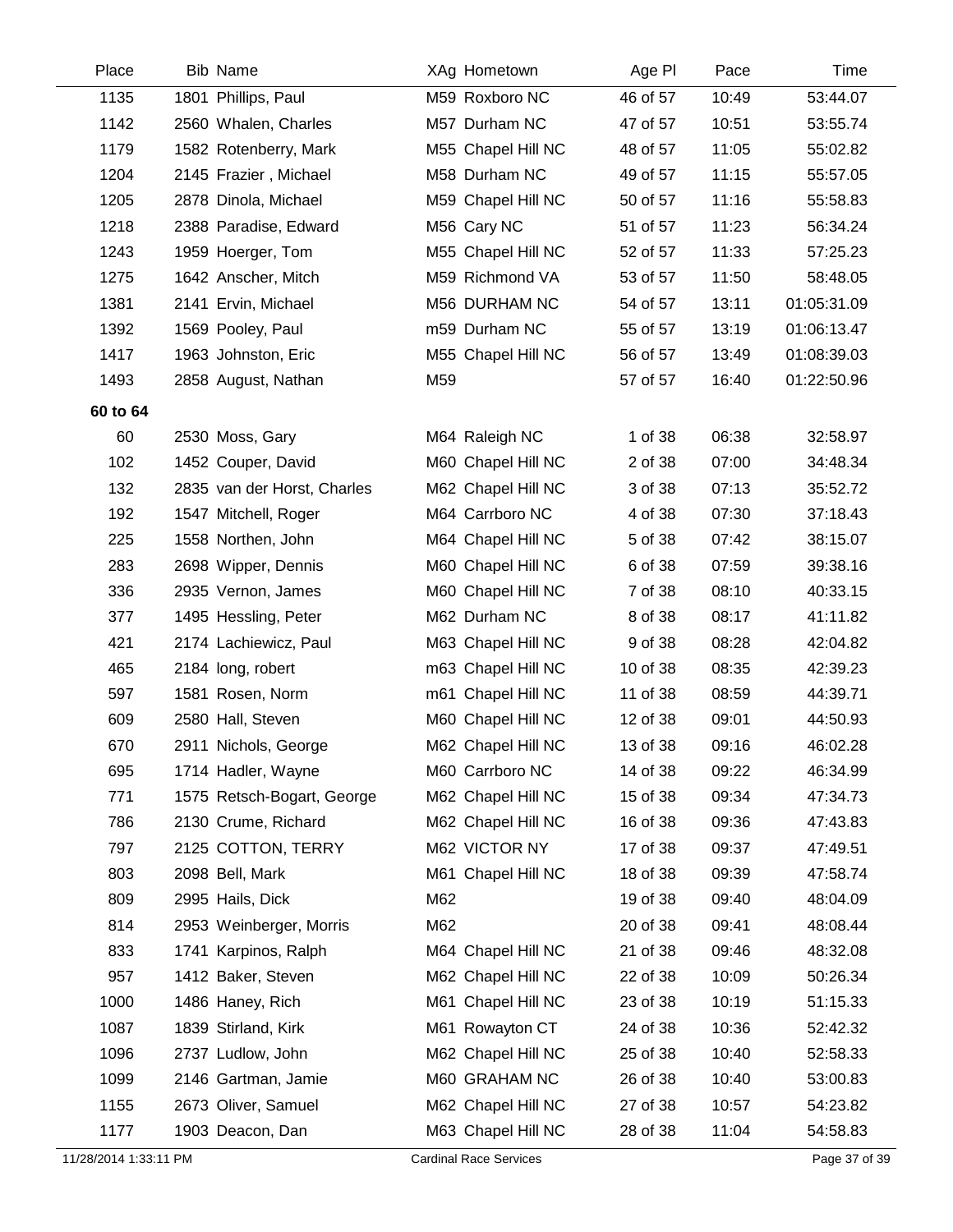| Place    | <b>Bib Name</b>          |     | XAg Hometown          | Age PI   | Pace  | Time        |
|----------|--------------------------|-----|-----------------------|----------|-------|-------------|
| 1194     | 1490 Hart, Robert        |     | M61 Chapel Hill NC    | 29 of 38 | 11:10 | 55:29.08    |
| 1254     | 2249 Swanstrom, Ronald   |     | M64 Chapel Hill NC    | 30 of 38 | 11:37 | 57:42.09    |
| 1268     | 1514 Kelchner, Dave      |     | M60 Chapel Hill NC    | 31 of 38 | 11:45 | 58:25.33    |
| 1420     | 2551 Silton, Andrew      |     | M60 Chapel Hill NC    | 32 of 38 | 13:51 | 01:08:48.58 |
| 1466     | 1778 Matsushima, Glenn   |     | M60 Durham NC         | 33 of 38 | 15:24 | 01:16:30.57 |
| 1478     | 1423 Bloom, Kerry        |     | M60 Chapel Hill NC    | 34 of 38 | 16:08 | 01:20:11.82 |
| 1487     | 2153 Guthe, Doug         |     | M60 Chapel Hill NC    | 35 of 38 | 16:27 | 01:21:45.90 |
| 1488     | 2863 Cocowitch, John     | M63 |                       | 36 of 38 | 16:29 | 01:21:53.18 |
| 1490     | 1891 Cocowitch, Vic      |     | M61 Chapel Hill NC    | 37 of 38 | 16:31 | 01:22:04.53 |
| 1506     | 1517 Kleinhammes, Alfred |     | M63 Chapel Hill NC    | 38 of 38 | 17:30 | 01:26:57.78 |
| 65 to 69 |                          |     |                       |          |       |             |
| 373      | 1974 Kohrman, Richard    |     | M66 Mebane NC         | 1 of 22  | 08:17 | 41:07.85    |
| 381      | 2479 cullen, john        |     | m65 Chapel Hill NC    | 2 of 22  | 08:18 | 41:12.84    |
| 525      | 2129 Crowe, Bob          |     | M67 Pa Furnace PA     | 3 of 22  | 08:46 | 43:35.82    |
| 564      | 2621 sullivan, daniel    |     | m69 Chapel Hill NC    | 4 of 22  | 08:54 | 44:12.32    |
| 579      | 1868 Blackburn, Dick     |     | M67 Chapel Hill NC    | 5 of 22  | 08:56 | 44:24.58    |
| 726      | 2325 Colaianni, William  |     | M65 Chapel Hill NC    | 6 of 22  | 09:27 | 46:58.86    |
| 785      | 2209 Nadolski, Keith     |     | M65 Chapel Hill NC    | 7 of 22  | 09:36 | 47:42.45    |
| 970      | 1454 Crawford, Jeffrey   |     | M66 DURHAM NC         | 8 of 22  | 10:11 | 50:35.48    |
| 1021     | 2567 Bixler, William     |     | M66 Durham NC         | 9 of 22  | 10:25 | 51:44.32    |
| 1030     | 2012 Murphy, Richard     |     | M68 Chapel Hill NC    | 10 of 22 | 10:25 | 51:48.08    |
| 1061     | 2122 Cook, Philip        |     | M68 Chapel Hill NC    | 11 of 22 | 10:32 | 52:18.57    |
| 1232     | 2733 WANSLEY, BRANT      |     | M68 Carrboro NC       | 12 of 22 | 11:29 | 57:03.57    |
| 1238     | 2371 Malterer, Marvin    |     | M69 Iron Ridge WI     | 13 of 22 | 11:31 | 57:16.57    |
| 1267     | 1503 hudgins, daniel     |     | m69 DURHAM NC         | 14 of 22 | 11:45 | 58:22.08    |
| 1298     | 1674 Conolly, Rory       |     | M66 Chapel Hill NC    | 15 of 22 | 12:06 | 01:00:07.32 |
| 1330     | 1772 Marion, J           |     | M67 DURHAM NC         | 16 of 22 | 12:27 | 01:01:52.07 |
| 1394     | 1354 eyes, peter         | m65 |                       | 17 of 22 | 13:23 | 01:06:28.58 |
| 1404     | 2127 Coxey, Richard      |     | M68 Chapel Hill NC    | 18 of 22 | 13:32 | 01:07:16.34 |
| 1470     | 1970 Kinnell, Chris      |     | M67 syracuse NY       | 19 of 22 | 15:33 | 01:17:18.58 |
| 1482     | 2514 Lenski, John        |     | M69 Melbourne Beach F | 20 of 22 | 16:10 | 01:20:22.29 |
| 1496     | 2008 Morris, Christopher |     | M66 Carrboro NC       | 21 of 22 | 17:09 | 01:25:14.59 |
| 1518     | 2277 Wolf, William       |     | M69 Fairfax VA        | 22 of 22 | 18:30 | 01:31:54.54 |
| 70 to 74 |                          |     |                       |          |       |             |
| 504      | 2135 Davis, Edward       |     | M70 Chapel Hill NC    | 1 of 10  | 08:43 | 43:19.97    |
| 679      | 1489 Harris, Jerry       |     | M74 DURHAM NC         | 2 of 10  | 09:17 | 46:09.83    |
| 1170     | 2424 Teleki, Paul        |     | M72 Hendersonville NC | 3 of 10  | 11:03 | 54:54.35    |
| 1256     | 2823 Ross, Coleman       |     | M71 Chapel Hill NC    | 4 of 10  | 11:37 | 57:44.32    |
| 1369     | 2206 Morgan, Kevin       |     | M71 Carrboro NC       | 5 of 10  | 13:01 | 01:04:42.87 |
| 1372     | 2913 Carrig, Colin       |     | M74 Blacksburg VA     | 6 of 10  | 13:02 | 01:04:47.91 |